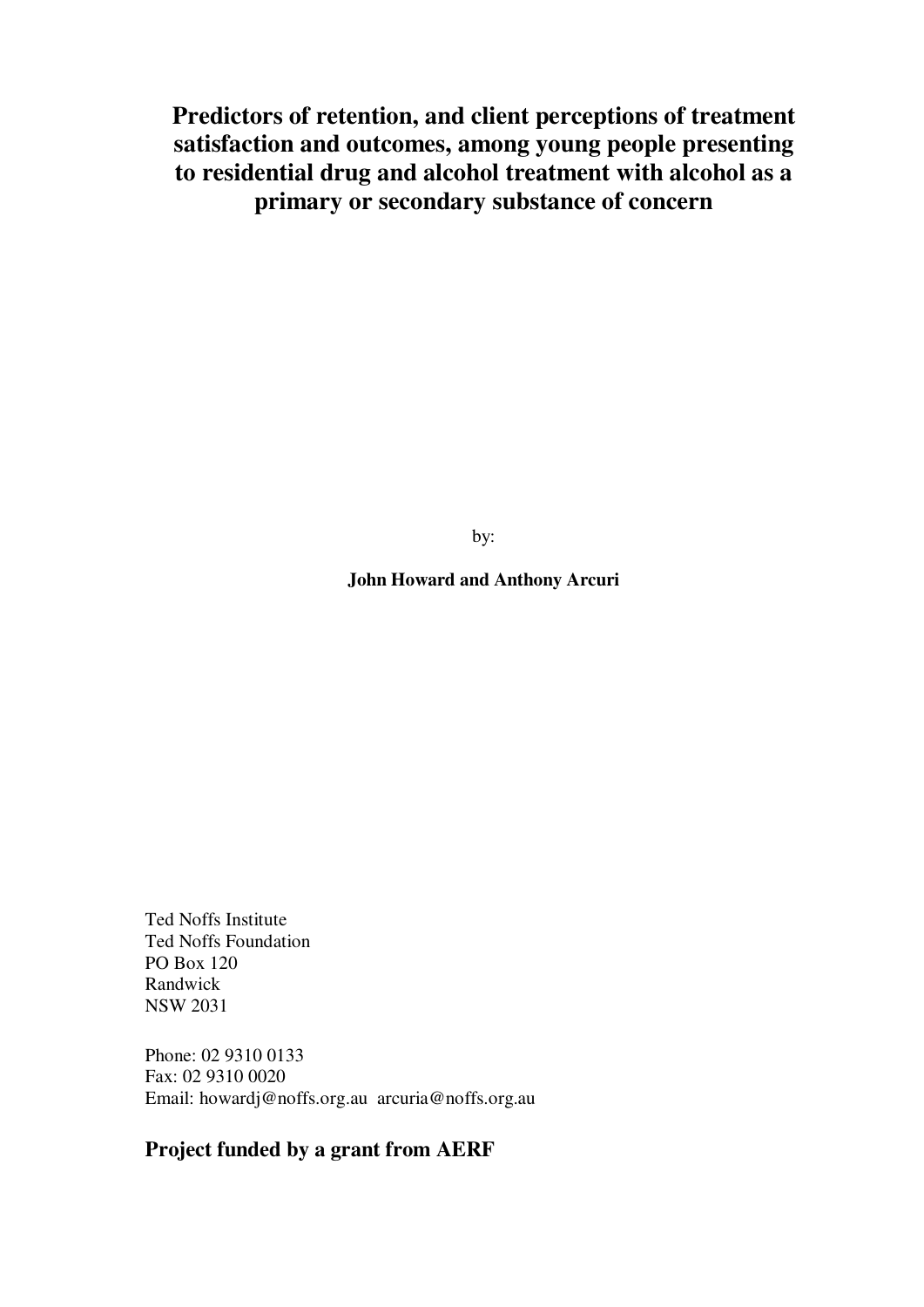## **ABSTRACT**

*Background:* Given the paucity of research on Australian residential drug and alcohol treatment for young people, and the concerning trends in alcohol consumption among Australian Indigenous and non-Indigenous youth, this study aims to explore retention, self-reported outcomes and program satisfaction among Indigenous and non-Indigenous young people presenting to residential drug and alcohol treatment with alcohol as a substance of concern.

*Method:* The Ted Noffs Foundation's Program for Adolescent Life Management (PALM) provides 14- to 18-year-old drug and/or alcohol dependent young people with up to three months of residential treatment and up to twelve months of continuing care. Client characteristics were analysed, using ordinal logistic regression, for their ability to predict retention among 289 first admissions to PALM; three month post-treatment outcomes were analysed among 101 PALM residents; and quantitative and qualitative measures of satisfaction were gained from 152 young people admitted to PALM.

*Results:* Significant predictors of lower retention for Indigenous and non-Indigenous young people presenting to residential drug and alcohol treatment with alcohol as a substance of concern included younger age, male gender, a history of major health problems, and a recent transient lifestyle. Positive self-reported outcomes were demonstrated for substance use, physical and mental health, family functioning and criminal behaviour, but not for social functioning. Indigenous young people demonstrated outcomes less favourable than their non-Indigenous peers. Finally, levels of satisfaction were equally high for Indigenous and non-Indigenous young people, and residents nominated areas for program improvement.

*Conclusions:* This study highlights several client characteristics that impact on length of stay in treatment, various improvements in post-program functioning across a variety of domains, and areas of greater and lesser program satisfaction among Indigenous and non-Indigenous young people presenting to residential drug and alcohol treatment with alcohol as a substance of concern. Treatment programmers may utilise such findings to help them better equip their programs to meet the needs of the young people who access them.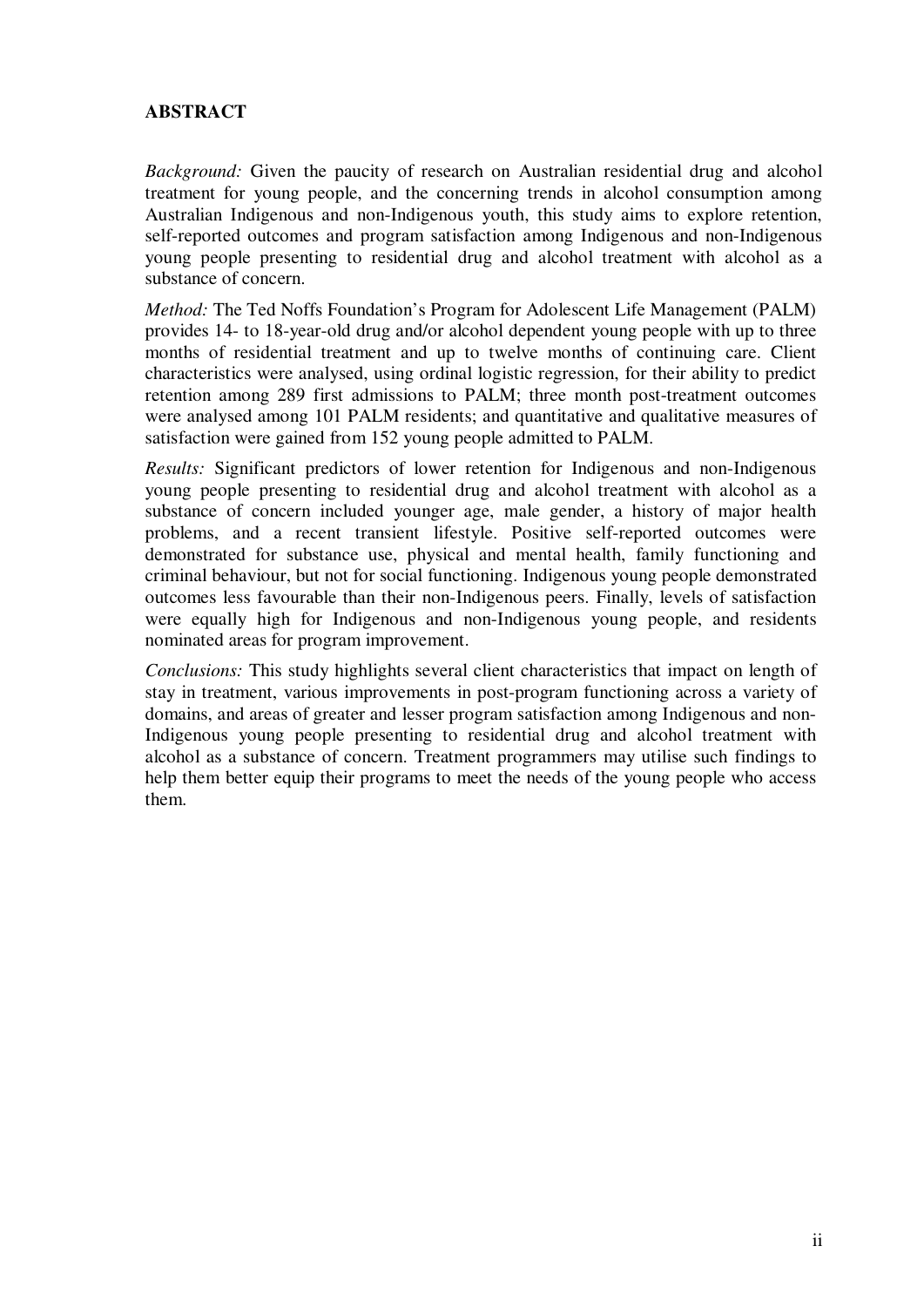| <b>APPENDIX</b> $A$ – Full list of independent variables used in the retention analysis  34 |
|---------------------------------------------------------------------------------------------|
| $APPENDIX B - List of independent variables eligible for inclusion in the$                  |

# **TABLE OF CONTENTS**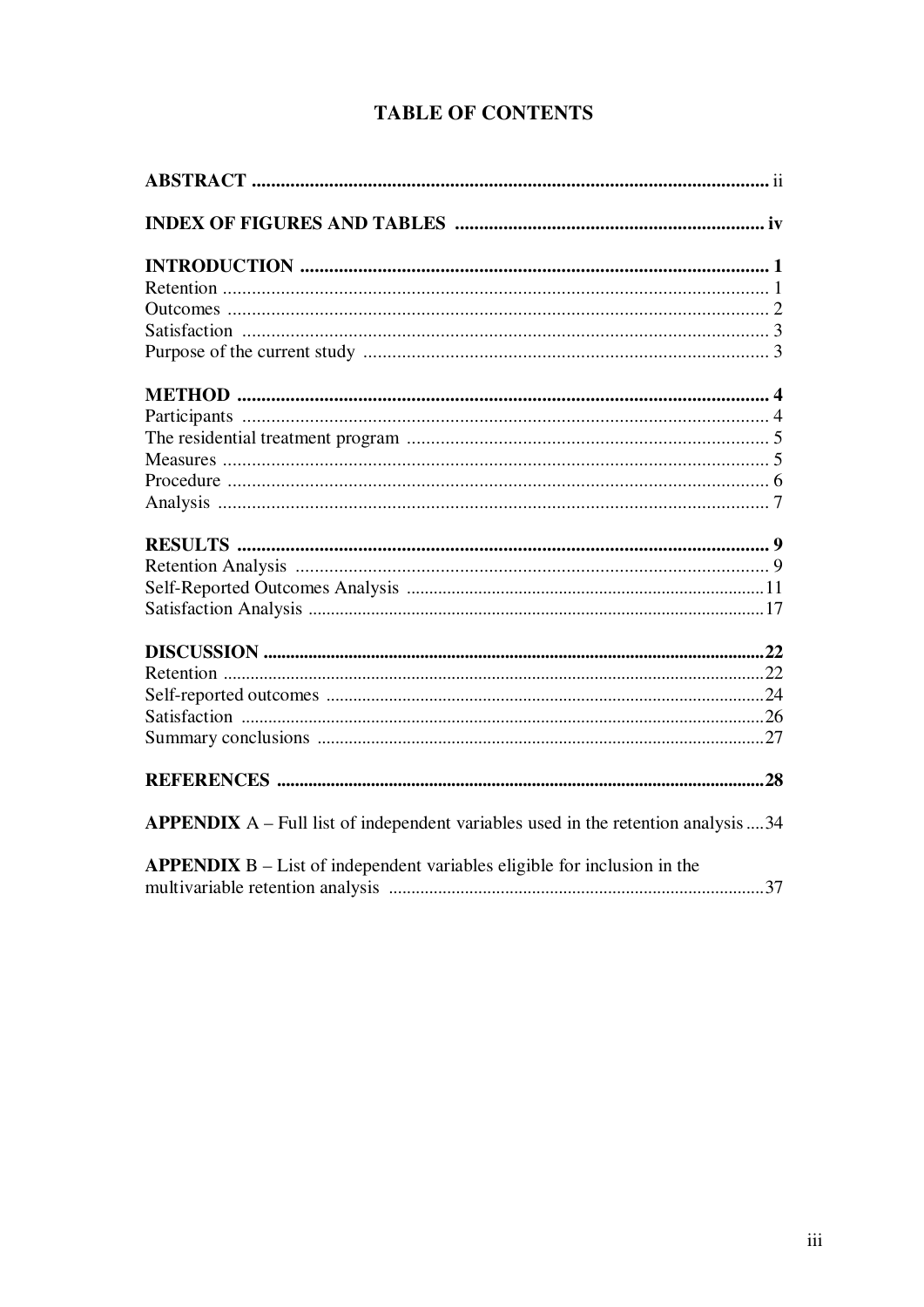# **INDEX OF FIGURES AND TABLES**

| <b>Figures</b><br>Figure 1: Percentage of participants in each retention category                                                                                                                                       | 9  |
|-------------------------------------------------------------------------------------------------------------------------------------------------------------------------------------------------------------------------|----|
| <b>Tables</b>                                                                                                                                                                                                           |    |
| Table 1: Descriptive statistics for variables significantly associated with retention                                                                                                                                   | 10 |
| Table 2: Summary of ordinal logistic regression results for variables predicting                                                                                                                                        |    |
| higher treatment retention                                                                                                                                                                                              | 10 |
| Table 3: Summary of variables that differed significantly between followed-up                                                                                                                                           | 11 |
| Table 4: Measures of substance use, pre- and post-PALM, for all participants                                                                                                                                            | 12 |
| Table 5: Measures of substance use, pre- and post-PALM, for Indigenous<br>participants                                                                                                                                  | 12 |
| Table 6: Measures of substance use, pre- and post-PALM, for non-Indigenous                                                                                                                                              | 13 |
| Table 7: Measures of physical and mental health, pre- and post-PALM, for all<br>participants                                                                                                                            | 14 |
| Table 8: Measures of physical and mental health, pre- and post-PALM, for<br>Indigenous participants                                                                                                                     | 14 |
| Table 9: Measures of physical and mental health, pre- and post-PALM, for                                                                                                                                                | 15 |
| Table 10: Measures of social and family functioning, pre- and post-PALM, for<br>all participants                                                                                                                        | 15 |
| Table 11: Measures of social and family functioning, pre- and post-PALM, for<br>Indigenous participants                                                                                                                 | 16 |
| Table 12: Measures of social and family functioning, pre- and post-PALM, for<br>non-Indigenous participants<br><u> 1989 - Johann Barbara, martxa alemani</u> ar arte                                                    | 16 |
| Table 13: Criminal behaviour in the three months pre- and post-PALM, for all<br>participants                                                                                                                            | 16 |
| Table 14: Criminal behaviour in the three months pre- and post-PALM, for<br>Indigenous participants                                                                                                                     | 16 |
| Table 15: Criminal behaviour in the three months pre- and post-PALM, for<br>non-Indigenous participants                                                                                                                 | 17 |
| Table 16: Summary of variables that differed significantly between the                                                                                                                                                  | 17 |
| Table 17: General satisfaction ratings                                                                                                                                                                                  | 18 |
| Table 18: Satisfaction ratings for the various components of PALM                                                                                                                                                       | 18 |
| Table 19: Comparison of satisfaction ratings between Indigenous and                                                                                                                                                     | 19 |
| Table 20: Content analysis of responses to: "What did you find most helpful in<br>the program?"<br><u> 1980 - Johann Barn, mars ar breithinn ar chomhair an t-Alban ann an t-Alban ann an t-Alban ann an t-Alban an</u> | 19 |
| Table 21: Content analysis of responses to: "What did you find least helpful in<br>the program?"                                                                                                                        | 20 |
| Table 22: Content analysis of responses to: "What could have made the program<br>more helpful?"                                                                                                                         | 21 |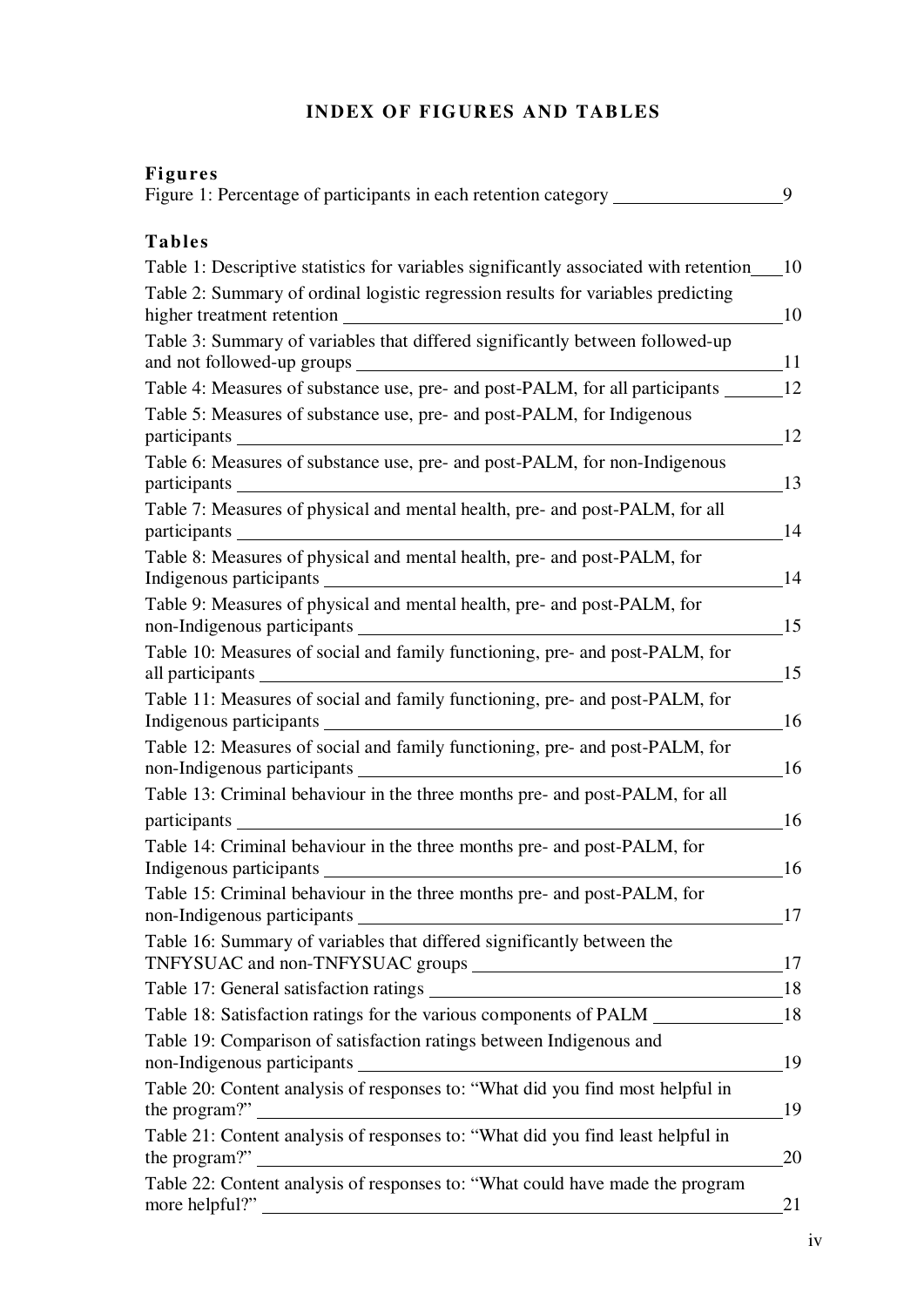## **INTRODUCTION**

Alcohol remains a frequently consumed substance among a significant proportion of young Australians. The 2004 National Drug Strategy Household Survey found that around 25% of teenagers drink alcohol on a weekly basis (Australian Institute of Health and Welfare, 2005). Although proportionally fewer Indigenous Australian young people drink alcohol on a weekly basis, alcohol-consuming Indigenous young people drink at more risky levels and are twice as likely to die from alcohol-attributable causes than their non-Indigenous peers (Chikritzhs & Pascal, 2004).

Given these trends, it is perhaps not surprising that, between 2001 and 2004, over 45% of 14- to 18-year-old young people admitted to a residential drug and alcohol treatment program nominated alcohol as a substance of concern. Almost one quarter of these young people were Indigenous (Arcuri & Howard, 2005).

Despite the trend toward regular drinking among young Australians, risky drinking among alcohol-consuming young Indigenous Australians, and the high proportions of concerning drinking levels among young people seeking residential drug and alcohol treatment, little is known about the effectiveness of such programs in addressing the needs of young people, and Indigenous young people in particular, with alcohol-related concerns. The purpose of the current study, then, is to address this gap in knowledge by exploring retention, self-reported outcomes and program satisfaction among Indigenous and non-Indigenous young people presenting to residential drug and alcohol treatment with alcohol as a substance of concern.

## **Retention**

National studies conducted both in the USA and in England have consistently demonstrated that retention is an important\_ predictor of post-treatment outcomes in both adult- and youth-focussed drug and alcohol treatment (Gossop, Marsden, Stewart, & Rolfe, 1999; Hser, Grella, et al., 2001; Orlando, Chan, & Morral, 2003; Simpson, Hubbard, Anglin, & Fletcher, 2000). However, retention rates in such treatment programs are demonstrably low (De Leon, 2001; Simpson, Joe, Rowan-Szal, & Greener, 1997). For example, youth-specific research has shown that up to 35 per cent of admissions drop out within 30 days of treatment commencement (Orlando et al., 2003; Stewart, 1994). It is important, then, to identify and understand the key factors involved in client retention, in order to enable the effective development of strategies with which to improve the length of time young people stay in residential drug and alcohol treatment.

Research identifying predictors of retention in residential drug and alcohol treatment has predominantly been adult-focussed, with little consistency across studies (which may, at least in part, be due to the differing nature of the residential treatment programs examined both within and across studies [Condelli & Dunteman, 1993]). Client characteristics that have been inconsistently demonstrated as predictors of retention across studies include age, gender, ethnicity, socio-economic status, substance use history, employment status, education level, criminal history, history of sexual abuse, and psychological functioning (Broome, Flynn, & Simpson, 1999; Claus & Kindleberger, 2002; Condelli, 1994; Condelli & De Leon, 1993; Cosden & Cortez-Ison, 1999; De Leon, 1991, 2001; De Leon, Melnick, Schoket, & Jainchill, 1993; Howard, 1994; Joe, Simpson, & Broome, 1999; Kelley, 2001;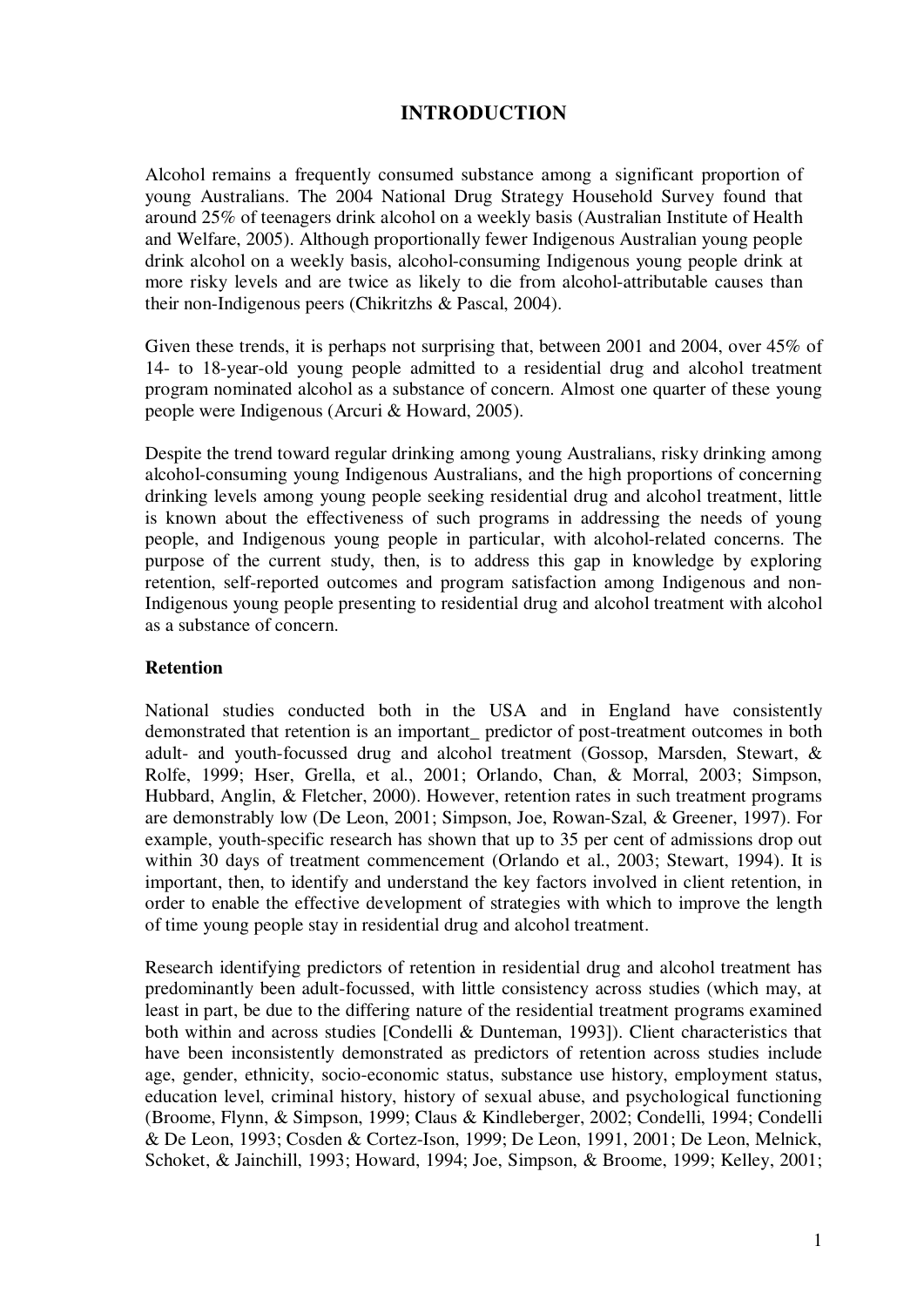Klein, di Menza, Arflcen, & Schuster, 2002; Lewis & Ross, 1994; Roberts & Nishimoto, 1996; Ross, Cutler, & Sklar, 1997; Rowan-Szal, Joe, & Simpson, 2000; Santos Diez, Merita, & Martin, 2001; Secades & Magdalena Benavente, 2001; Simpson, Joe, & Brown, 1997; Ward, 2002; Westreich, Heitner, Galanter, & Marc, 1997; Wexler & De Leon, 1977). A more consistently demonstrated predictor of retention has been pre-treatment motivation, which includes both intrinsic motivation, characterised by treatment readiness, and extrinsic motivation, such as pressure from the legal system and/or significant others (Condelli, 1989; De Leon, Melnick, & Kressel, 1997; Erickson, Stevens, McKnight, & Figueredo, 1995; Hiller, Knight, Broome, & Simpson, 1998; Hiller, Knight, Leukefeld, & Simpson, 2002; Joe et al., 1999; Knight, Hiller, Broome, & Simpson, 2001; Maglione, Chao, & Anglin, 2000; Young, 2002; Young & Belenko, 2002). Although very few youthfocussed studies of retention in residential drug and alcohol treatment have been conducted, with no studies published outside of the USA, the preliminary findings suggest a pattern similar to that among adult-focussed research (De Leon, Melnick, Kressel, & Jainchill, 1994; Orlando et al., 2003; Pompi & Resnick, .1987). No published youthfocussed studies of retention have demonstrated a link between Indigenous status and program retention.

#### **Outcomes**

There appears to be mixed evidence for the effectiveness of drug and alcohol treatment for young people (Lennings, Mackdacy, Arcuri, & Howard, 2005). For example, although a longitudinal evaluation of adolescent treatment programs in the United States (CATOR: Chemical Abuse/Addiction Treatment Outcome Registry) provided support for the general effectiveness of treatment for young people over a 12-month follow-up period (Terry, Van der Waal, McBride, & Van Buren, 2000), an evaluation of drug and alcohol treatment programs across 58 counties in the US state of California suggested that there was no discernible benefit from such programs (Worral, 2004).

Evaluations of non-youth specific residential treatment (particularly therapeutic communities) have generally been positive (Terry et al, 2000). However, research on the effectiveness of residential drug and alcohol treatment for young people is extremely limited. Spooner, Mattick, and Noffs (1999) conducted an evaluation of a residential drug and alcohol treatment program for adolescents using a randomised controlled design. The study compared, at 17 weeks' follow-up, 60 admissions to the program and 61 young applicants who were placed on a waiting list. On a variety of outcome measures, including reductions in drug use and crime desistance, the treated young people demonstrated numerous favourable results. However, the wait-listed group of young people also displayed some improvements (which may in part be accounted for by their allowed utilisation of other forms of treatment while on the waiting list, which in turn raises doubts about their status as a control group).

The effectiveness of residential drug and alcohol treatment for young Indigenous Australians remains unexplored.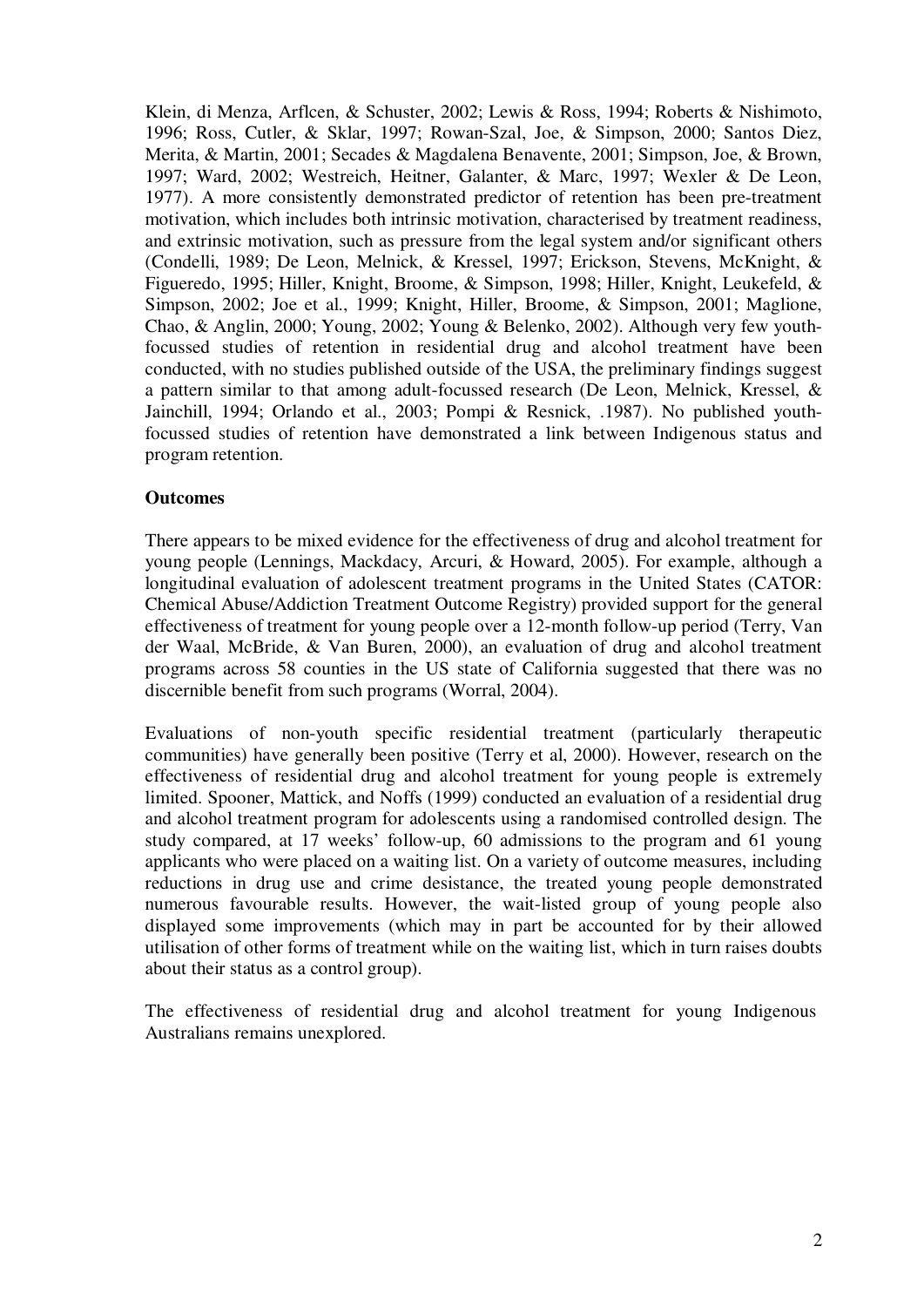## **Satisfaction**

Research suggests that client satisfaction with drug and alcohol treatment is positively correlated with program retention and completion, and with post-treatment outcomes (Carlson & Gabriel, 2001; Chan, Sorensen, Guydish, Tajima, & Acampora, 1997; Dearing, Barrick, Dermen, & Walitzer, 2005; Hser, Evans, Huang, & Anglin, 2004). Several studies of US- and Spain-based, adult-focussed drug and alcohol treatment services (including residential programs) have demonstrated high levels of program satisfaction among clients (Araujo, 2003; Chan et al., 1997; McLellan & Hunkeler, 1998). Predictors of program satisfaction that have been demonstrated across studies include client rated working alliance, higher levels of therapy attendance, and greater reductions in drinking during treatment (Donovan, Kadden, DiClemente, & Carrol, 2002; Liszka-Chaloner, 2005).

In two studies of adolescents' satisfaction with the design of three residential drug and alcohol treatment facilities, Potthoff (1991, 1995) found that satisfaction with the facilities was related to the type of space, furniture and finish contained within them. Client criticisms of two of the facilities were based on their institutional character, lack of comfort and mismatch of furnishings, while the third setting was rated highly for its quality furnishings and finishes, and its contemporary, upgraded and youthful appearance. Nonetheless, satisfaction with interior space declined over a four-week treatment period.

There appears to be no available research exploring Indigenous young people's satisfaction with drug and alcohol treatment services.

#### **Purpose of the current study**

This exploratory study aims to begin to address the previously discussed paucity of youth-focussed, Australian-based, Indigenous-sensitive research on client retention, outcomes and satisfaction levels in residential drug and alcohol treatment.

Specifically, this project aims to identify:

- Client-level predictors of retention among young people admitted to residential drug and alcohol treatment with alcohol as a substance of concern
- Self-reported three-month post-treatment outcomes of Indigenous and non-Indigenous young people admitted to residential drug and alcohol treatment with alcohol as a substance of concern
- Levels and areas of program satisfaction and dissatisfaction among Indigenous and non-Indigenous young people admitted to a residential drug and alcohol treatment program with alcohol as a substance of concern

Given the exploratory nature of this study, no hypotheses regarding the three abovementioned project aims have been generated.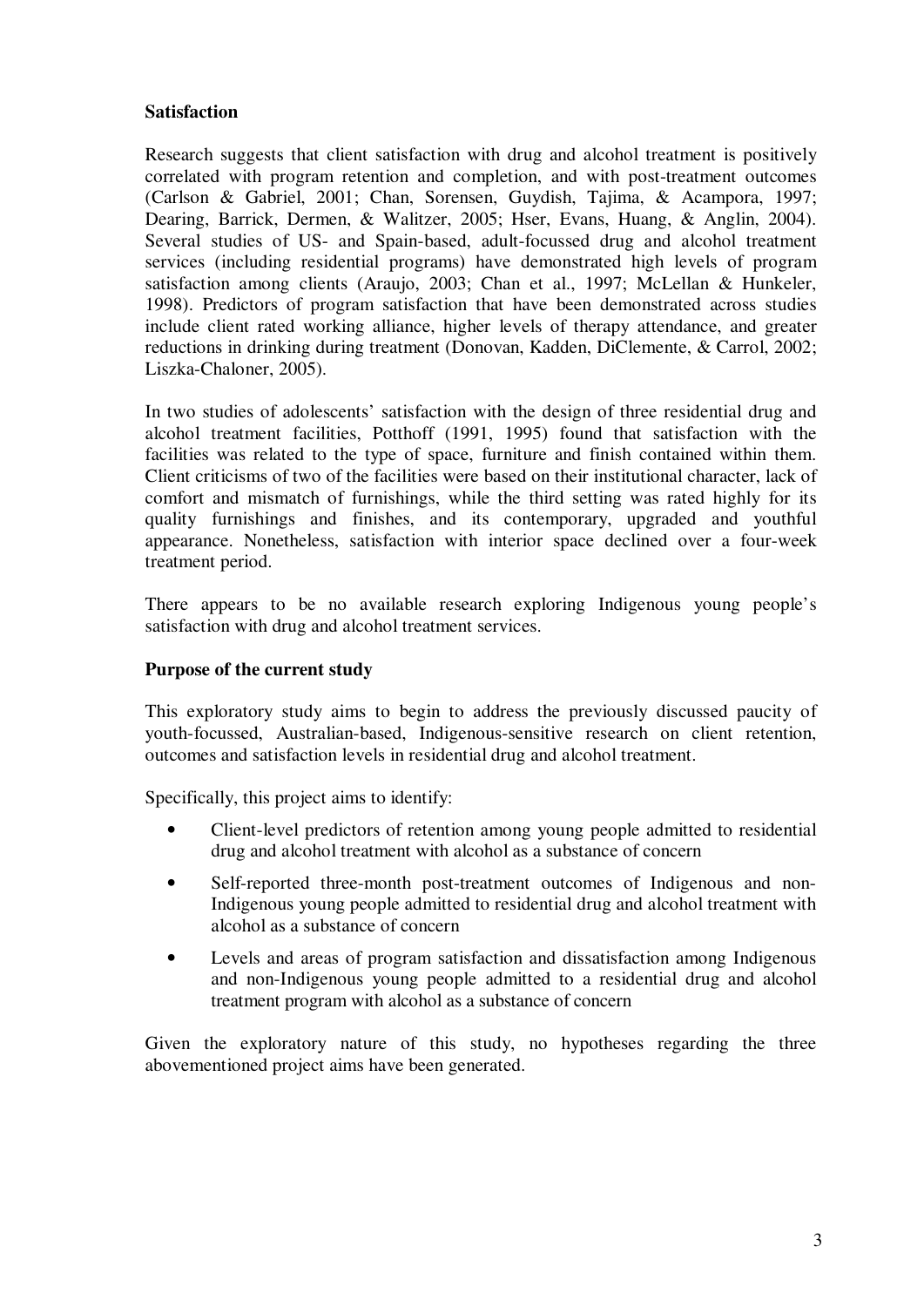## **METHOD**

#### **Participants**

#### *Retention Analysis*

The participant sample for the retention analysis comprised 289 young people admitted to the Ted Noffs Foundation's Program for Adolescent Life Management (PALM) between January 2001 and July 2005 who upon admission nominated alcohol as a substance of primary or secondary concern. The sample included 75 females (26%) and 214 males (74%), with an average age of 16.6 years. Indigenous young people comprised 22.8% of the sample, while 5.2% of the participants were born in a country other than Australia. Although 4.2% of the sample had achieved only primary school education, the majority (75.4%) had achieved an up to Year 10 education level, 18.7% had completed Year 10, and 1.7% had completed Year 12 or higher. Before treatment, 30.2% of the participants were engaged in full- or part-time education, 10.9% held full- or part-time employment, and 58.9% were unemployed or unable to work.

#### *Self-Reported Outcomes Analysis*

Between January 2001 and July 2005, 194 young people who had nominated alcohol as a substance of primary or secondary concern stayed at PALM for one month or longer, and were thus eligible for post-PALM follow-up. Of these young people, 101 (52.1%) were available to follow-up post-PALM. Therefore, these 101 young people comprise the participant sample of PALM residents analysed for self-reported outcomes\_ The sample included 69 males (68.3%) and 32 females (31.7%), with an average age of 16.7 years. Indigenous young people comprised 20.2% of the sample, while 4% were born in a country other than Australia. Although 2% of the sample had achieved only primary school education, the majority of the sample (66.3%) had achieved an up to Year 10 education level, 28.7% had completed Year 10, and 3% had completed Year 12 or higher. Before treatment, 32.3% of the participants were engaged in full- or part-time education, 8.1% held full- or part-time employment, and 59.6% were unemployed or unable to work.

#### *Satisfaction Analysis*

The participant sample for the satisfaction analysis comprised 152 young people admitted to the Ted Noffs Foundation's Program for Adolescent Life Management (PALM) between January 2001 and July 2005 who upon admission nominated alcohol as a substance of primary or secondary concern. The sample included 99 males (65.1%) and 53 females (34.9%), with an average age of 16.7 years. Indigenous young people comprised 18% of the sample, while 6.6% were born in a country other than Australia. Although 3.9% of the sample had achieved only primary school education, the majority of the sample (69.1%) had achieved an up to Year 10 education level, 25.7% had completed Year 10, and 1.3% had completed Year 12 or higher. Before treatment, 33.1% of the participants were engaged in full- or part-time education, 10.4% held full- or parttime employment, and 56.6% were unemployed or unable to work.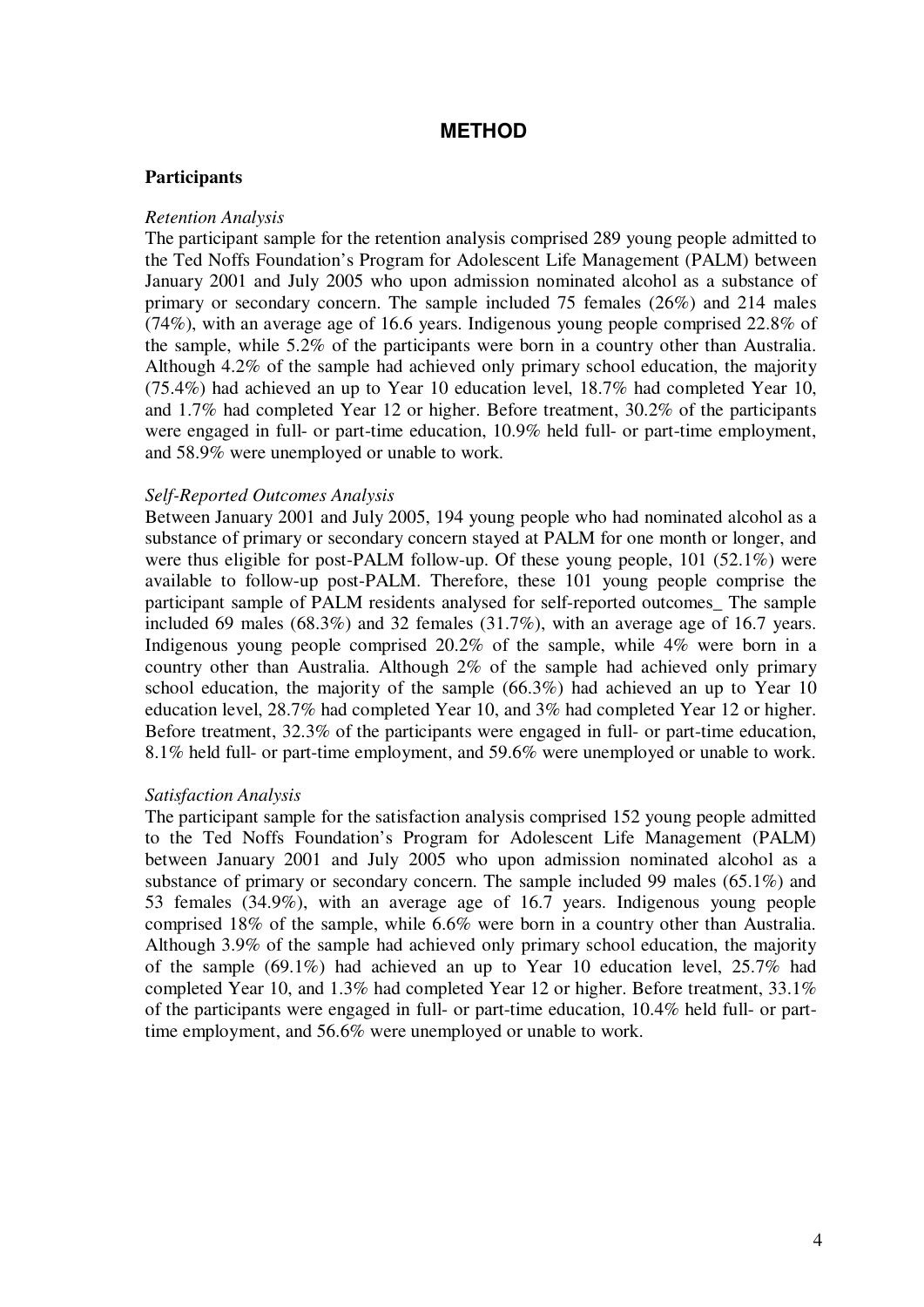#### **The residential treatment program**

PALM offers up to three months of residential treatment, followed by up to twelve months of continuing care, for substance dependent (as defined by DSM-IV [American Psychiatric Association, 1995]) young people aged between 14 and 18 years. PALM is based on a harm reduction philosophy and relapse prevention planning, and provides 42 beds across three metropolitan (PALM East, PALM West and PALM ACT) and two rural (PALM Coffs Harbour and PALM Dubbo) locations in eastern Australia. Practically, PALM offers its residents a structured program incorporating: living skills training; therapeutic, vocational/educational and creative group work; individual counselling; family work; journaling; and recreational activities.

### **Measures**

#### *Questionnaires*

The Ted Noffs Foundation Youth Substance Use Assessment Parts A (TNFYSUAA; Howard, Arcuri, & Gascoigne, 2001-2005), B (TNFYSUAB; Howard, Arcuri, & Gascoigne, 2001-2005), C (TNFYSUAC; Howard, Stubbs, Arcuri, & Gascoigne, 2001- 2005), and D (TNFYSUAD; Howard, Arcuri, & Gascoigne, 2001-2005) were utilised in this study. The TNFYSUAA was designed to assess pre-treatment client characteristics and behaviour, including demographic/background information, substance use (for example, frequency and amount of use, severity of dependence, injecting drug use and related risk-taking behaviours, effects of substance use, previous treatment experiences and treatment readiness), physical and mental health, previous traumatic experiences, and criminal behaviour. To achieve this, the TNFYSUAA both includes original items and incorporates a number of existing assessment tools, namely: the NSW Minimum Data Set (NSW MDS; New South Wales Health Department, 2002); DSM-IV diagnostic criteria for Substance Dependence (American Psychiatric Association, *1995);* Part 1 of the Posttraumatic Stress Diagnostic Scale (PDS; Foa, 1995), adapted for use with young people; and the Brief Treatment Outcome Measure (BTOM; Lawrinson, Gerber, Copeland, & Indig, 2003).

The TNFYSUAB was designed to further assess pre-treatment client characteristics and behaviour, including substance use (that is, substance use history and injecting drug use practices), physical and mental health, sexual practices, leisure activities, and social and family functioning. To achieve this, the TNFYSUAB both includes original items and incorporates a number of existing assessment tools, namely: the Brief Symptom Inventory (BSI; Derogatis & Spencer, 1982); an adapted version of part of the Opiate Treatment Index (OTI); the Family Assessment Device (FAD; Epstein, Baldwin, & Bishop, 1983); and the Brief Treatment Outcome Measure (BTOM; Lawrinson et al., 2003), including the Social Functioning Scale.

The TNFYSUAC was designed to measure client perceptions of PALM in the areas of: action plans; groups; individual counselling and family and carer support groups; journaling; vocational and educational assistance; and general reflections on and satisfaction with treatment – through both Likert scale and open-ended questions.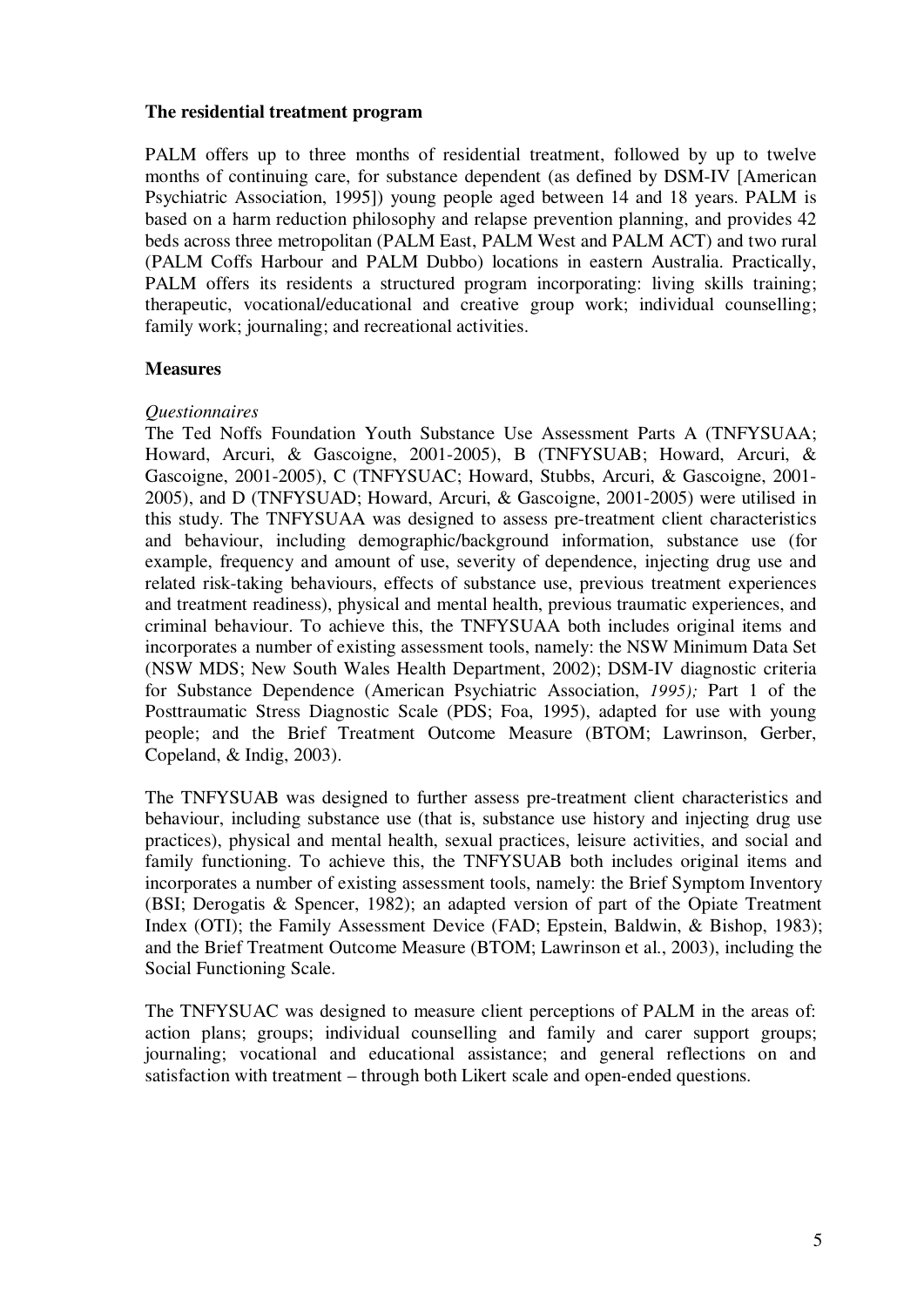The TNFYSUAD was designed to measure self-reported outcomes three months after a young person's participation in PALM. The TNFYSUAD replicates measures contained in the TNFYSUAA and TNFYSUAB in the areas of demographic/background information (including living situation, employment and education), substance use (that is, frequency and amount of use, severity of dependence, poly-substance use, injecting drug use and risk of blood-borne viral infections, and effects of substance use), physical and mental health (including suicidal behaviour), criminal behaviour, sexual practices, leisure activities, and social and family functioning.

For the retention analysis, independent variables were gathered using the TNFYSUAA (please see Appendix A for a full list of independent variables). For the self-reported outcomes analysis, pre-treatment client characteristics and behaviour were collected using the TNFYSUAA and TNFYSUAB, and post-treatment client characteristics and behaviour were collected using the TNFYSUAD. For the satisfaction analysis, data was collected using the TNFYSUAC.

#### *Retention*

Retention, the dependent variable in the retention analysis, was defined as the number of `days at PALM' during a young person's first discrete admission to the program. A discrete admission was classified as a therapeutic engagement during which there were no periods of absence from PALM for greater than one month. Any period of absence from PALM for less than one month was defined as a 'time out' within a discrete admission, as significant contact with the young person was maintained during this time. However, periods of `time out' were not added to the `days at PALM' calculation. For instances where periods of absence from PALM exceeded one month, any subsequent return to PALM was deemed a new discrete admission, as contact with the young person ceased after one month of absence. These subsequent discrete admissions were excluded from this study, as expected lengths of stay during these admissions were not uniform across young people (in contrast to expected length of stay for first admissions, which was 90 days), as they sometimes depended on lengths of stay during previous admissions.

The distribution of retention in days was decidedly positively skewed, and was not amenable to transformation to normality because of the large number of short duration stays. Further, although it was a count variable, it did not fit a Poisson or negative binomial distribution (if it had, either Poisson or negative binomial regression [Gardner, Mulvey, & Shaw, 1995] would have been appropriate). The retention variable was therefore recoded into an ordinal categorical variable with five levels of retention: (1) up to seven days,  $(2)$  eight to 30 days,  $(3)$  31 to 60 days,  $(4)$  61 to 90 days, and  $(5)$  greater than 90 days. Although the grouping of the counts into a limited number of categories resulted in some information loss, a positive aspect of the grouping was that the categories allowed for the comparison of young people who had left PALM within the standard time periods of a week, a month, two months, three months, and after three months.

## **Procedure**

The TNFYSUAA was administered to the participants up to one month prior to admission into PALM, the TNFYSUAB was administered within one week of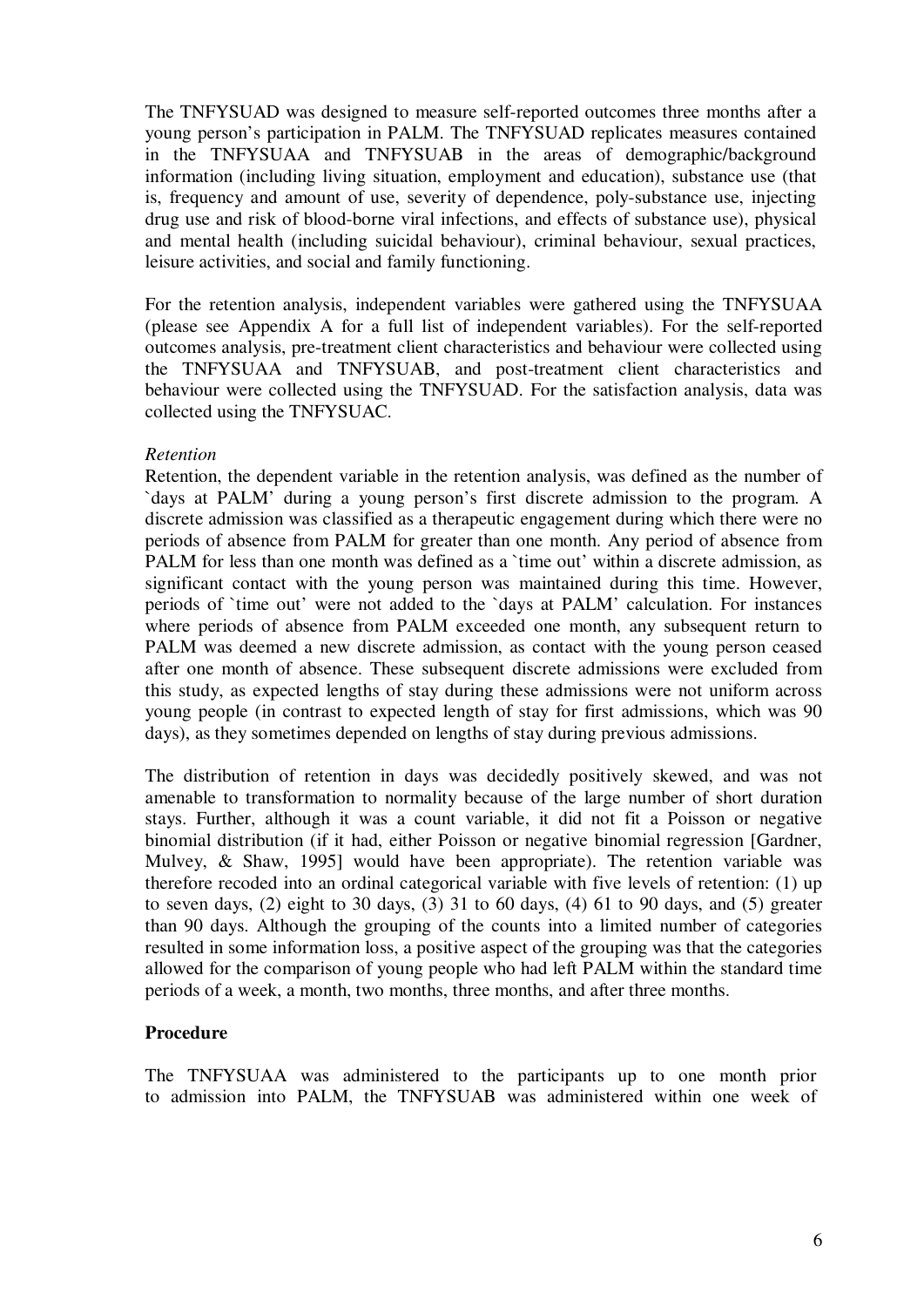admission to PALM, the TNFYSUAC was administered where possible upon exit from PALM, and the TNFYSUAD was administered three months after the young person's exit from PALM if they had stayed for at least one month.

Questionnaires were administered by one of ten adolescent and family counsellors in a closed room within one of the five PALM units, with the exception of the TNFYSUAD, which was primarily administered via telephone. Administration time for the questionnaires varied from 30 minutes to one hour.

## **Analysis**

### *Retention Analysis*

Descriptive statistics were employed to derive a profile of participant characteristics, including length of stay at PALM. Although splitting the sample and using one half for preliminary analysis in order to guard against over-fitting was considered, it was decided that the full sample would be utilised in all analyses to gain as much statistical power as possible, due to the exploratory rather than confirmatory nature of this study. In initial analyses, all predictor variables were tested for bivariate associations with retention, using Spearman's correlation for ordinal or scale predictor variables, and both Pearson's chisquare and Mantel and Haenszel's (1959) test of linear by linear association (the latter due to the ordinal nature of the dependent variable) for dichotomous or nominal predictor variables.

Predictor variables identified as having an  $\alpha \leq 25$  association with retention in any of the aforementioned tests were included in the multivariable analysis. This strategy was utilised as a way of ensuring that variables that are known to be important, or that may only be significant at conventional significance levels when combined with other variables, are not excluded at the first stage (Hosmer & Lemeshow, 2000). All variables that met the initial bivariate criterion were subsequently included in a full ordinal logistic regression model, which was then reduced, one predictor variable at a time, until a final model, which contained variables that maintained an a of < .05 in the presence of the other remaining variables, was obtained. One of the assumptions of the ordinal logistic regression model used in the analysis is that the effects of the predictors are consistent across response categories (Hosmer & Lemeshow, 2000). An overall test of this assumption (sometimes called the test of proportional odds or of parallel lines) was carried out on the final model using the method described by Brant (1990).

#### *Self-Reported Outcomes Analysis*

Descriptive statistics were employed to derive a profile of participant characteristics. Because not all young people who were admitted to PALM and eligible for post-PALM follow-up assessment were administered the TNFYSUAD, the pre-treatment profile of the group of young people who completed the TNFYSUAD was compared with that of the group of young people who did not complete the TNFYSUAD (but were eligible to do so) to determine the degree to which the followed-up group was representative of the entire sample of young people eligible for follow-up. This between-subjects comparison was achieved using Pearson's chi-square for categorical variables and independent samples t-tests for scale variables, with  $\alpha$  set at .05.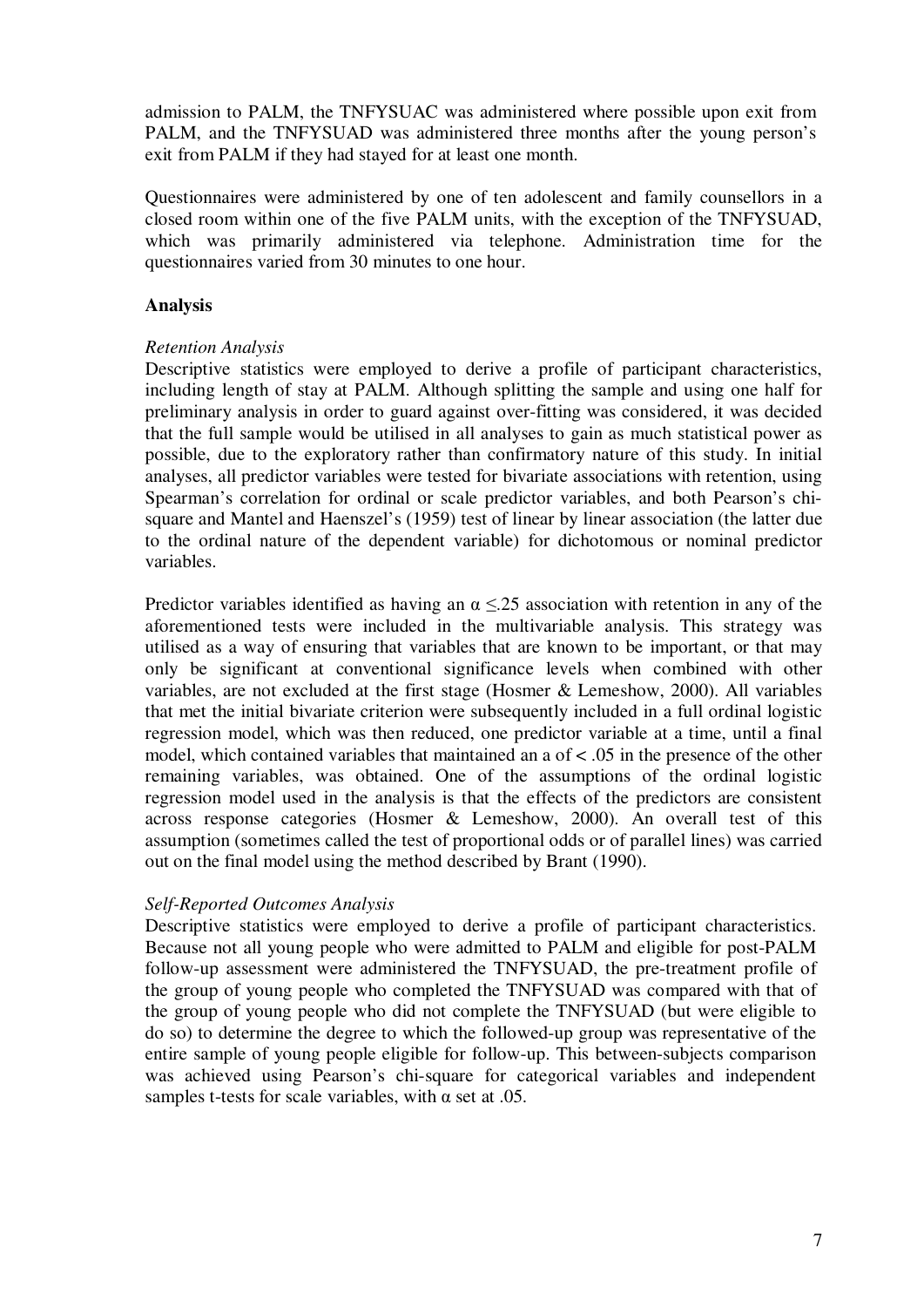To analyse self-reported outcomes, a within-subjects design was utilised, where pre-and post-PALM measures of participant functioning were compared using paired samples ttests, with  $\alpha$  set at .05. Also, self-reported outcomes were analysed separately for Indigenous and non-Indigenous participants.

#### *Satisfaction Analysis*

Because not all young people who were admitted to PALM were administered the TNFYSUAC, the pre-treatment profile of the group of young people who completed the TNFYSUAC was compared with that of the group of young people who did not complete the TNFYSUAC to determine the degree to which the group of young people who had complete the TNFYSUAC was representative of the entire sample of young people admitted to PALM. This between-subjects comparison was achieved using Pearson's chisquare for categorical variables and independent samples t-tests for scale variables, with  $\alpha$ set at .05.

To analyse satisfaction, descriptive statistics were employed to evaluate responses to Likert-scale items, while responses to open-ended questions were analysed using Content Analysis. Likert-scale items were also compared between Indigenous and non-Indigenous participants using independent samples t-tests, with  $\alpha$  set at .05.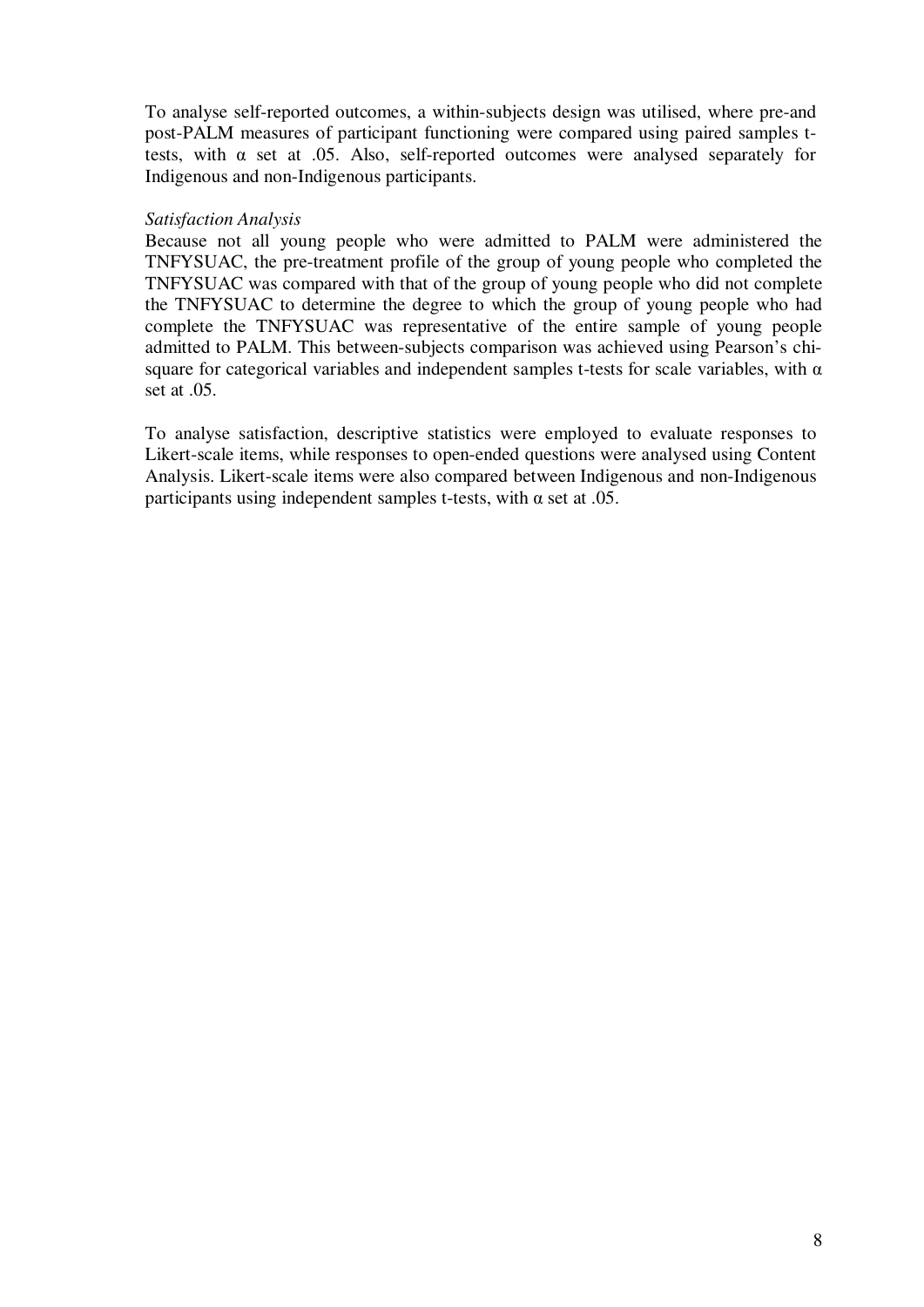## **RESULTS**

## **Retention Analysis**

### **Retention rates**

Mean length of stay at PALM for young people who upon admission nominated alcohol as a substance of primary or secondary concern, was 48.43 days (*SD* = 34.89), with a range of 1 to 166 days. Median length of stay was 42 days. Figure 1 demonstrates the percentage of participants in each retention category.



*Figure* 1. Percentage of participants in each retention category

#### **Bivariate associations of predictor variables with retention**

Table 1 contains descriptive statistics for variables that yielded significant bivariate relationships with retention. Note that Indigenous status does not appear in the Table, which shows that it did not demonstrate a significant association with retention.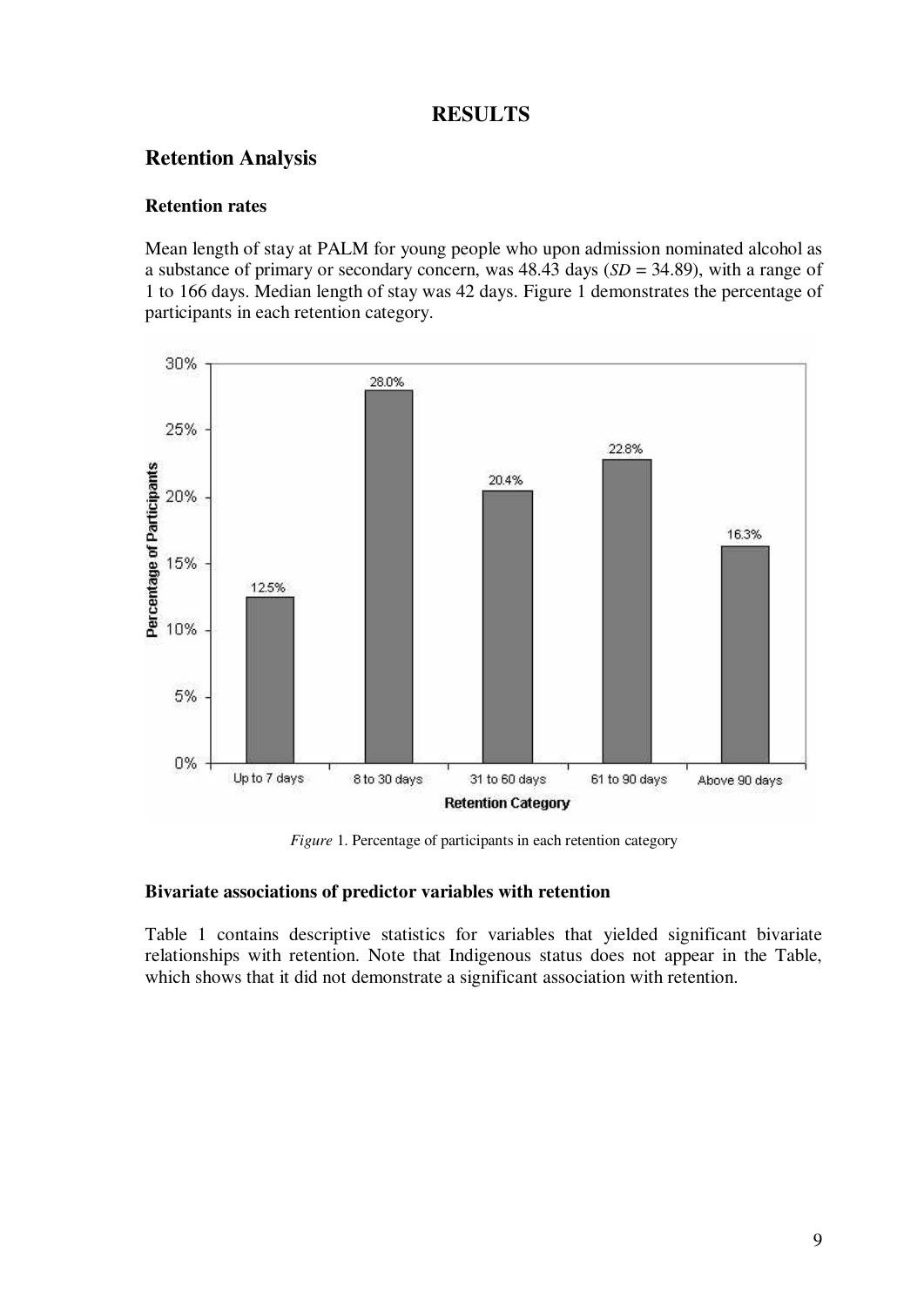|                                                               | <b>Retention Category</b> |             |             |             |             |                   |  |
|---------------------------------------------------------------|---------------------------|-------------|-------------|-------------|-------------|-------------------|--|
| <b>Predictor Variable</b>                                     | Up to 7                   | 8 to 30     | 31 to 60    | 60 to 90    | Above 90    |                   |  |
|                                                               | <b>Days</b>               | <b>Days</b> | <b>Days</b> | <b>Days</b> | <b>Days</b> | $p =$             |  |
| PALM unit admitted to $(\%)$                                  |                           |             |             |             |             | $.036^{b}$        |  |
| East                                                          | 13.7                      | 27.5        | 19.6        | 19.6        | 19.6        |                   |  |
| West                                                          | 26.4                      | 20.8        | 22.6        | 22.6        | 7.5         |                   |  |
| <b>ACT</b>                                                    | 8.7                       | 30.4        | 14.1        | 21.7        | 25.0        |                   |  |
| Coffs Harbour                                                 | 9.3                       | 27.8        | 29.6        | 22.2        | 11.1        |                   |  |
| Dubbo                                                         | 5.1                       | 33.3        | 20.5        | 30.8        | 10.3        |                   |  |
| Has anyone ever told you that you need<br>treatment?' $(\% )$ |                           |             |             |             |             | $.037^{b}$        |  |
| Yes                                                           | 13.0                      | 27.3        | 20.6        | 20.9        | 18.9        |                   |  |
| N <sub>o</sub>                                                | 5.9                       | 35.3        | 17.6        | 38.2        | 2.9         |                   |  |
|                                                               |                           |             |             |             |             |                   |  |
| Ever experienced verbal abuse $(\%)$                          |                           |             |             |             |             | .010 <sup>b</sup> |  |
| Yes                                                           | 14.6                      | 24.5        | 19.9        | 29.1        | 11.9        |                   |  |
| N <sub>o</sub>                                                | 7.9                       | 32.2        | 21.3        | 16.5        | 22.0        |                   |  |
| Ever experienced sexual assault by a stranger<br>$(\%)$       |                           |             |             |             |             | $.033^c$          |  |
| Yes                                                           | 13.2                      | 28.6        | 19.7        | 23.5        | 15.0        |                   |  |
| N <sub>o</sub>                                                | 2.3                       | 25.0        | 25.0        | 22.7        | 25.0        |                   |  |
| Number of places lived in the six months prior                | 3.42                      | 3.30        | 3.07        | 2.86        | 2.62        | .002 <sup>a</sup> |  |
| to admission (Mean[SD])                                       | (1.86)                    | (1.34)      | (1.24)      | (1.32)      | (1.33)      |                   |  |
| Occasions of Drug Use Scale (ODUS)                            | 592.94                    | 609.18      | 461.57      | 532.61      | 395.35      | .032 <sup>a</sup> |  |
| Cannabis score (Mean [SD])                                    | (578.92)                  | (611.74)    | (451.49)    | (648.75)    | (548.08)    |                   |  |
|                                                               |                           |             |             |             |             |                   |  |
| Highest level of education completed or                       | 2.11                      | 2.07        | 2.20        | 2.27        | 2.28        | $.015^a$          |  |
| currently studying (Mean [SD]), where                         | (0.32)                    | (0.47)      | (0.52)      | (0.62)      | (0.62)      |                   |  |
| higher mean indicates higher level of<br>education            |                           |             |             |             |             |                   |  |
| Number of arrests in the three months prior to                | 1.06                      | 2.26        | 2.73        | 1.81        | 0.69        | .033 <sup>a</sup> |  |
| admission (Mean [SD])                                         | (1.25)                    | (2.65)      | (4.30)      | (2.90)      | (0.93)      |                   |  |
|                                                               | 16.17                     | 16.58       | 16.68       | 16.61       | 16.93       |                   |  |
| Age (Mean [SD])                                               |                           |             |             |             |             | .021 <sup>a</sup> |  |
|                                                               | (1.33)                    | (1.20)      | (1.05)      | (1.06)      | (1.14)      |                   |  |

Table *1: Descriptive statistics for variables significantly associated with retention* 

Note. <sup>a</sup> Spearman's Correlation, <sup>b</sup> Pearson's Chi-Square, <sup>c</sup>Linear-by-Linear Association. Where both Pearson's Chi-Square and Linear-by-Linear Association were calculated, the lower of the two *p*-values was reported.

#### **Final model**

Thirty-seven of 82 variables were eligible for inclusion in the multivariable analysis (please see Appendix A for the complete list of 82 variables and Appendix B for the list of 37 variables eligible for inclusion in the multivariable analysis). Four of these remained in the final step of the ordinal logistic regression analysis, with an overall model significance,  $\chi^2$  (4) = 29.62, *p* < .0005. Table 2 provides a summary of the ordinal logistic regression results for variables predicting higher treatment retention.

Table 2: *Summary of ordinal logistic regression results for variables predicting higher treatment retention* 

|                                                                        |      |     | Wald  |       |      | 95% CI        |
|------------------------------------------------------------------------|------|-----|-------|-------|------|---------------|
| <b>Predictor Variable</b>                                              |      | SE  |       | $n =$ | OR   | (Odds)        |
| Number of places lived in the six months prior<br>to admission (fewer) | 0.32 | .08 | 14.92 | .000  | 1.37 | 1.17-1.61     |
| Age (older)                                                            | 0.29 | .10 | 8.72  | .003  | 1.33 | $1.10 - 1.62$ |
| Gender (female)                                                        | 0.78 | .27 | 8.30  | .004  | 2.18 | 1.28-3.72     |
| Ever had major health problems (no)                                    | 0.51 | .24 | 4.62  | .032  | 1.66 | 1.05-2.64     |

*Note.* Model:  $\chi^2$  (9) = 61.65, *p* < .001, *SE* = Standard Error; OR = Odds Ratio; CI = Confidence Interval.

As this Table demonstrates, the odds of young people who 'lived in fewer places in the six months prior to admission' being in a higher retention category were more than one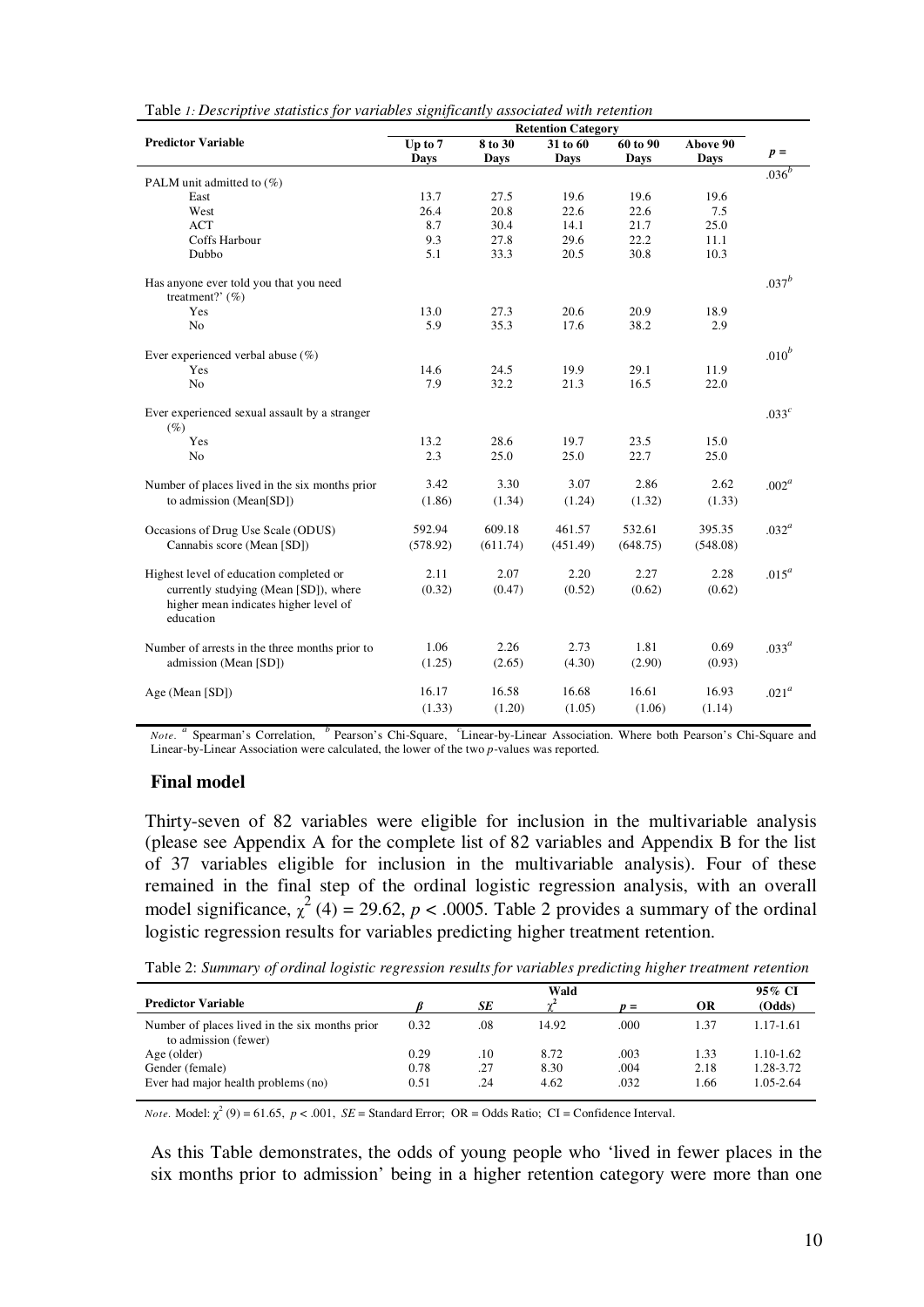and one-third times those of young people who 'lived in a greater number of places in the six months prior to admission' ( $\beta$  = 0.32; OR = 1.37,  $p$  = .000); the odds of 'older' young people being in a higher retention category were one and one third times those of 'younger' young people ( $\beta = 0.29$ ; OR = 1.33,  $p = .003$ ); the odds of females being in a higher retention category were more than twice those of males ( $\beta = 0.78$ ; OR = 2.28, p = .032); and the odds of young people who had `ever had major health problems' being in a lower retention category were nearly twice those of young people who had not ( $\beta = 0.51$ ;  $OR = 1.66$ ,  $p = .032$ ). Test of parallel lines on the final model revealed that, overall, the slope coefficients were the same across response categories, and thus the parallel regression assumption was not violated,  $\chi^2$  (8)=3.08, *p* =.929.

### **Self-Reported Outcomes Analysis**

#### **Comparisons between followed-up and not followed-up young people**

The pre-treatment profile (142 variables derived from TNFYSUAA and TNFYSUAB) of the followed-up young people was compared with that of the young people who were not (but were eligible to have been) followed up (i.e., followed-up group vs. not followed-up group). This comparison was made to measure the degree to which the followed-up group was representative of the entire sample of young people eligible for follow-up. Variables for which significant differences between the two groups were demonstrated are shown in Table 3.

|                                                                                 |                           | <b>Not</b><br>Followed-followed-up |           |           |     |       |
|---------------------------------------------------------------------------------|---------------------------|------------------------------------|-----------|-----------|-----|-------|
| <b>Variable</b>                                                                 | up group                  | group                              |           |           | df  | $p =$ |
| Ever had legal problems associated with<br>substance use (yes)                  | 71.0%                     | 92.3%                              | 14.14     | <b>NA</b> |     | .000  |
| Ever had psychological problems associated with<br>substance use (yes)          | 90.9%                     | 80.4%                              | 4.31      | NA        |     | .038  |
| Thoughts of ending life in three months prior to<br>admission (yes)             | 55.6%                     | 35.9%                              | 7.44      | NA        |     | .006  |
| Committed crime against persons in the three<br>months prior to admission (yes) | 40.0%                     | 26.1%                              | 4.08      | NA        |     | .043  |
| Psychological Well-Being Scale score <sup>a</sup>                               | $M = 5.73$<br>$SD = 1.86$ | $M = 4.98$<br>$SD = 2.23$          | <b>NA</b> | 2.53      | 188 | .012  |

Table *3: Summary of variables that differed significantly between followed-up and not followed-up groups* 

*Note.* <sup>*a*</sup> Psychological Well-Being Scale (PWBS) scores range from 0 to 8 and represent the number of reported psychological problems in the three months prior to admission. The PWBS is contained within the Brief Treatment Outcome Measure.

As this Table demonstrates, 5 of the 142 analysed variables differed significantly between the followed-up and not followed-up groups: young people who had ever had legal problems associated with their substance use were less likely to be followed-up than those who had not,  $\chi^2(1, N = 191) = 14.14$ ,  $p = .000$ ; young people who had ever had psychological problems associated with their substance use were more likely to be followed up than those who had not,  $\chi^2(1, N = 191) = 4.31$ ,  $p = .038$ ; young people who had thoughts of ending their life in the three months prior to admission were more likely to be followed up than those who had not,  $\chi^2(1, N = 191) = 7.44$ ,  $p = .006$ ; young people who had committed crime against persons in the three months prior to admission were more likely to be followed up than those who had not,  $\chi^2(1, N = 187) = 4.08$ , *p* = .043; and young people with higher Psychological Well-Being Scale (PWBS) scores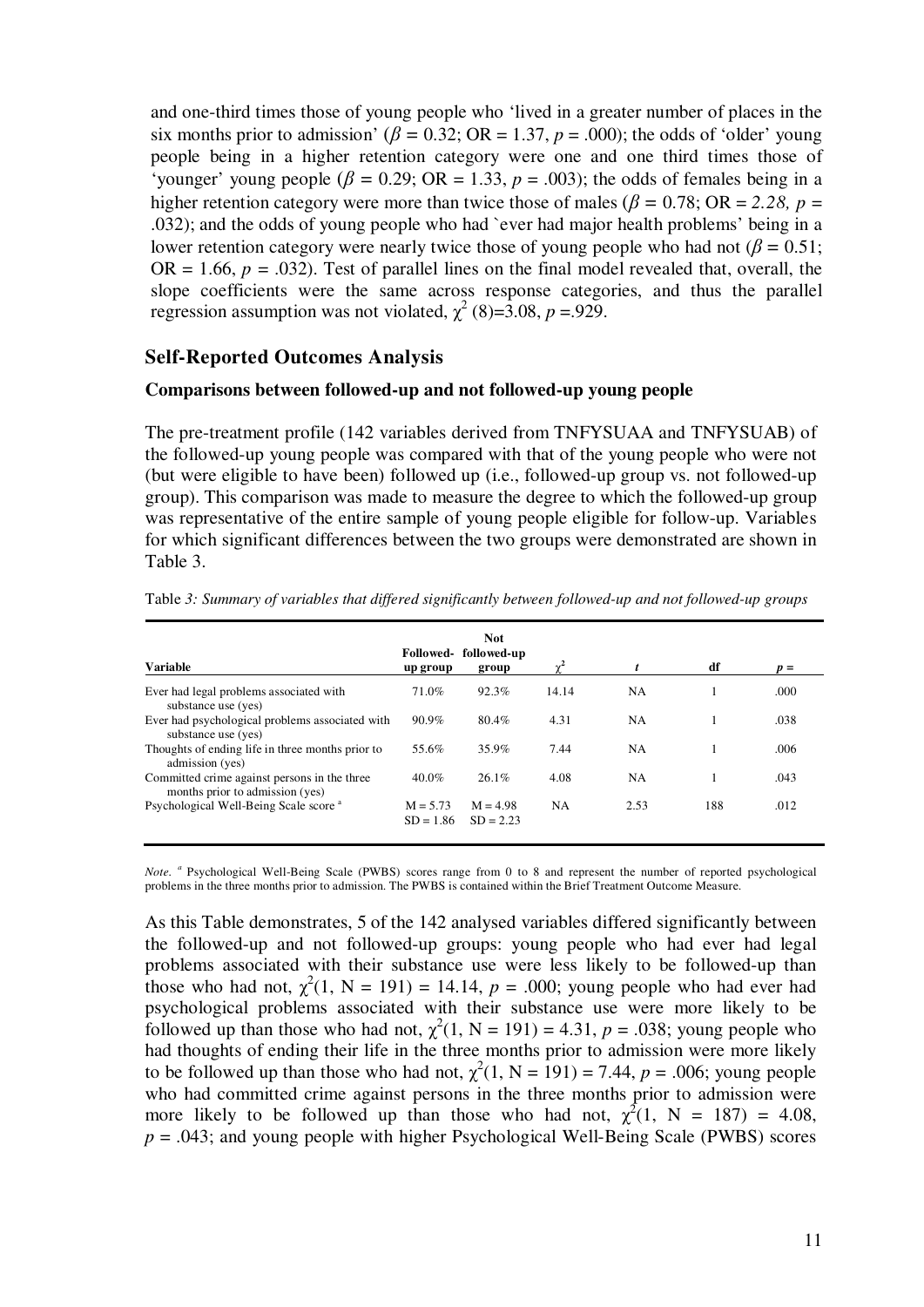$(M = 5.73, SD = 1.86)$  were more likely to be followed up than those with lower PWBS scores ( $M = 4.98$ ,  $SD = 2.23$ ),  $t(4188) = 2.53$ ,  $p = .012$ .

#### **Self-reported outcomes**

#### *Measures of substance use*

Pre- and post-PALM substance use comparisons for all participants grouped together, for Indigenous participants separately, and for non-Indigenous participants separately are shown in Tables 4, 5 and 6, respectively.

|                                                              | Pre-PALM      | Post-PALM     |         |        |       |
|--------------------------------------------------------------|---------------|---------------|---------|--------|-------|
| <b>Measure</b>                                               | Mean (SD)     | Mean (SD)     | t       | df     | $p =$ |
| Frequency of use <sup>a</sup>                                |               |               |         |        |       |
| Alcohol                                                      | 13.96 (10.07) | 5.52 (7.89)   | 7.07    | 95     | .000  |
| Tobacco                                                      | 28.57 (5.94)  | 20.06 (12.31) | 5.94    | 97     | .000  |
| Cannabis                                                     | 21.22 (11.04) | 7.90(11.05)   | 9.34    | 93     | .000  |
| Opioids                                                      | 5.57(8.15)    | 2.69(7.78)    | 0.89    | 14     | .387  |
| $ATS^b$                                                      | 8.47 (9.06)   | 1.30(2.92)    | 5.47    | 54     | .000  |
| Cocaine                                                      | 4.64(8.79)    | 0.45(0.92)    | 1.53    | 10     | .157  |
| Tranquillisers                                               | 4.31 (5.92)   | 1.57(3.06)    | 1.72    | 20     | .101  |
| Hallucinogens                                                | 4.00(3.80)    | 0.20(0.63)    | 2.95    | 9      | .016  |
| <b>Inhalants</b>                                             | 5.31 (7.08)   | 3.08(8.30)    | 0.65    | 12     | .528  |
| Amount of use <sup>c</sup>                                   |               |               |         |        |       |
| Alcohol                                                      | 20.23 (14.77) | 9.19 (11.47)  | 5.93    | 92     | .000  |
| Tobacco                                                      | 16.71(12.61)  | 18.41 (46.46) | $-0.36$ | 96     | .723  |
| Cannabis                                                     | 16.10 (14.58) | 7.33 (13.43)  | 4.81    | 91     | .000  |
| Opioids                                                      | 4.85(10.90)   | 1.08(2.14)    | 1.17    | 12     | .264  |
| <b>ATS</b>                                                   | 5.67 (13.70)  | 2.12(8.57)    | 2.93    | 49     | .005  |
| Cocaine                                                      | 2.50(3.59)    | 1.00(1.85)    | 0.91    | $\tau$ | .396  |
| Tranquillisers                                               | 4.26(4.62)    | 3.16(6.29)    | 0.55    | 18     | .592  |
| Hallucinogens                                                | 4.10(6.58)    | 0.10(0.32)    | 1.90    | 9      | .090  |
| <b>Inhalants</b>                                             | 3.20(4.59)    | 0.40(0.70)    | 1.82    | 9      | .103  |
| Severity of Dependence Scale<br>score <sup>d</sup>           | 9.33(3.06)    | 6.36(4.40)    | 4.85    | 60     | .000  |
| Polydrug Use Scale score <sup>e</sup>                        | 3.69(1.09)    | 2.49(1.33)    | 7.14    | 88     | .000  |
| Injecting drug use in three<br>months prior to<br>assessment | 20.8%         | 12.9%         | 1.72    | 100    | .088  |
| <b>Blood Borne Viral Risk Scale</b><br>scoref                | 2.85(2.67)    | 1.00(1.73)    | 1.24    | 6      | .263  |

Table 4: *Measures of substance use, pre- and post-PALM, for all participants*

*Note.* <sup>a</sup> Frequency of use represents the number of days of substance use in the month prior to assessment. b Amphetamine-type stimulants. <sup>c</sup>Amount of use represents the number of substance administrations per day of substance use in the month prior to assessment. <sup>d</sup>Severity of Dependence Scale scores range from 0 to 15, where a higher score indicates greater severity of dependence to the substance of primary concern in the previous three months. <sup>e</sup>Polydrug Use Scale (PUS) scores range from 0 to 11, and represent the number of different drug types used in the previous month. The PUS is contained within the Brief Treatment Outcome Measure. <sup>f</sup> Blood Borne Viral Risk Scale (BBVRS) scores range from 0 to 7, where a higher score indicates greater risk of blood borne viral infection via injecting in the previous three months. The BBVRS is contained within the Brief Treatment Outcome Measure.

| Table 5: Measures of substance use, pre- and post-PALM, for Indigenous participants |  |  |  |
|-------------------------------------------------------------------------------------|--|--|--|
|-------------------------------------------------------------------------------------|--|--|--|

|                         | Pre-PALM      | Post-PALM     |      |    |       |
|-------------------------|---------------|---------------|------|----|-------|
| <b>Measure</b>          | Mean(SD)      | Mean (SD)     |      | df | $p =$ |
| <b>Frequency of use</b> |               |               |      |    |       |
| Alcohol                 | 11.65 (9.82)  | 5.69(9.15)    | 1.98 | 19 | .063  |
| Tobacco                 | 30.00(1.05)   | 18.47 (14.18) | 3.50 | 18 | .003  |
| Cannabis                | 20.03 (12.05) | 8.78 (12.28)  | 3.12 | 17 | .006  |
| Opioids                 | 15.00 (21.21) | 3.85(4.45)    | 0.61 |    | .649  |
| ATS                     | 6.00(10.24)   | 0.08(0.14)    | 1.63 |    | .147  |
| Cocaine                 | 10.33(17.04)  | 0.10(0.17)    | 1.04 | ↑  | .410  |
| Tranquillisers          | 2.00(1.73)    | $\theta$      | 2.00 |    | .184  |
| Hallucinogens           | 5.50 (6.36)   | $\Omega$      | 1.22 |    | .437  |
| <b>Inhalants</b>        | 5.00 (7.07)   | 0.15          | 0.94 |    | .519  |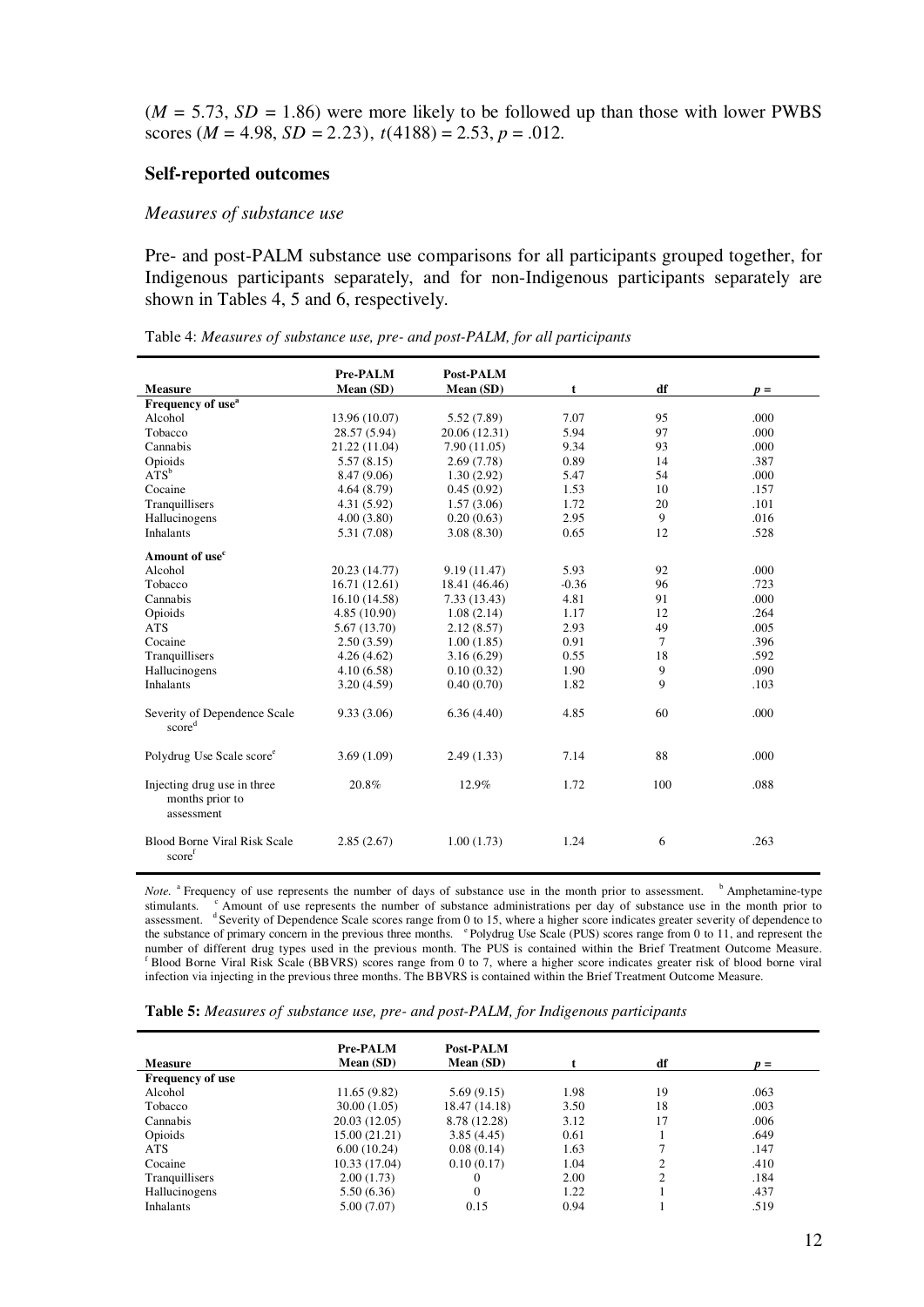| <b>Measure</b>                                               | Pre-PALM<br>Mean (SD) | Post-PALM<br>Mean (SD) | t      | df             | $p =$                    |
|--------------------------------------------------------------|-----------------------|------------------------|--------|----------------|--------------------------|
| <b>Amount of use</b>                                         |                       |                        |        |                |                          |
| Alcohol                                                      |                       |                        |        | 19             | .000                     |
|                                                              | 20.80 (14.98)         | 6.18(8.60)             | 5.93   |                |                          |
| Tobacco                                                      | 14.00(8.76)           | 6.75(6.06)             | 2.84   | 17             | .011                     |
| Cannabis                                                     | 13.67 (13.41)         | 6.83(9.55)             | 2.04   | 17             | .058                     |
| Opioids                                                      |                       |                        | $\sim$ |                | $\overline{\phantom{a}}$ |
| ATS                                                          | 3.83(4.26)            | 0.17(0.41)             | 2.02   | 5              | .100                     |
| Cocaine                                                      | 3.50(3.54)            | $\mathbf{0}$           | 1.40   | 1              | .395                     |
| Tranquillisers                                               | 5.33(4.16)            | $\Omega$               | 2.22   | $\overline{2}$ | .157                     |
| Hallucinogens                                                |                       |                        |        |                |                          |
| <b>Inhalants</b>                                             |                       |                        |        |                |                          |
| Severity of Dependence Scale<br>score                        | 8.54(2.30)            | 5.54(4.05)             | 2.06   | 12             | .062                     |
| Polydrug Use Scale score                                     | 3.41(0.94)            | 1.88(1.32)             | 4.08   | 16             | .001                     |
| Injecting drug use in three<br>months prior to<br>assessment | 25.0%                 | 15.0%                  | 1.45   | 19             | .163                     |
| Blood Borne Viral Risk Scale<br>score                        | 2.33(4.04)            | 1.33(2.31)             | 0.31   | 2              | .785                     |

Table *6: Measures of substance use, pre- and post-PALM, for non-Indigenous participants* 

|                                                              | Pre-PALM      | Post-PALM     |         |        |       |
|--------------------------------------------------------------|---------------|---------------|---------|--------|-------|
| Measure                                                      | Mean (SD)     | Mean (SD)     | t       | df     | $p =$ |
| <b>Frequency of use</b>                                      |               |               |         |        |       |
| Alcohol                                                      | 14.34 (10.14) | 5.42 (7.65)   | 6.82    | 73     | .000  |
| Tobacco                                                      | 28.53 (5.97)  | 20.20 (11.94) | 5.35    | 76     | .000  |
| Cannabis                                                     | 21.27 (10.91) | 7.46(10.62)   | 8.79    | 73     | .000  |
| Opioids                                                      | 4.13 (4.99)   | 2.72(8.62)    | 0.44    | 11     | .669  |
| <b>ATS</b>                                                   | 8.76 (8.86)   | 1.49(0.15)    | 4.96    | 44     | .000  |
| Cocaine                                                      | 2.50(2.88)    | 0.58(1.06)    | 1.53    | $\tau$ | .170  |
| Tranquillisers                                               | 4.97(6.39)    | 1.82(3.34)    | 1.61    | 16     | .126  |
| Hallucinogens                                                | 3.63(3.46)    | 0.25(0.71)    | 2.52    | $\tau$ | .041  |
| <b>Inhalants</b>                                             | 5.36 (7.42)   | 3.61 (8.98)   | 0.44    | 10     | .671  |
|                                                              |               |               |         |        |       |
| <b>Amount of use</b>                                         |               |               |         |        |       |
| Alcohol                                                      | 19.94 (14.78) | 10.06 (12.20) | 4.27    | 70     | .000  |
| Tobacco                                                      | 16.41(10.55)  | 21.14 (51.72) | $-0.80$ | 76     | .428  |
| Cannabis                                                     | 16.73 (14.98) | 7.53(14.35)   | 4.27    | 72     | .000  |
| Opioids                                                      | 6.10(12.27)   | 0.30(0.67)    | 1.47    | 9      | .175  |
| <b>ATS</b>                                                   | 6.02(14.87)   | 2.41(9.32)    | 2.55    | 41     | .015  |
| Cocaine                                                      | 2.17(3.87)    | 1.33(2.07)    | 0.40    | 5      | .706  |
| Tranquillisers                                               | 4.33(4.84)    | 3.93(6.91)    | 0.16    | 14     | .875  |
| Hallucinogens                                                | 4.88 (7.22)   | 0.13(0.35)    | 1.83    | $\tau$ | .109  |
| <b>Inhalants</b>                                             | 3.20(4.59)    | 0.40(0.70)    | 1.82    | 9      | .103  |
| Severity of Dependence Scale<br>score                        | 9.50(3.27)    | 6.50(4.58)    | 4.24    | 45     | .000  |
| Polydrug Use Scale score                                     | 3.73(1.12)    | 2.62(1.30)    | 6.93    | 70     | .000  |
| Injecting drug use in three<br>months prior to<br>assessment | 19.0%         | 11.4%         | 1.35    | 78     | .181  |
| <b>Blood Borne Viral Risk Scale</b><br>score                 | 4.00(1.00)    | $\mathbf{0}$  | 6.93    | 2      | .020  |

As Table 4 demonstrates, for all participants grouped together, significant pre- to post-PALM reductions were observed in frequency of alcohol, tobacco, cannabis, ATS and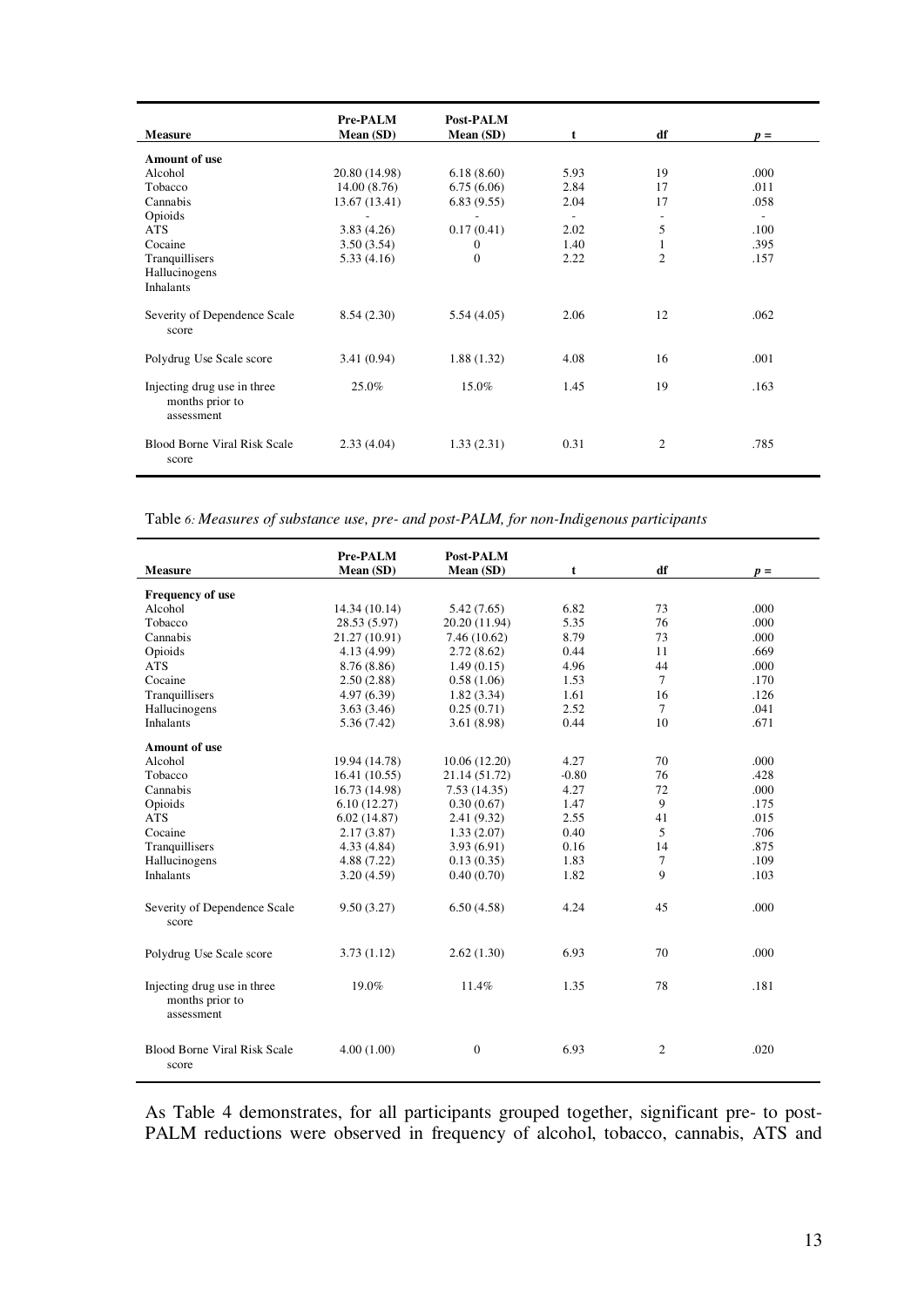hallucinogen use; for amount of alcohol, cannabis and ATS use; for Severity of Dependence Scale (SDS) scores; and for Polydrug Use Scale (PUS) scores. As Table 5 demonstrates, for Indigenous participants, significant pre- to post-PALM reductions were observed in frequency of tobacco and cannabis use; for amount of alcohol and tobacco use; and for PUS scores. As Table 6 demonstrates, for non-Indigenous participants, significant pre- to post-PALM reductions were observed in frequency of alcohol, tobacco, cannabis, ATS and hallucinogen use; for amount of alcohol, cannabis and ATS use; for SDS scores; for PUS scores; and for Blood Borne Viral Risk Scale (BBVRS) scores.

#### *Physical and Mental health*

Pre- and post-PALM physical and mental health comparisons for all participants grouped together, for Indigenous participants separately, and for non-Indigenous participants separately are shown in Tables 7, 8 and 9, respectively.

| <b>Measure</b>                                       | Pre-PALM<br>Mean(SD) | Post-PALM<br>Mean (SD) | t     | df | $\boldsymbol{v} =$ |
|------------------------------------------------------|----------------------|------------------------|-------|----|--------------------|
|                                                      |                      |                        |       |    |                    |
| <b>Brief Symptom Inventory</b>                       |                      |                        |       |    |                    |
| Somatization                                         | 0.92(0.80)           | 0.63(0.90)             | 2.45  | 63 | .017               |
| Obsessive Compulsive                                 | 1.68(1.02)           | 1.14(1.12)             | 4.29  | 63 | .000               |
| <b>Interpersonal Sensitivity</b>                     | 1.21(1.09)           | 0.80(1.08)             | 2.88  | 63 | .005               |
| Depression                                           | 1.36(1.06)           | 0.79(1.06)             | 4.50  | 63 | .000               |
| Anxiety                                              | 1.10(0.98)           | 0.70(0.89)             | 3.06  | 63 | .003               |
| Hostility                                            | 1.49(1.11)           | 1.15(1.11)             | 2.04  | 63 | .045               |
| Phobic Anxiety                                       | 0.69(0.92)           | 0.48(0.89)             | 1.56  | 63 | .124               |
| Paranoia                                             | 1.24(0.89)           | 0.94(1.04)             | 2.32  | 63 | .023               |
| Psychoticism                                         | 1.12(0.86)           | 0.64(0.90)             | 4.41  | 63 | .000               |
| General Symptom Index                                | 1.22(0.76)           | 0.81(0.87)             | 3.94  | 63 | .000               |
| Psychological Well-Being<br>Scale score <sup>a</sup> | 5.73(1.86)           | 3.02(2.50)             | 10.33 | 98 | .000               |
| Health Scale score <sup>b</sup>                      | 2.69(1.14)           | 1.90 (1.12)            | 4.96  | 98 | .000               |

Table *7: Measures of physical and mental health, pre- and post-PALM, for all participants* 

*Note.* <sup>a</sup>Psychological Well-Being Scale (PWBS) scores range from 0 to 8 and represent the number of reported psychological problems in the three months prior to admission. The PWBS is contained within the Brief Treatment Outcome Measure. <sup>b</sup> Health Scale scores range from 0 to 4, where a lower score indicates better physical health. The Health Score is contained within the Brief Treatment Outcome Measure.

| Table 8: Measures of physical and mental health, pre- and post-PALM, for Indigenous participants |  |  |  |  |
|--------------------------------------------------------------------------------------------------|--|--|--|--|
|                                                                                                  |  |  |  |  |

| <b>Measure</b>                           | Pre-PALM<br>Mean (SD) | Post-PALM<br>Mean (SD) | t.      | df | $p =$ |
|------------------------------------------|-----------------------|------------------------|---------|----|-------|
|                                          |                       |                        |         |    |       |
| <b>Brief Symptom Inventory</b>           |                       |                        |         |    |       |
| Somatization                             | 0.73(0.76)            | 0.38(0.72)             | 1.38    | 13 | .191  |
| Obsessive Compulsive                     | 1.44(0.91)            | 0.81(1.04)             | 2.01    | 13 | .066  |
| Interpersonal Sensitivity                | 0.64(0.65)            | 0.48(1.07)             | 0.68    | 13 | .509  |
| Depression                               | 1.02(0.92)            | 0.63(1.13)             | 1.38    | 13 | .192  |
| Anxiety                                  | 0.95(0.94)            | 0.57(1.02)             | 1.07    | 13 | .304  |
| Hostility                                | 0.90(1.01)            | 1.04(0.95)             | $-0.42$ | 13 | .681  |
| Phobic Anxiety                           | 0.23(0.30)            | 0.46(1.06)             | $-0.82$ | 13 | .428  |
| Paranoia                                 | 0.90(0.88)            | 0.86(1.14)             | 0.12    | 13 | .906  |
| Psychoticism                             | 0.83(0.71)            | 0.54(0.92)             | 1.16    | 13 | .266  |
| General Symptom Index                    | 0.89(0.65)            | 0.65(0.96)             | 0.95    | 13 | .358  |
| Psychological Well-<br>Being Scale score | 5.54(2.01)            | 2.35(2.58)             | 4.56    | 19 | .000  |
| Health Scale score                       | 2.70(1.08)            | 1.75(1.25)             | 3.13    | 19 | .005  |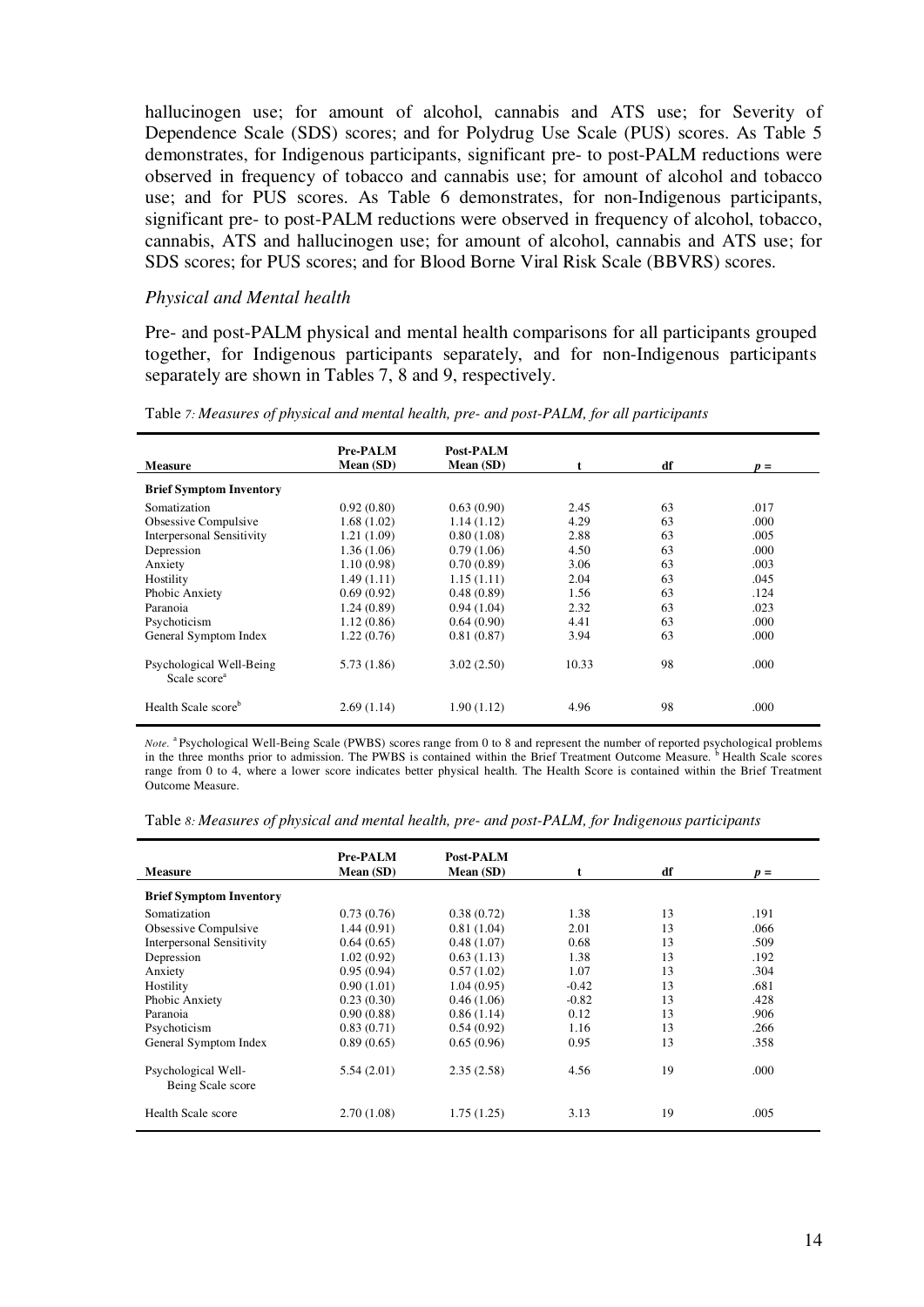| <b>Measure</b>                           | Pre-PALM<br>Mean(SD) | Post-PALM<br>Mean (SD) |      | df | $p =$ |
|------------------------------------------|----------------------|------------------------|------|----|-------|
| <b>Brief Symptom Inventory</b>           |                      |                        |      |    |       |
| Somatization                             | 0.93(0.81)           | 0.67(0.95)             | 1.88 | 47 | .067  |
| Obsessive Compulsive                     | 1.70 (1.04)          | 1.18(1.12)             | 3.72 | 47 | .001  |
| Interpersonal Sensitivity                | 1.35(1.15)           | 0.87(1.08)             | 2.70 | 47 | .010  |
| Depression                               | 1.40(1.07)           | 0.80(1.04)             | 4.09 | 47 | .000  |
| Anxiety                                  | 1.10(0.98)           | 0.70(0.85)             | 2.89 | 47 | .006  |
| Hostility                                | 1.68(1.12)           | 1.19(1.18)             | 2.49 | 47 | .016  |
| Phobic Anxiety                           | 0.81(1.01)           | 0.48(0.87)             | 2.07 | 47 | .044  |
| Paranoia                                 | 1.33 (0.90)          | 0.96(1.02)             | 2.70 | 47 | .009  |
| Psychoticism                             | 1.16(0.86)           | 0.65(0.91)             | 4.05 | 47 | .000  |
| General Symptom Index                    | 1.28(0.77)           | 0.84(0.86)             | 3.88 | 47 | .000  |
| Psychological Well-<br>Being Scale score | 5.78 (1.84)          | 3.13(2.48)             | 9.24 | 76 | .000  |
| Health Scale score                       |                      |                        |      |    |       |

Table *9: Measures of physical and mental health, pre- and post-PALM, for non-Indigenous participants* 

As Table 7 demonstrates, for all participants grouped together, significant pre- to post-PALM improvements were observed in eight of the nine Brief Symptom Inventory (BSI) scales (somatization, obsessive-compulsive, interpersonal sensitivity, depression, anxiety, hostility, paranoia and psychoticism) and the BSI's General Symptom Index; in the Psychological Well-Being Scale (PWBS); and in the Health Scale. As Table 8 demonstrates, for Indigenous participants, significant pre- to post-PALM improvements were observed in the PWBS and in the Health Scale, but not among the BSI scales. As Table 9 demonstrates, for non-Indigenous participants, significant pre- to post-PALM improvements were observed in eight of the nine BSI scales (obsessive-compulsive, interpersonal sensitivity, depression, anxiety, hostility, phobic anxiety, paranoia and psychoticism) and the BSI's General Symptom Index; in the PWBS; and in the Health Scale.

#### *Social and Family functioning*

Pre- and post-PALM social and family functioning comparisons for all participants grouped together, for Indigenous participants separately, and for non-Indigenous participants separately are shown in Tables 10, 11 and 12, respectively.

| Table 10: Measures of social and family functioning, pre- and post-PALM, for all participants |  |
|-----------------------------------------------------------------------------------------------|--|
|-----------------------------------------------------------------------------------------------|--|

| <b>Measure</b>                                                                     | <b>Pre-PALM</b><br>Mean(SD) | Post-PALM<br>Mean (SD) |         | df | $n =$ |
|------------------------------------------------------------------------------------|-----------------------------|------------------------|---------|----|-------|
| Social Functioning Scale<br>score <sup>a</sup>                                     | .89(8.68)                   | 3.17(11.97)            | $-1.33$ | 77 | .189  |
| <b>Family Assessment Device</b><br>General Functioning Scale<br>score <sup>b</sup> | 2.57(0.63)                  | 2.44(0.68)             | 1.68    | 74 | .098  |

*Note.* <sup>a</sup> Social Functioning Scale (SFS) scores range from 0 to 18, where higher scores indicate higher levels of social functioning. The SFS is contained within the Brief Treatment Outcome Measure.  $b$  Family Assessment Device (FAD) – General Functioning Scale scores range from 1.00 (healthy family functioning) to 4.00 (unhealthy family functioning), with a cut-off score for healthy functioning of 2.00.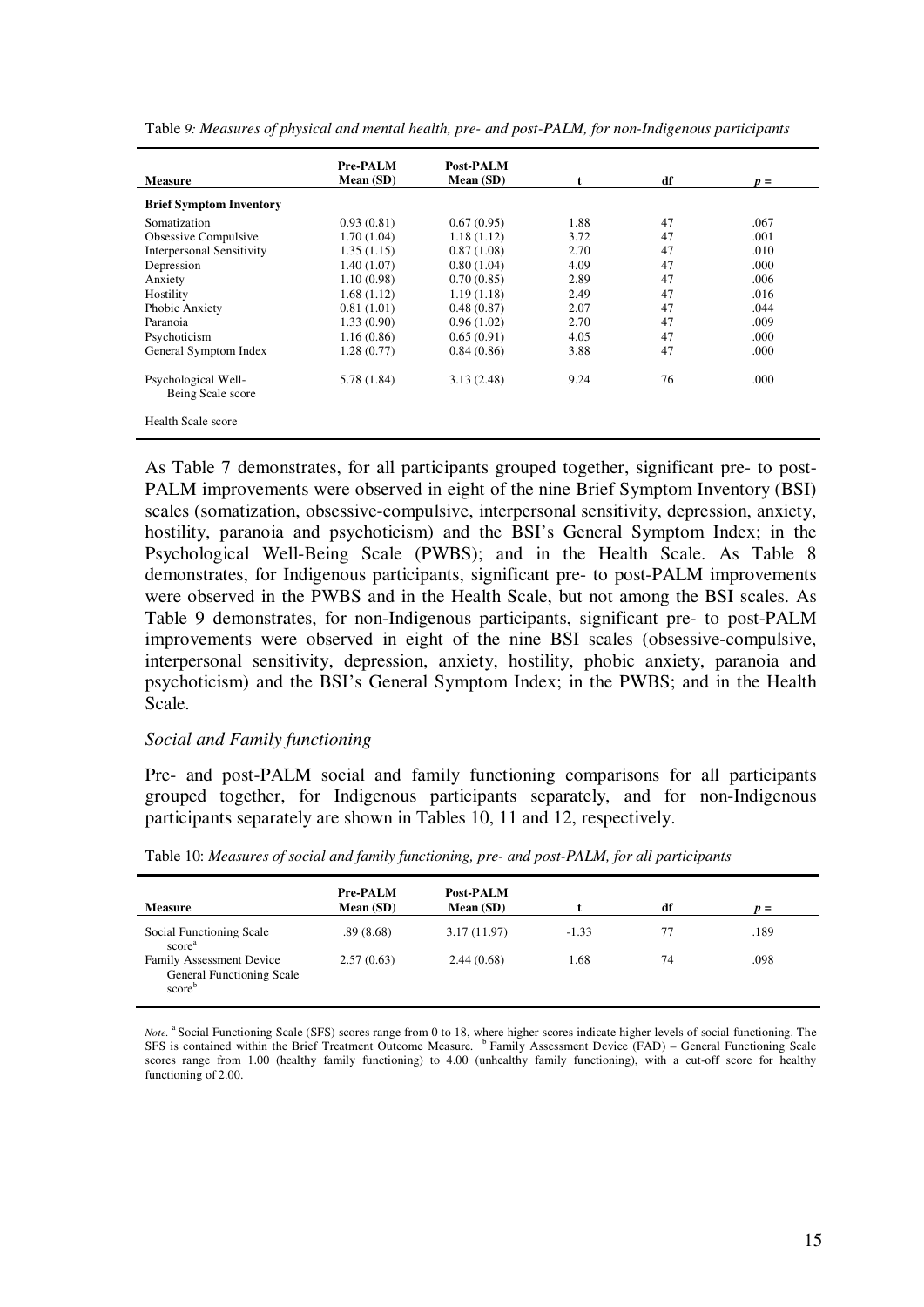| <b>Measure</b>                                                        | <b>Pre-PALM</b><br>Mean (SD) | <b>Post-PALM</b><br>Mean (SD) |         | df | $p =$ |
|-----------------------------------------------------------------------|------------------------------|-------------------------------|---------|----|-------|
| Social Functioning Scale<br>score                                     | 0.35(8.99)                   | 2.85(11.74)                   | $-0.59$ | 15 | .565  |
| <b>Family Assessment Device</b><br>General Functioning Scale<br>score | 2.28(0.48)                   | 2.40(0.52)                    | $-0.98$ | 16 | .342  |

Table 11: *Measures of social and family functioning, pre- and post-PALM, for Indigenous participants* 

Table 12: *Measures of social and family functioning, pre- and post-PALM, for non Indigenous participants* 

| <b>Measure</b>                                                        | <b>Pre-PALM</b><br>Mean(SD) | Post-PALM<br>Mean (SD) |         | df | $n =$ |
|-----------------------------------------------------------------------|-----------------------------|------------------------|---------|----|-------|
| Social Functioning Scale<br>score                                     | 1.20(8.62)                  | 2.99(12.05)            | $-0.96$ | 60 | .342  |
| <b>Family Assessment Device</b><br>General Functioning Scale<br>score | 2.66(0.66)                  | 2.44(0.73)             | 2.15    | 55 | .036  |

As Table 10 demonstrates, for all participants grouped together, significant pre- to post-PALM improvements were not observed in either the Social Functioning Scale (SFS) or the Family Assessment Device (FAD) scores. As Table 11 demonstrates, for Indigenous participants, significant pre- to post-PALM improvements were not observed in either SFS or FAD scores. As Table 12 demonstrates, for non-Indigenous participants, significant pre- to post-PALM improvements were observed in FAD scores, but not in SFS scores.

#### *Criminal behaviour*

Pre- and post-PALM criminal behaviour comparisons for all participants grouped together, for Indigenous participants separately, and for non-Indigenous participants separately are shown in Tables 13, 14 and 15, respectively.

|                     | Pre-PALM    | Post-PALM  |      | df | $p =$ |
|---------------------|-------------|------------|------|----|-------|
| <b>Crime</b>        |             |            |      |    |       |
| Property            | 36.8%       | 15.5%      | 3.68 | 90 | .000  |
| Person              | 40.0%       | 14.4%      | 4.39 | 90 | .000  |
| Drug supply         | 21.1%       | 8.2%       | 2.81 | 90 | .006  |
| Vandalism           | 22.1%       | 8.2%       | 2.64 | 90 | .010  |
| Driving             | 27.4%       | 12.4%      | 2.55 | 90 | .013  |
| Arrests [Mean (SD)] | 1.83 (3.45) | 0.49(1.19) | 3.70 | 92 | .000  |

Table 13: *Criminal behaviour in the three months pre- and post-PALM, for all participants* 

Table 14: *Criminal behaviour in the three months pre- and post-PALM, for Indigenous participants* 

|                     | Pre-PALM<br>Mean(SD) | <b>Post-PALM</b><br>Mean (SD) |      | df | $p =$ |
|---------------------|----------------------|-------------------------------|------|----|-------|
| <b>Crime</b>        |                      |                               |      |    |       |
| Property            | 35.0%                | $10.5\%$                      | 1.76 | 18 | .096  |
| Person              | 40.0%                | 21.1%                         | 1.37 | 18 | .187  |
| Drug supply         | 20.0%                | $10.5\%$                      | 0.81 | 18 | .429  |
| Vandalism           | 20.0%                | 5.3%                          | 1.37 | 18 | .187  |
| Driving             | 35.0%                | $10.5\%$                      | 1.76 | 18 | .096  |
| Arrests [Mean (SD)] | 2.11                 | 0.37                          | 2.26 | 18 | .036  |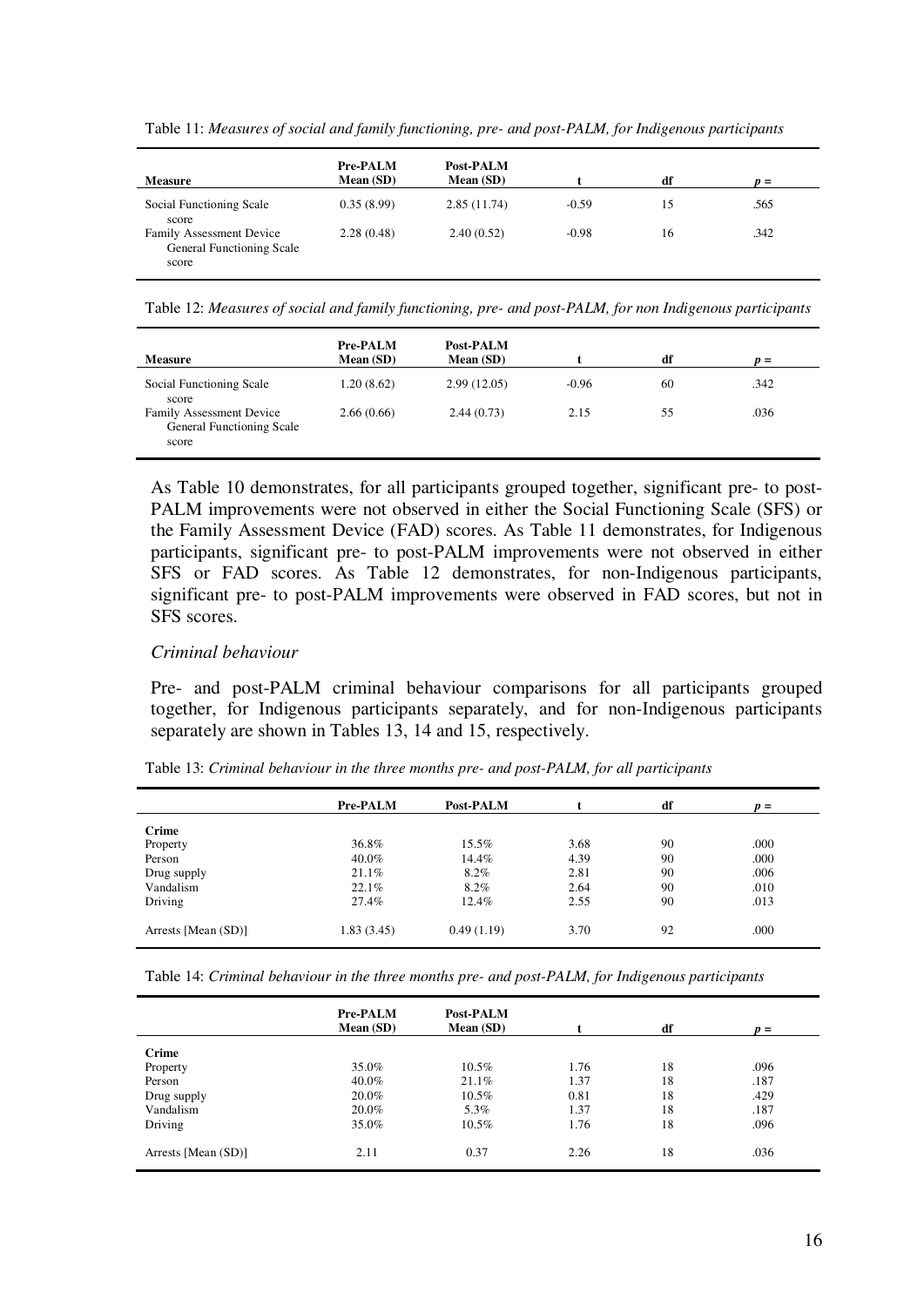|                     | Pre-PALM<br>Mean(SD) | Post-PALM<br>Mean (SD) |      | df | $p =$ |
|---------------------|----------------------|------------------------|------|----|-------|
| <b>Crime</b>        |                      |                        |      |    |       |
| Property            | 38.4%                | 17.1%                  | 3.22 | 69 | .002  |
| Person              | 39.7%                | 11.8%                  | 4.21 | 69 | .000  |
| Drug supply         | 21.9%                | $6.6\%$                | 3.19 | 69 | .002  |
| Vandalism           | 23.3%                | $9.2\%$                | 2.25 | 69 | .028  |
| Driving             | 26.0%                | 13.2%                  | 1.91 | 69 | .060  |
| Arrests [Mean (SD)] | 1.80(3.59)           | 0.46(1.06)             | 3.24 | 71 | .002  |

Table 15: *Criminal behaviour in the three months pre- and post-PALM, for non-Indigenous participants* 

As Table 13 demonstrates, for all participants grouped together, significant pre- to post-PALM reductions were observed in property, person, drug supply, vandalism and driving crimes committed, and in number of arrests. As Table 14 demonstrates, for Indigenous participants, a significant pre- to post-PALM reduction was observed in number of arrests, but not in any of the different types of crime committed. As Table 15 demonstrates, for non-Indigenous participants, significant pre- to post-PALM reductions were observed in property, person, drug supply, and vandalism crimes committed, and in number of arrests.

## **Satisfaction Analysis**

### **Comparisons between young people who did and did not complete the TNFYSUAC**

The pre-treatment profile (142 variables derived from TNFYSUAA and TNFYSUAB) of the young people who completed the TNFYSUAC was compared with that of the young people who did not (i.e., TNFYSUAC group vs. non-TNFYSUAC group). This comparison was made to measure the degree to which the TNFYSUAC group was representative of the entire sample of young people admitted to PALM. Variables for which significant differences between the two groups were demonstrated are shown in Table 16.

Table 16: *Summary of variables that differed significantly between the TNFYSUAC and non-TNFYSUAC groups* 

| <b>Variable</b>                                                                 | Followed-up<br>group      | Not followed-up<br>group  |           |           | df  | $\boldsymbol{v} =$ |
|---------------------------------------------------------------------------------|---------------------------|---------------------------|-----------|-----------|-----|--------------------|
| Gender (male)                                                                   | 65.1%                     | 81.7%                     | 12.44     | <b>NA</b> |     | .000               |
| Completed Year 10 (yes)                                                         | 27.0%                     | 16.8%                     | 5.37      | NA.       |     | .021               |
| Committed crime against persons in the three<br>months prior to admission (yes) | 37.2%                     | 25.8%                     | 5.07      | <b>NA</b> |     | .024               |
| Number of sex partners in the three months<br>prior to admission <sup>a</sup>   | $M = 1.67$<br>$SD = 1.28$ | $M = 2.06$<br>$SD = 1.41$ | <b>NA</b> | 2.38      | 260 | .018               |

*Note.* <sup>a</sup>This is an ordinal scale variable, where  $0 =$  None,  $1 = 1$ ,  $2 = 2$ ,  $3 = 3$  to  $5$ ,  $4 = 6$  to 10, and  $5 =$  More than 10

As this Table demonstrates, 4 of the 142 analysed variables differed significantly between the TNFYSUAC and non-TNFYSUAC groups: males were less likely to be followed-up than females,  $\chi^2(1, N = 349) = 12.44$ ,  $p = .000$ ; young people who had completed Year 10 were more likely to be followed up than those who had not,  $\chi^2(1, N = 349) = 5.37$ ,  $p =$ .021; young people who had committed crime against persons in the three months prior to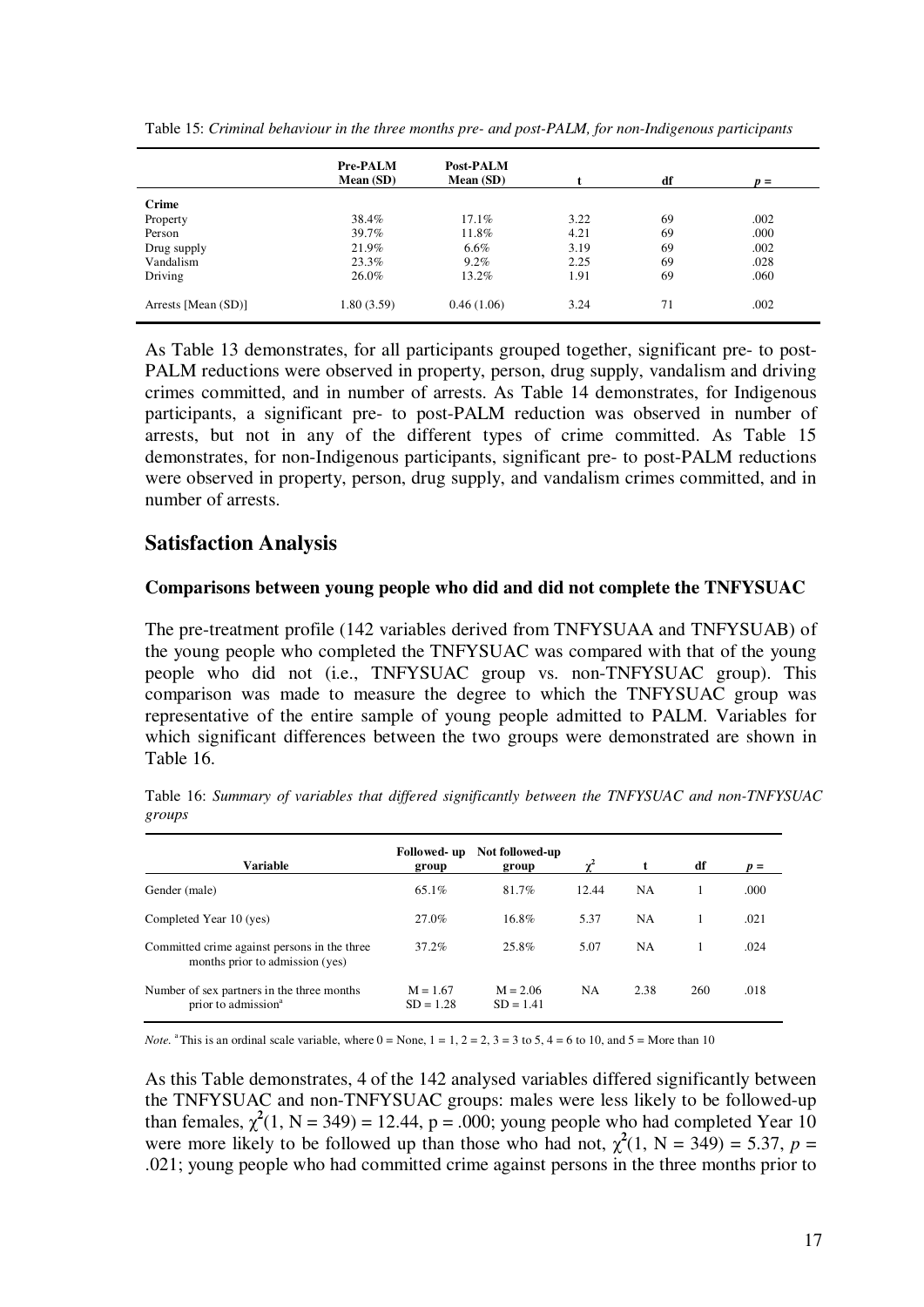admission were more likely to be followed up than those who had not,  $\chi^2(1, N = 345) =$ 5.07,  $p = .024$ ; and young people with fewer sex partners  $(M = 1.67, SD = 1.28)$  were more likely to be followed up than those with a greater number of sex partners  $(M = 2.06$ , *SD* = 1.41), *t*(260) = 2.38, *p* = .018.

#### **Quantitative Satisfaction Statistics**

General satisfaction ratings and satisfaction ratings for the various components of PALM are shown in Tables 17 and 18 respectively.

| <b>Satisfaction question</b>                                                                | No, definitely<br>not<br>$(\%)$ | No, I don't<br>think so<br>$(\%)$ | <b>Neutral</b><br>$(\%)$ | Yes. I<br>think so<br>$(\%)$ | Yes.<br>definitely<br>$($ %) | $N =$ |
|---------------------------------------------------------------------------------------------|---------------------------------|-----------------------------------|--------------------------|------------------------------|------------------------------|-------|
| If you needed help again, would you contact<br>the Ted Noffs Foundation?                    | 2.0                             | 4.6                               | 13.8                     | 26.3                         | 53.3                         | 152   |
| If a friend were in similar need of help, would<br>you tell them of our program?            | 2.6                             | 2.6                               | 7.2                      | 34.2                         | 53.3                         | 152   |
| Did you feel safe at PALM?                                                                  | 0.7                             | 2.0                               | 15.1                     | 50.7                         | 31.6                         | 152   |
| Has PALM better helped you deal with your<br>problems?                                      |                                 | 1.3                               | 9.9                      | 40.8                         | 48.0                         | 152   |
| Do you feel more confident achieving your<br>goals now than when you first came to<br>PALM? |                                 | 1.3                               | 9.2                      | 37.5                         | 52.0                         | 152   |

Table 17: *General satisfaction ratings* 

Table 18: *Satisfaction ratings for the various components of PALM* 

| <b>Satisfaction question</b>                                                                    | Poor<br>$(\%)$ | <b>Below average</b><br>(%) | <b>Neutral</b><br>$($ %) | Good<br>$(\%)$ | <b>Excellent</b><br>$(\%)$ | $N =$           |
|-------------------------------------------------------------------------------------------------|----------------|-----------------------------|--------------------------|----------------|----------------------------|-----------------|
| How would you rate the meals at PALM?                                                           | 3.3            | 4.6                         | 18.5                     | 44.5           | 29.1                       | 151             |
| How would you rate the recreational activities<br>that we offer?                                | 0.7            | 4.0                         | 12.0                     | 56.0           | 27.3                       | 150             |
| How do you feel about/rate the groups at<br>PALM?                                               | 3.3            | 5.3                         | 18.5                     | 56.3           | 16.6                       | 151             |
| Has would you rate the counselling, with<br>respect to how it helped you with your<br>problems? | 2.0            | 2.7                         | 8.8                      | 42.3           | 44.2                       | 147             |
| How useful did you find completing your<br>journal? <sup>a</sup>                                | 7.5            | 12.2                        | 28.6                     | 40.8           | 10.9                       | 147             |
| How would you rate the<br>vocational/educational assistance you<br>received?                    | 1.1            | 5.3                         | 20.2                     | 41.5           | 31.9                       | 94 <sup>b</sup> |

*Note.* <sup>a</sup>The journal is a structured workbook that residents work through throughout their stay at PALM, enabling them to reflect on their experience and to record knowledge gained and progress made.  $\bar{b}N$  is lower than for other questions as this question was added to the TNFYSUAC in 2003.

In addition, 93.9% of participants responded 'yes' to the question, "Did you feel you had enough input into deciding on the goals of your Action Plan?" and 90.3% answered 'yes' to the question, "Did the Action Plan reflect your needs?"

A comparison of satisfaction ratings between Indigenous and non-Indigenous participants is shown in Table 19.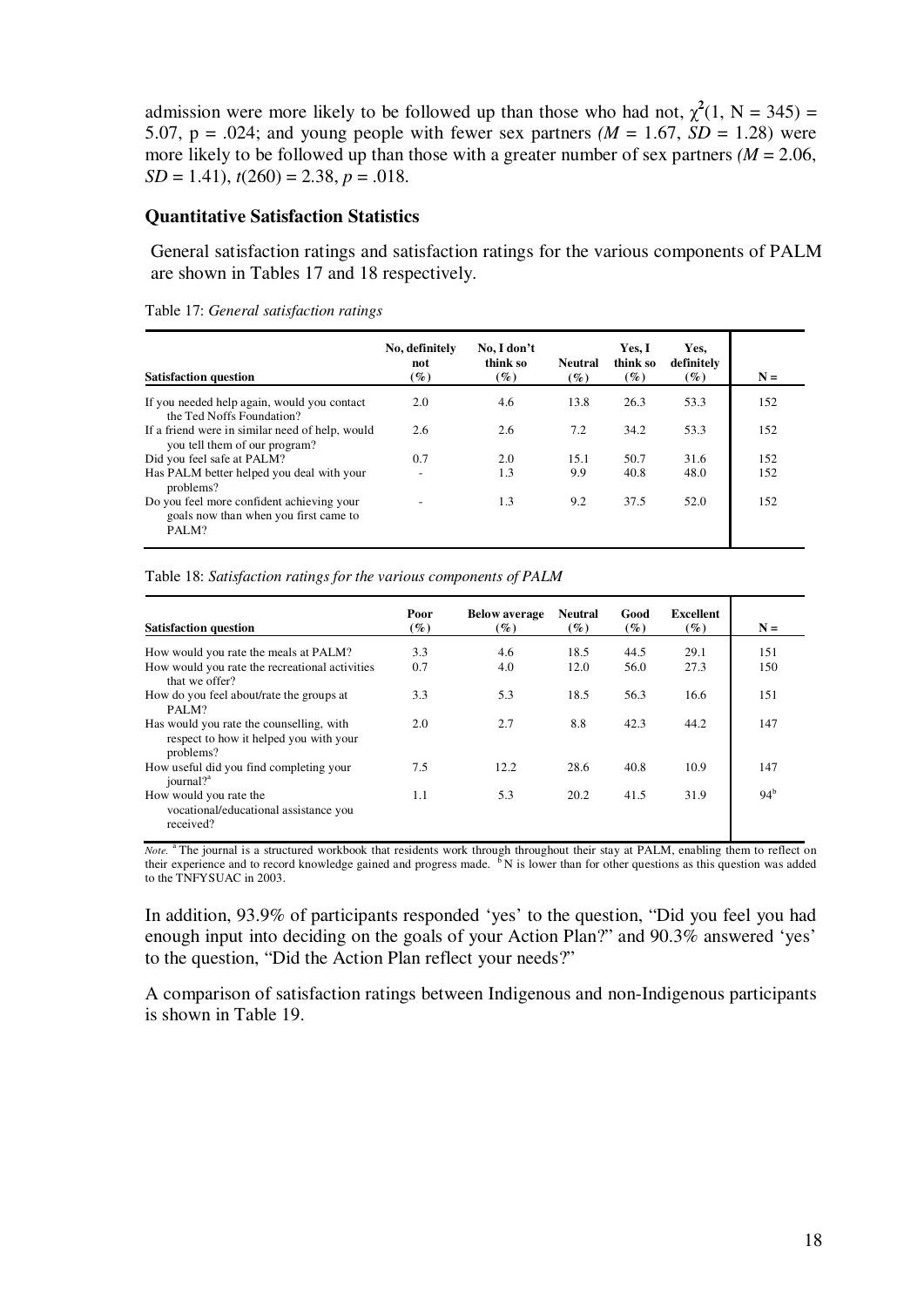| <b>Satisfaction question</b>                                                                       | <b>Indigenous Mean</b><br>(SD) <sup>a</sup> | Non-Indigenous<br>Mean (SD) <sup>a</sup> | t       | df          | $p =$ |
|----------------------------------------------------------------------------------------------------|---------------------------------------------|------------------------------------------|---------|-------------|-------|
| If you needed help again,<br>would you contact the Ted<br>Noffs Foundation?                        | 4.19 (1.08)                                 | 4.24 (0.98)                              | 0.28    | 148         | .782  |
| If a friend were in similar need<br>of help, would you tell<br>them of our program?                | 4.48(0.85)                                  | 4.28(0.94)                               | $-1.01$ | 148         | .316  |
| Did you feel safe at PALM?                                                                         | 4.15(0.72)                                  | 4.08(0.79)                               | $-0.41$ | 148         | .685  |
| Has PALM better helped you<br>deal with your problems?                                             | 4.41 (0.57)                                 | 4.33(0.74)                               | $-0.49$ | 148         | .627  |
| Do you feel more confident<br>achieving your goals now<br>than when you first came<br>to PALM?     | 4.56(0.58)                                  | 4.36(0.74)                               | $-1.31$ | 147         | .193  |
| How would you rate the meals<br>at PALM?                                                           | 3.72(0.92)                                  | 3.93(0.99)                               | 1.02    | 147         | .308  |
| How would you rate the<br>recreational activities that<br>we offer?                                | 3.89 (0.93)                                 | 4.08(0.74)                               | 1.14    | 146         | .256  |
| How do you feel about/rate the<br>groups at PALM?                                                  | 3.93 (0.68)                                 | 3.73(0.94)                               | $-1.29$ | $51.36^{b}$ | .203  |
| Has would you rate the<br>counselling, with respect<br>to how it helped you with<br>your problems? | 4.06(0.78)                                  | 4.25(0.90)                               | 1.02    | 143         | .310  |
| How useful did you find<br>completing your journal?                                                | 3.67(0.83)                                  | 3.26(1.10)                               | $-1.81$ | 143         | .072  |
| How would you rate the<br>vocational/educational<br>assistance you received?                       | 4.13(0.81)                                  | 2.95(0.04)                               | $-0.79$ | 90          | .432  |

Table 19: *Comparison of satisfaction ratings between Indigenous and non-Indigenous participants* 

*Note.* <sup>a</sup>Higher mean scores indicate a higher level of satisfaction. <sup>b</sup>Equal variances not assumed.

In addition, Indigenous and non-Indigenous participants did not differ significantly in their responses to the questions "Did you feel you had enough input into deciding on the goals of your Action Plan?" ( $\chi^2 = 2.10$ , N = 145, p = .148) and "Did the Action Plan reflect your needs?"  $(\chi^2 = 0.11, N = 145, p = .740)$ . As this and Table 19 demonstrates, there are no significant differences in reported satisfaction levels between Indigenous and non-Indigenous young people.

#### **Qualitative Satisfaction Statistics**

Tables 20, 21 and 22 describe the results of the content analysis of participants' responses to three respective items contained within the TNFYSUAC: "What did you find most helpful in the program?", "What did you find least helpful in the program?" and "What could have made the program more helpful?"

| Table 20: Content analysis of responses to: "What did you find most helpful in the program?" |  |  |  |
|----------------------------------------------------------------------------------------------|--|--|--|
|                                                                                              |  |  |  |

| <b>Response</b>                   | Number of participants reporting response <sup>a</sup> |
|-----------------------------------|--------------------------------------------------------|
| Staff support                     | 48                                                     |
| Counselling                       | 39                                                     |
| Support from other residents      | 20                                                     |
| Groups                            | 15                                                     |
| Learning about drug use           | 13                                                     |
| Recreational and other activities | 13                                                     |
| Self discovery/development        | 13                                                     |
| Drug free environment             | 11                                                     |
| Vocational/Educational component  |                                                        |
| Journaling                        | 6                                                      |
| Life skills                       | 6                                                      |
| Safe environment                  | 4                                                      |
| Routine/structure                 | 3                                                      |
| Everything                        | 2                                                      |
| Freedom                           | 2                                                      |
| Created opportunities             |                                                        |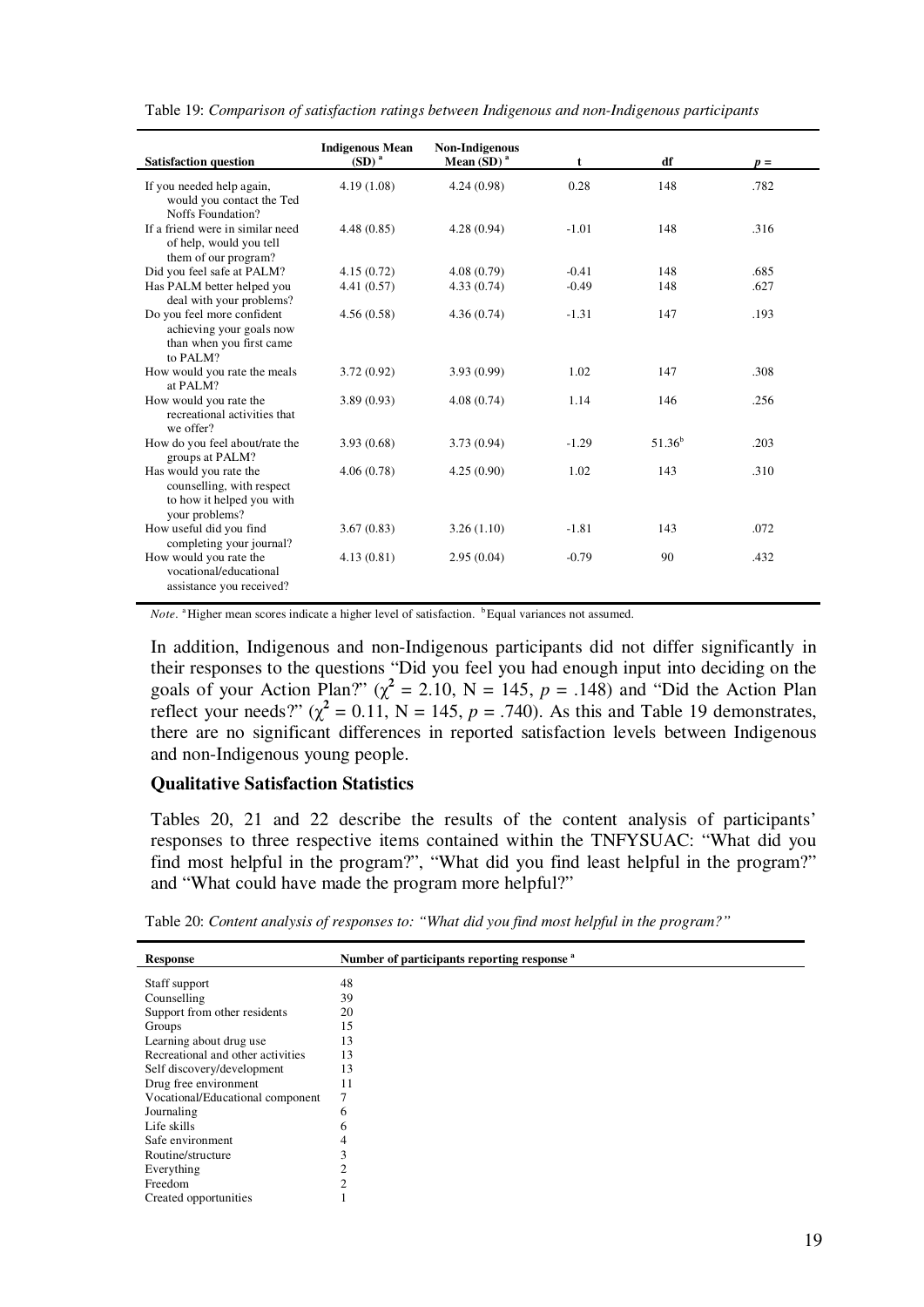| <b>Response</b>                     | Number of participants reporting response <sup>a</sup> |
|-------------------------------------|--------------------------------------------------------|
| Engendered hope                     |                                                        |
| Family visits                       |                                                        |
| Free time                           |                                                        |
| Fun                                 |                                                        |
| Goal setting                        |                                                        |
| Learning about mental health issues |                                                        |
| Nothing                             |                                                        |

*Note.* <sup>a</sup> Participants could report multiple responses to the question. Total N = 141.

Table 21: *Content analysis of responses to: "What did you find least helpful in the program?"* 

| <b>Response</b>                  | Number of participants reporting response <sup>a</sup> |
|----------------------------------|--------------------------------------------------------|
| Certain groups                   | 24                                                     |
|                                  | 19                                                     |
| Journaling                       |                                                        |
| Problems with certain staff      | 18                                                     |
| Problems with other residents    | 16                                                     |
| Nothing                          | 15                                                     |
| Certain rules                    | 10                                                     |
| Certain activities               | 6                                                      |
| Vocational/Educational component | 6                                                      |
| <b>Boredom</b>                   | 3                                                      |
| Lack of power                    | 3                                                      |
| Food                             | $\overline{c}$                                         |
| Occasion of drugs in the house   | 2                                                      |
| Chores                           |                                                        |
| Coming off drugs                 |                                                        |
| Counselling                      |                                                        |
| Insufficient free time           |                                                        |
| Isolation from outside world     |                                                        |
| Lack of privacy                  |                                                        |
| Myself                           |                                                        |
| Not enough family contact        |                                                        |
| Not feeling understood           |                                                        |
| Program too short                |                                                        |
| Stressful                        |                                                        |
| Unrealistic environment          |                                                        |

*Note.* <sup>a</sup> Participants could report multiple responses to the question. Total N = 127.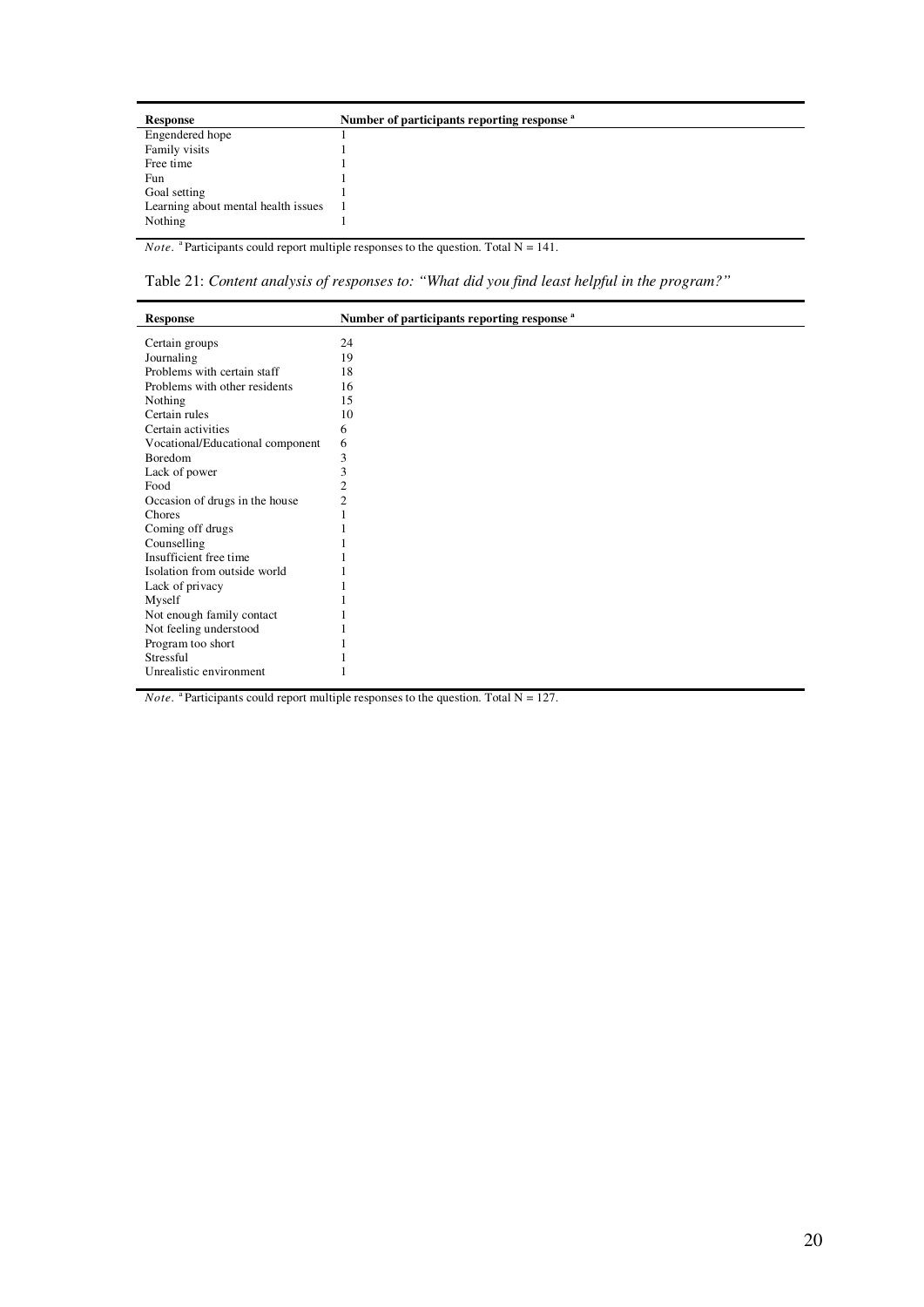| <b>Response</b>                           | Number of participants reporting response <sup>a</sup> |
|-------------------------------------------|--------------------------------------------------------|
| Nothing                                   | 32                                                     |
| More activities/recreation                | 31                                                     |
| Improved staff skills                     | 16                                                     |
| Changes to rules/discipline system        | 7                                                      |
| Improved groups                           |                                                        |
| Improved journaling system                | €                                                      |
| More counselling                          |                                                        |
| Improved location                         | 3                                                      |
| Improved management of resident           | 3                                                      |
| finances                                  |                                                        |
| More freedom                              | 3                                                      |
| More sleep                                | 3                                                      |
| Less activities/recreation                | 2                                                      |
| Longer program                            | 2                                                      |
| More cultural support                     | 2                                                      |
| More food                                 | $\overline{c}$                                         |
| More free time                            | 2                                                      |
| More vocational/educational<br>activities | $\overline{c}$                                         |
|                                           |                                                        |

Table 22: *Content analysis of responses to: "What could have made the program more helpful?"* 

*Note.* <sup>a</sup> Participants could report multiple responses to the question. Total  $N = 116$ .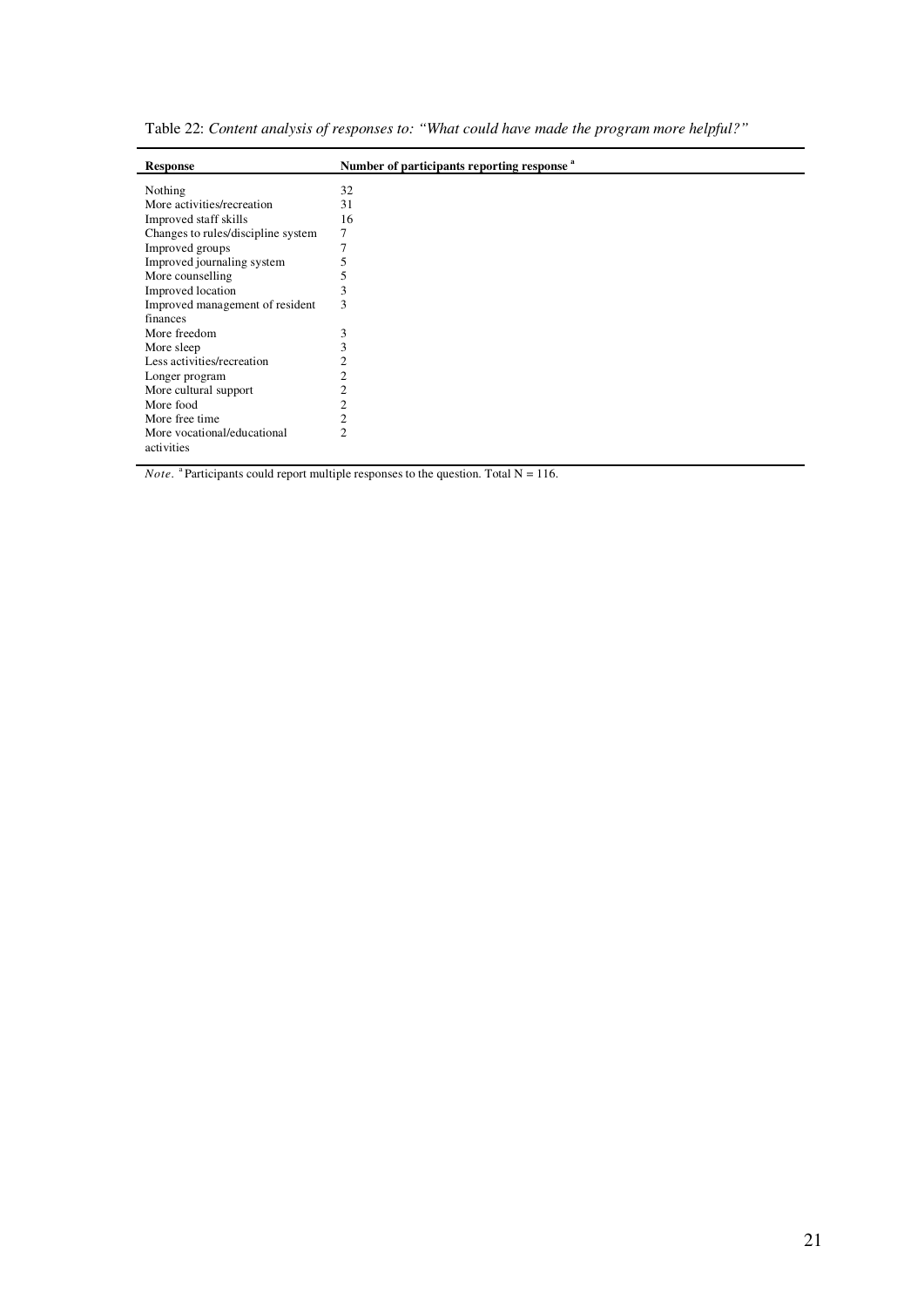## **DISCUSSION**

The aim of the current study was to explore retention, self-reported outcomes and program satisfaction among Indigenous and non-Indigenous young people presenting to residential drug and alcohol treatment with alcohol as a substance of concern.

### **Retention**

The results demonstrated that 40.5% of young people with alcohol as a substance of concern stayed at PALM for up to one month, an additional 20.4% stayed for up to two months, and an additional 39.1% stayed for longer than two months. This finding suggests a pattern of retention that is comparable to that demonstrated in previous youth-focussed research, which indicates that up to 35% per cent of admissions drop out within 30 days of treatment commencement (Orlando et al., 2003; Stewart, 1994).

Bi-variate associations of independent variables with retention indicated that treatment retention was associated with PALM unit admitted to, the young person ever being told that he/she needed treatment (longer stay), the young person ever experiencing verbal abuse (longer stay), the young person ever experiencing sexual assault by a stranger (shorter stay), the number of places the young person lived in the six months prior to admission (greater number associated with shorter stay), the young person's occasions of cannabis use in the month prior to admission (greater number associated with shorter stay), the young person's level of education attainment (higher education associated with longer stay), the number of times the young person was arrested in the three months prior to admission (greater arrests associated with shorter stay), and the age of the young person (higher age associated with longer stay).

The more powerful ordinal logistic regression analysis yielded a model containing four variables as the most important predictors of retention. Higher treatment retention was predicted by the young person having lived in fewer places in the six months prior to admission, being older, being female, and never having had major health problems. It is important to note, given this study's attention to Indigenous PALM residents, that Indigenous status was not significantly associated with retention at any stage of the research.

Given the inconsistency of past research on predictors of retention, it is difficult to compare the current results with those of previous studies. However, the most consistent predictor of retention across previous research — that is, pre-treatment motivation — was not found to be an important predictor of retention in this study. Also, the finding that females exhibited greater retention than did males discords with the majority of previous research, which has demonstrated a tenuous link between male gender and greater retention (e.g., Klein et al., 2002; Pompi & Resnick, 1987; Spooner et al., 1999). Given that gender remained a significant predictor variable in the absence of the other variables in the final model, it may be speculated that young females' needs were better met by PALM than were the needs of young males, hence leading to greater female retention. Alternatively, or in addition, it is possible that staff were more likely to 'forgive' the challenging behaviour of young females than that of young males, and to 'hold' young females in treatment for longer periods of time, because (as previous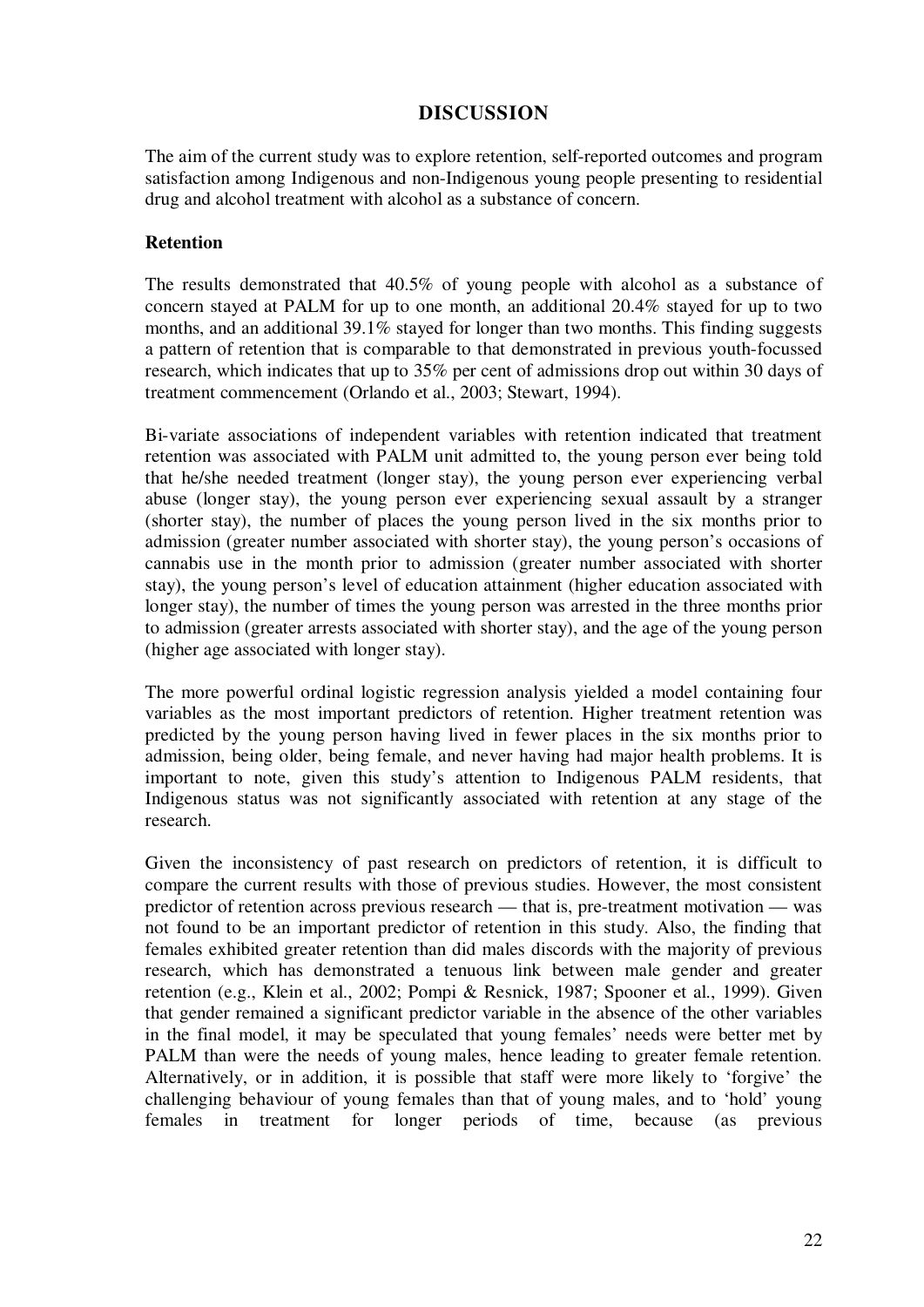research conducted on PALM residents has demonstrated [Arcuri & Howard, 2005]) they were more problem laden than were young males.

The finding that older young people stayed at PALM longer than did their younger counterparts is consistent with previous research (albeit on adult populations). It is possible that younger residents found it more difficult to negotiate a novel and challenging living environment than did their presumably more mature, developmentally advanced and individuated older peers.

Unique to this study was the fording that young people who lived in a greater number of places in the six months prior to admission stayed in treatment for shorter periods of time than did those who previously lived in fewer places. It appears plausible to assume that young people who adopt a mobile or perhaps nomadic lifestyle, especially at a relatively young age, are more likely to find the prospect of living in one environment for three consecutive months an undesirable or even daunting one, thus heightening their likelihood of leaving the program earlier than those who are more accustomed to settling in fewer places. Alternatively, or in addition, it is conceivable that this group of individuals were highly mobile because of difficulty with shared living (such as prior instances of eviction from share accommodation), and whilst in PALM displayed typical disruptive behaviours that increased their likelihood of being asked to leave the program. To exacerbate such difficulties, it is fairly clear that the younger the onset of problematic substance use, the greater the likelihood of entrenched conduct and oppositional disorders in childhood and concomitant behavioural problems.

Physical health status as a predictor of retention had been under-researched prior to this study. The current study's finding that a history of major health problems is predictive of shorter retention could indicate that the presence of significant health problems interferes with a young person's ability to negotiate and thus remain in treatment. However, this finding is tenuous, particularly given that other health variables in this study were not found to be associated with retention, and thus warrants further exploration.

Highlighting the client characteristics that are associated with lower retention provides those who develop and implement residential treatment programs with the opportunity to attend to the unique needs of the differing groups of young people presenting to their services. For example, the finding that male gender predicted lower retention highlights the requirement to attend to the unique needs of young males in residential treatment, while the discovery that young people who previously lived a transient lifestyle were likely to leave treatment early points to the necessity of an induction process conducive to a smoother transition into stable living for these individuals. Similarly, the finding that younger age was associated with early dropout draws attention to the necessity of an approach sensitive to the developmental needs of young residents, while the discovery that having a history of major health problems was associated with low retention underscores the importance of the availability of ancillary health services for young people in residential treatment. In addition, programs may need to attend more to the challenging behavioural presentations of younger males who have been in and out of home for some time, especially in developing better methods and processes for engaging them in treatment and managing their behaviour.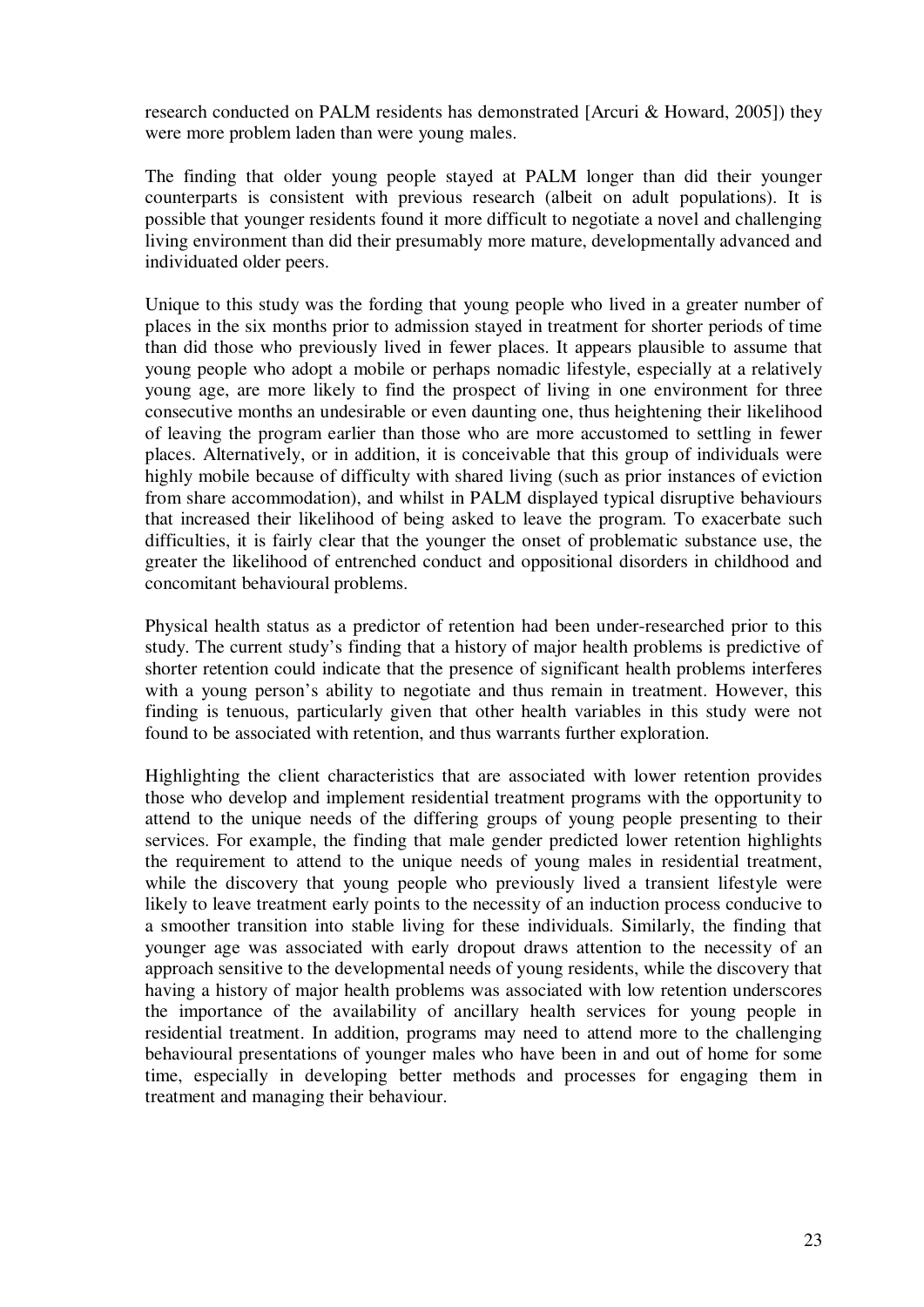The methodology of the retention analysis suffers from a number of limitations. First, the limited scope of predictor variables utilised in this study did not allow for a comprehensive examination of the full range of possible influences on treatment retention, including client-level factors such as family and social functioning, and program-level components such as staff characteristics, therapeutic alliance and family involvement in treatment. Second, the calculation of retention in this study was determined in the absence of a standardised measure, and thus may not be entirely comparable with the inconsistent measurements of retention across previous studies. Finally, as is inherent in all survey research, the present study suffers from the questionable validity of self-report, which has been the subject of some debate among researchers of adolescent substance use (Winters, Latimer, & Stinchfield, 2001).

Future research on retention in residential drug and alcohol treatment for young people could expand on the current findings by exploring a broader range of client characteristics, and by incorporating a comprehensive set of possible program-level predictors of retention. Furthermore, it is recommended that a standardised measure of retention be developed.

### **Self-reported outcomes**

The comparison between followed-up and not followed-up Indigenous and non-Indigenous young people presenting to residential drug and alcohol treatment with alcohol as a substance of concern demonstrated that 5 of the 142 analysed variables significantly differed between groups. This small number of differences between groups suggests that the followed-up group was representative of the entire sample of young people admitted to PALM, and therefore the self-reported outcomes findings can be generalised across PALM residents with some confidence.

For all participants grouped together, significant post-PALM substance use reductions were observed in frequency of alcohol, tobacco, cannabis, ATS and hallucinogen use; in amount of alcohol, cannabis and ATS use; in severity of dependence; and in polydrug use. In addition, significant improvements were observed in physical health, and in somatization, obsessive-compulsivity, interpersonal sensitivity, depression, anxiety, hostility, paranoia, psychoticism and general mental health. No significant improvements were demonstrated in social or family functioning, but among measures of criminal behaviour, significant reductions were observed in property, person, drug supply, vandalism and driving crimes committed, and in number of arrests.

For Indigenous participants, significant post-PALM substance use reductions were observed in frequency of tobacco and cannabis use, amount of alcohol and tobacco use, and polydrug use. In addition, significant improvements were observed in physical health and one general measure of mental health, but not in specific measures of mental health. No significant improvements were demonstrated in social or family functioning, and no significant reductions were observed across any of the different types of crime committed, but a significant reduction was observed in number of arrests.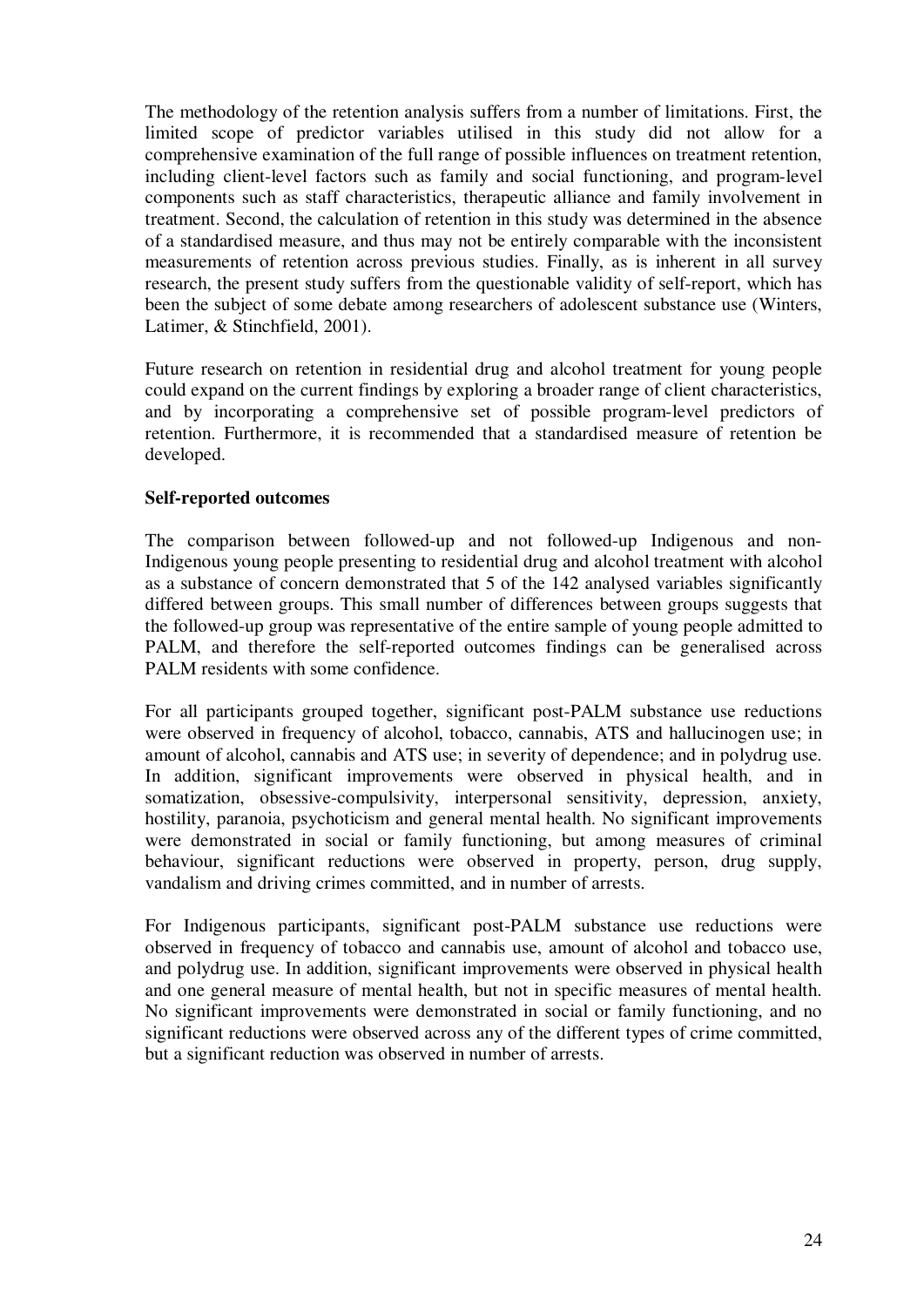For non-Indigenous participants, significant post-PALM substance use reductions were observed in frequency of alcohol, tobacco, cannabis, ATS and hallucinogen use; in amount of alcohol, cannabis and ATS use; in severity of dependence; in polydrug use; and in risk of blood borne viral infections. In addition, significant improvements were observed in physical health, and in obsessive-compulsivity, interpersonal sensitivity, depression, anxiety, hostility, phobic anxiety, paranoia, psychoticism and general mental health. There was not a significant improvement in social functioning, but a significant improvement was demonstrated in family functioning, and, among measures of criminal behaviour, significant reductions were observed in property, person, drug supply, and vandalism crimes committed, and in number of arrests.

Overall, these findings suggest that PALM is effective in assisting its clients who nominate alcohol as a substance of concern to reduce their levels of substance use and criminal behaviour, and to improve their health and mental health (and, for non-Indigenous young people, their family functioning), which is consistent with the majority of previous research on outcomes of residential drug and alcohol treatment for young people.

It must be highlighted that Indigenous young people demonstrated outcomes that were less favourable than those of their non-Indigenous peers across the majority of dimensions. However, a closer examination of the results reveals that improvements were indeed evident for Indigenous young people across all domains (with the exception of family functioning, hostility and phobic anxiety), but did not reach statistical significance. Although this could in part be due to the significantly smaller sample size of Indigenous young people compared with their non-Indigenous counterparts, it is also important to explore other possible reasons for this finding.

One possibility for the less favourable improvements in functioning for Indigenous young people three months after PALM is that the program was not able to provide services that catered for and/or were sensitive to the unique needs of Indigenous young people. However, this is unlikely, given that retention rates did not differ between Indigenous and non-Indigenous young people, and, as will be discussed in greater detail later in the report, satisfaction levels of Indigenous young people were highly comparable to (if not higher than) those of their non-Indigenous peers.

Another possibility is that Indigenous young people were not provided adequate continuing and post-PALM support, which did not allow for the consolidation of improvements gained whilst in the program. Anecdotal evidence from PALM clinical staff suggests that providing adequate continuing care, which involves finding appropriate community support services for Indigenous young people and the families to which they return, is difficult. This is especially so for those returning to poorly serviced rural and remote communities.

These findings suggest the need for a greater investment in youth infrastructure, including drop-in centres and family support, particularly for Indigenous young people, to help consolidate the positive changes that young people make during their involvement in PALM. Also, the results of the outcome analysis indicate that PALM could work toward better enhancing the social functioning of its residents, and find ways to better engage with and facilitate the improved functioning of families of Indigenous residents.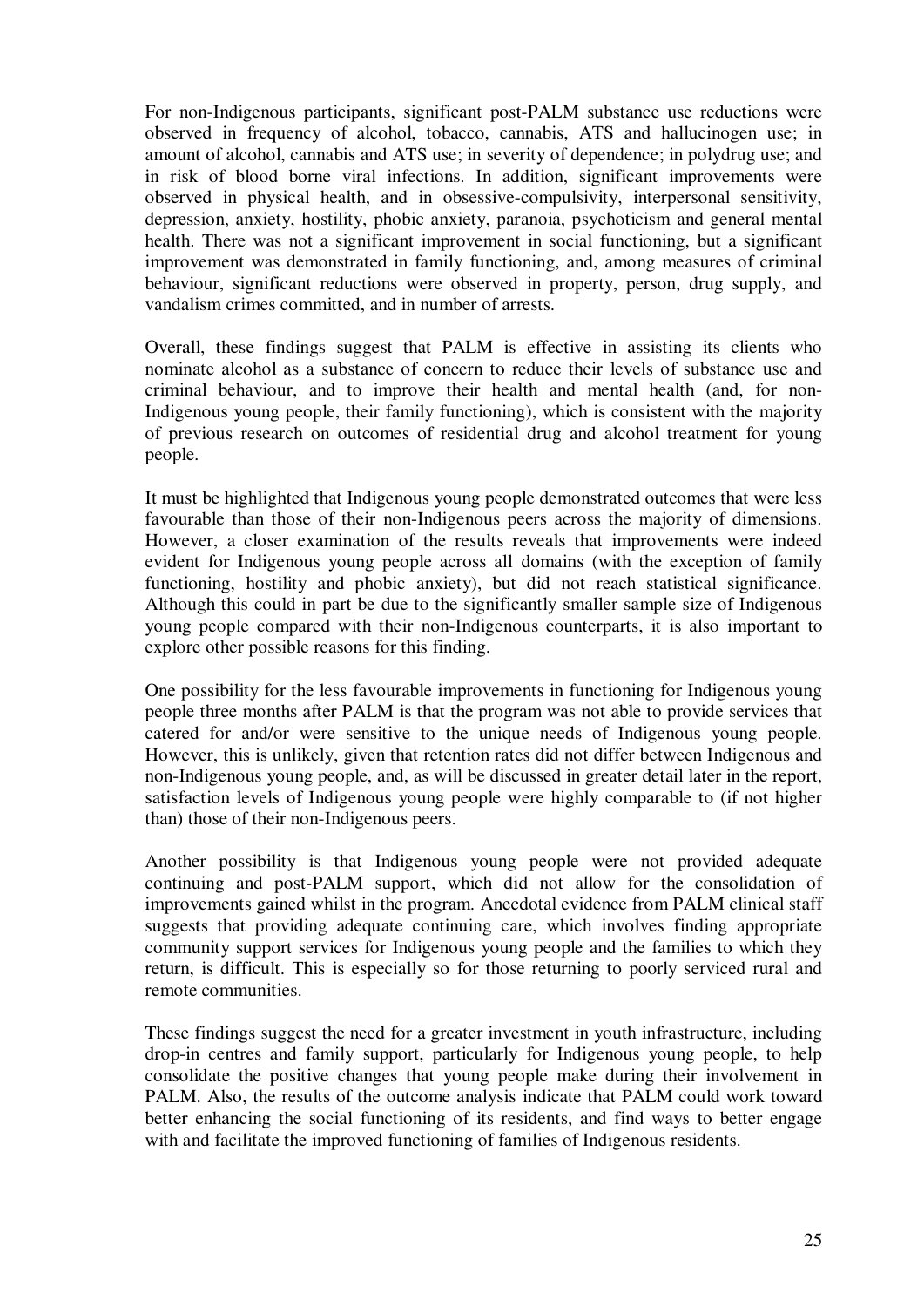The methodology of the outcomes analysis has a number of limitations. First, as previously discussed in relation to the retention analysis, the outcomes analysis suffers from the questionable validity of self-report measures, particularly of substance use, for which more objective measures, such as physiological indicators of substance consumption, could have been used. In addition, the outcomes analysis lacks the inclusion of a control group of young people who did not engage in any treatment across a comparable time period.

Accordingly, future research of this nature could include more objective measures of substance use and include a control group to enhance the validity of the findings. In addition, future research could explore the influence of continuing care and post-program support on post-treatment outcomes.

### **Satisfaction**

The comparison between residents who completed the satisfaction questionnaire and those who did not demonstrated that 4 of the 142 analysed variables significantly differed between groups. This small number of differences between groups suggests that the group who completed the satisfaction questionnaire was representative of the entire sample of young people admitted to PALM, and therefore the satisfaction findings can be generalised across PALM residents with some confidence.

For quantitative measures of general satisfaction with PALM, positive satisfaction levels were reported by over 80 per cent of respondents, while for measures of satisfaction with specific PALM components, positive satisfaction levels were reported by over 70 per cent of respondents, except for satisfaction with the journal, where over 50 per cent of respondents indicated positive satisfaction levels. Overall, these findings suggest that PALM residents are highly satisfied with the program and the majority of its components, which is consistent with past research.

The comparison of satisfaction ratings between Indigenous and non-Indigenous participants yielded no significant differences. The difference that was closest to reaching significance was that Indigenous participants were more satisfied with the journal than were their non-Indigenous peers. These findings are particularly noteworthy, given that despite comparable (if not higher) levels of satisfaction with the program, Indigenous young people demonstrated less favourable outcomes three months after program participation than their non-Indigenous cohorts, as was discussed earlier.

In the qualitative satisfaction analysis, the program characteristics that were most commonly reported by participants as most helpful included (in descending order) staff support, counselling, support from other residents, groups, learning about drug use, recreational and other activities, self discovery/development, and the drug free environment. The most commonly reported least helpful aspects of the program included certain groups, journaling, problems with certain staff, `nothing', certain rules, certain activities, and the vocational/educational component. Finally, the most commonly nominated ideas for what could have made the program more helpful included `nothing', more activities/recreation, improved staff skills, changes to rules/discipline system, improved groups, improved journaling system, and more counselling.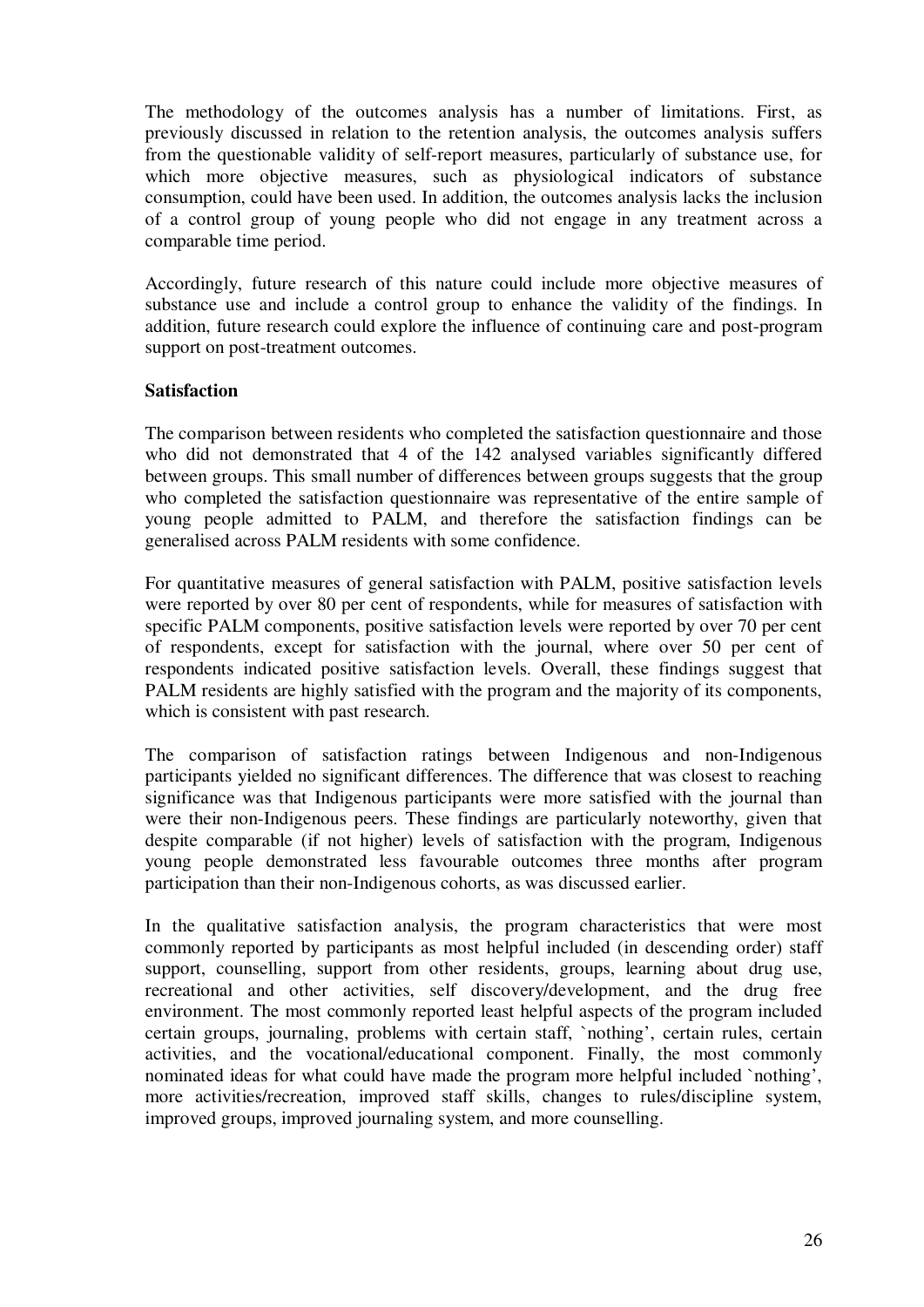These findings indicate that while a large number of residents found many of the components of PALM helpful, a large number also found some or parts of these components less than helpful, which suggests that a greater depth and diversity within each of these components is warranted to cater to the needs of as many PALM residents as possible. In addition, it is apparent that the journaling system requires an overview, given that it was commonly nominated both as a least helpful PALM characteristic and as an area for improvement.

The methodological limitations of the satisfaction analysis are two-fold. First, the quantitative component of the measure utilised was not standardised and has no demonstrated psychometric properties, including reliability and validity. Second, as previously discussed, the validity of using self-report measures is questionable.

Future research on client satisfaction with residential drug and alcohol treatment for young people could investigate a possible link between levels of satisfaction and treatment retention and post-treatment outcomes. In addition, future qualitative research could explore, from the residents' perspective, the impacts on their levels of satisfaction during their time in the program.

### **Summary conclusions**

The current study explored retention, self-reported outcomes and program satisfaction among Indigenous and non-Indigenous young people presenting to residential drug and alcohol treatment with alcohol as a substance of concern. Among this group of young people, significant predictors of lower retention included younger age, male gender, a history of major health problems, and a recent transient lifestyle. Positive self-reported outcomes were demonstrated for substance use, physical and mental health, family functioning and criminal behaviour, but not for social functioning. Indigenous young people demonstrated outcomes less favourable than their non-Indigenous peers, which may be a result of poorer post-program support. Finally, levels of satisfaction were equally high for Indigenous and non-Indigenous young people, but there remain areas for program development.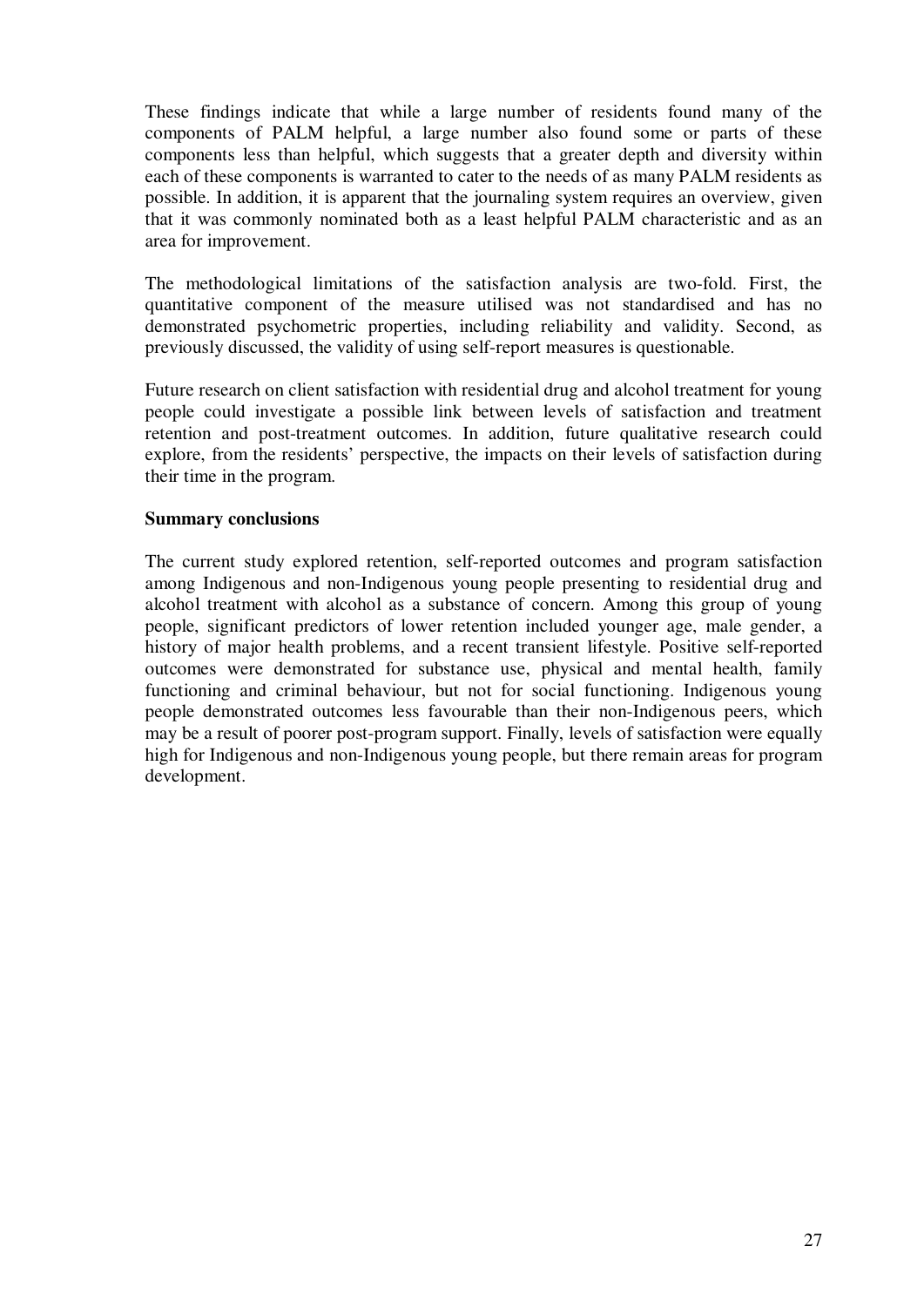#### **REFERENCES**

- American Psychiatric Association (1995). *Diagnostic and Statistical Manual of Mental Disorders* (4<sup>th</sup> ed.), International Version. Washington: American Psychiatric Association.
- Araujo, J. C. M. (2003). User perception of services received at an outpatient drug addiction treatment centre. *Adicciones, 15(4),* 341-346.
- Arcuri, A., & Howard, J. (2005). *StatsPack 2001-2004.* Sydney: Ted Noffs Foundation.
- Australian Institute of Health and Welfare (2005). *2004 National Drug Strategy Household Survey: First Results.* AIHW cat. No. PHE 57. Canberra: AIHW (Drug Statistics Series No. 13).
- Brant, R. (1990). Assessing proportionality in the Proportional Odds Model for ordinal logistic regression. *Biometrics, 46,* 1171-1178.
- Broome, K. M., Flynn, P. M., & Simpson, D. D. (1999). Psychiatric comorbidity measures as predictors of retention in drug abuse treatment programs. *Health Services Research,* 34(3), 791-806.
- Carlson, M. J., & Gabriel, R. M. (2001). Patient satisfaction, use of services, and one-year outcomes in publicly funded substance abuse treatment. *Psychiatric Services, 52(9),* 1230-1236.
- Chan, M., Sorensen, J. L., Guydish, J., Tajima, B., & Acampora, A. (1997). Client satisfaction with drug abuse day treatment versus residential care. Journal of Drug Isseus, 27(2), 367-377.
- Chikritzhs, T., & Pascal, R. (2004). Trends in youth alcohol consumption and related harms in Australian jurisdictions, 1990-2002. National Alcohol Indicators, Bulletin No. 6. Perth: National Drug Research Institute, Curtin University of Technology.
- Claus, R. E., & Kindleberger, L. R. (2002). Engaging substance abusers after centralized assessment: Predictors of treatment entry and dropout. *Journal of Psychoactive Drugs,* 34(1), 25-31.
- Condelli, W. S. (1989). External pressure and retention in a therapeutic community. *International Journal of Therapeutic Communities, 10(4),* 21-33.
- Condelli, W. S. (1994). Predictors of retention in therapeutic communities. In F. M. Tims, G. De Leon, & N. Jainchill (Eds.), *Therapeutic Community: Advances in Research and Application. NIDA Research Monograph 144* (pp. 117-127). Rockville: National Institute on Drug Abuse.
- Condelli, W. S., & De Leon, G. (1993). Fixed and dynamic predictors of client retention in therapeutic communities. *Journal of Substance Abuse Treatment, 10,* 11-16.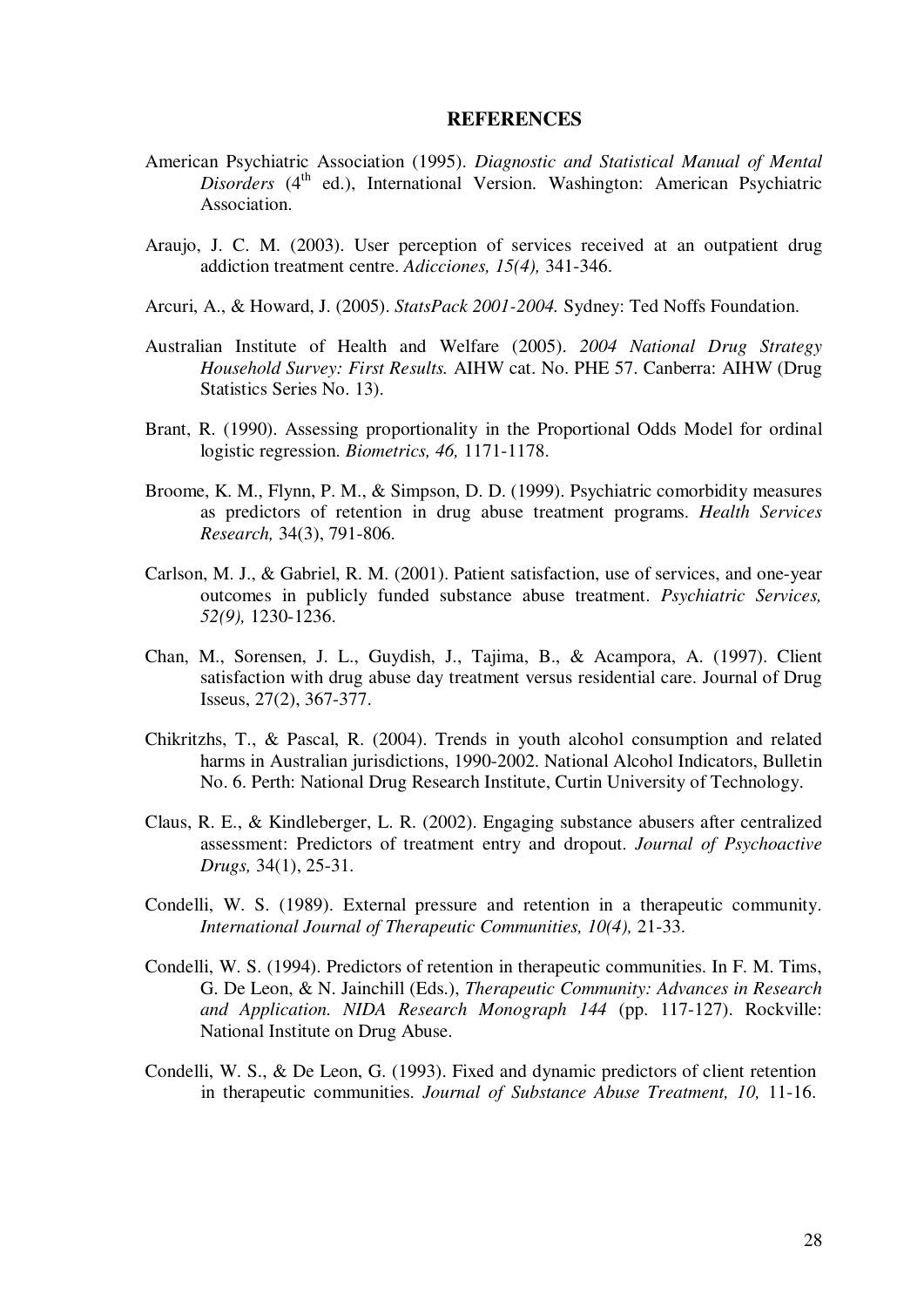Condelli, W. S., & Dunteman, G. H. (1993). Issues to consider when predicting retention in therapeutic communities. *Journal of Psychoactive Drugs,* 25(3), 239- 344.

- Cosden, M., & Cortez-Ison, E. (1999). Sexual abuse, parental bonding, social support, and program retention for women in substance abuse treatment. *Journal of Substance Abuse Treatment, 16(2),* 149-155.
- Dearing, R. L., Barrick, C., Dermen, K. H., & Walitzer, K. S. (2005). Indicators of client engagement: Influences on alcohol treatment satisfaction and outcomes. *Psychology of Addictive Behaviors,* 19(1), 71-78.
- De Leon, G. (1991). Retention in drug-free therapeutic communities. In R. W. Pickens, C. G. Leukefeld, & C. R. Schuster (Eds.), *Improving Drug Abuse Treatment. Research Monograph 106* (pp 218-244). Rockville: National Institute on Drug Abuse.
- De Leon, G. (2001). Therapeutic communities for substance abuse: developments in North America. In B. Rawlings, & R. Yates (Eds.), *Therapeutic Communities for the Treatment of Drug Users (pp.* 79-104). London: Jessica Kingsley Publishers.
- De Leon, G., Melnick, G., & Kressel., D. (1997). Motivation and readiness for therapeutic community treatment among cocaine and other drug abusers. *American Journal of Drug and Alcohol Abuse, 23(2),* 169-189.
- De Leon, G., Melnick, G., Kressel., D., & Jainchill, N. (1994). Circumstances, motivation, readiness, and suitability. *American Journal of Drug and Alcohol Abuse,* 20(4), 495-515.
- De Leon, G., Melnick, G., Schoket, D., & Jainchill, N. (1993). Is the therapeutic community culturally relevant? Findings on race/ethnic differences in retention in treatment. *Journal of Psychoactive Drugs,* 25(1), 77-86.
- Derogatis, L., & Spencer, M. S. (1982). *The Brief Symptom Inventory (BSI): Administration, scoring, and procedures manual –* 1. Baltimore: Johns Hopkins University School of Medicine, Clinical Psychometrics Research Unit.
- Donovan, D. M., Kadden, R. M., DiClemente, C. C., Carlo, C., & Carrol, K. M. (2002). Client satisfaction with three therapies in the treatment of alcohol dependence: Results from Project MATCH. *American Journal on Addictions, 11(4),* 291-307.
- Epstein, N. B. Baldwin, L. M., & Bishop, D. S. (1983). The McMaster Family Assessment Device. *Journal of Marital and Family Therapy, 9(2),* 171-180.
- Erickson, J. R., Stevens, S., McKnight, P., & Figueredo, A. J. (1995). Willingness for treatment as a predictor of retention and outcomes. *Journal of Addictive Diseases,*  14(4), 135-150.
- Foa, E. B. (1995). *Posttraumatic Stress Diagnostic Scale Manual.* Minneapolis: National Computer Systems, Inc.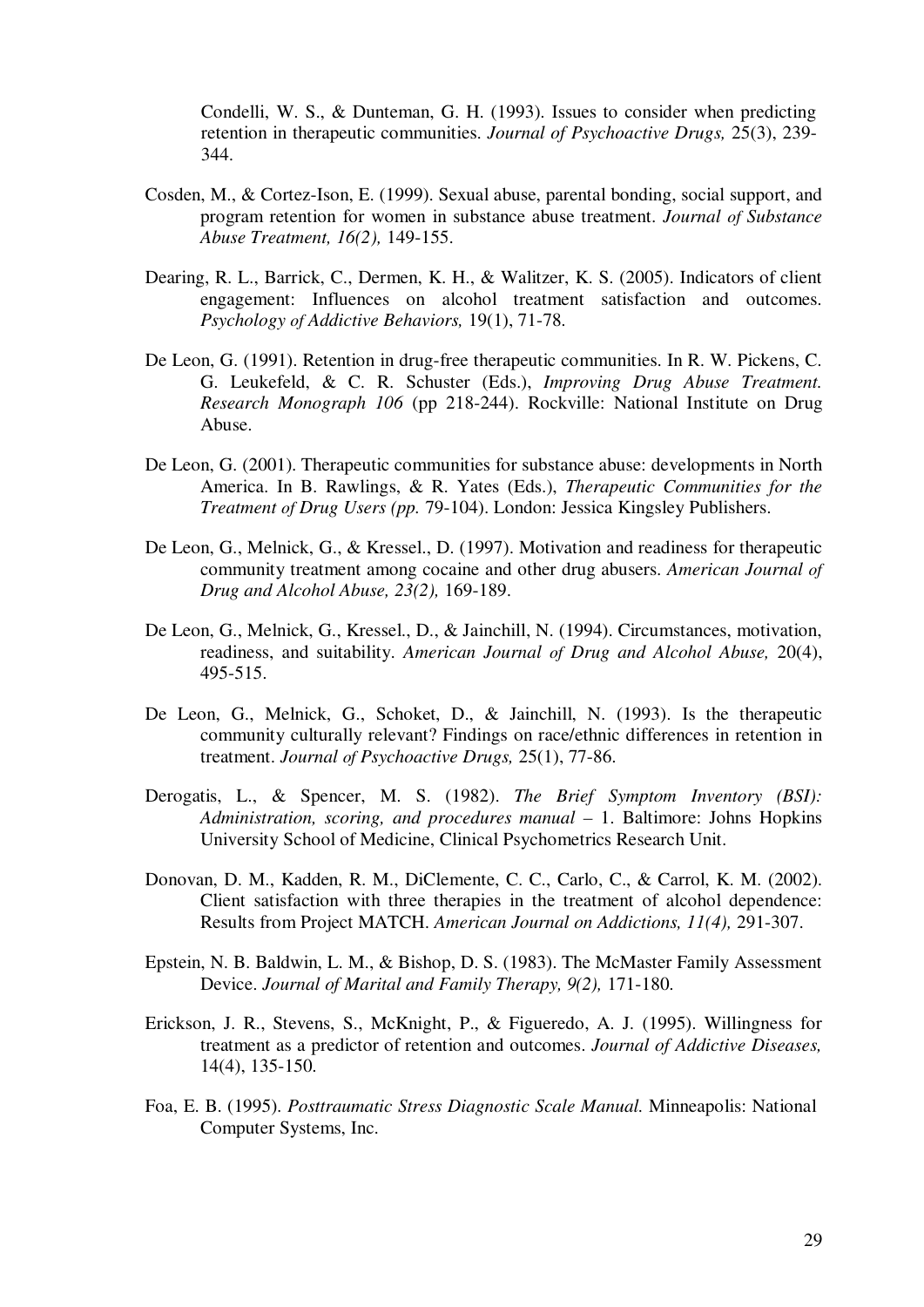- Gardner, W., Mulvey, E. P., & Shaw, E. C. (1995). Regression analyses of counts and rates: Poisson, overdispersed Poisson, and negative binomial models. *Psychological Bulletin, 118(3),* 392-404.
- Gossop, M., Marsden, J., Stewart, D., & Rolfe, A. (1999). Treatment retention and 1 year outcomes for residential programmes in England. *Drug and Alcohol Dependence, 57,* 89-98.
- Hiller, M. L., Knight, K., Broome, K. M., & Simpson, D. D. (1998). Legal pressure and treatment retention in a national sample of long-term residential programs. *Criminal Justice and Behavior,* 25(4), 463-481.
- Hosmer, D. W., & Lemeshow, S. (2000). *Applied Logistic Regression* (2**nd** ed.). Toronto: John Wiley & Sons, Inc.
- Howard, J. (1994). *Retention in residential treatment for substance use.* School of Behavioural Sciences. Sydney: Macquarie University.
- Howard, J., Arcuri, A., & Gascoigne, M. (2001-2005). *Ted Noffs Foundation Youth Substance Use Assessment Part A (TNFYSUAA).* Randwick: Ted Noffs Foundation.
- Howard, J., Arcuri, A., & Gascoigne, M. (2001-2005). *Ted Noffs Foundation Youth Substance Use Assessment Part B (TNFYSUAB).* Randwick: Ted Noffs Foundation.
- Howard, J., Stubbs, M., Arcuri, A., & Gascoigne, M. (2001-2005). *Ted Noffs Foundation Youth Substance Use Assessment Part C (TNFYSUAC).* Randwick: Ted Noffs Foundation.
- Howard, J., Arcuri, A., & Gascoigne, M. (2001-2005). *Ted Noffs Foundation Youth Substance Use Assessment Part D (TNFYSUAD).* Randwick: Ted Noffs Foundation.
- Hser, Y-I., Evans, E., Huang, D., & Anglin, D. M. (2004). Relationship between drug treatment services, retention, and outcomes. *Psychiatric Services, 55(7),* 767-774.
- Hser, Y-I., Grella, C. E., Hubbard, R. L., Hsieh, S-C, Fletcher, B. W., Brown, B. S., & Anglin, D. (2001). An evaluation of drug treatments for adolescents in 4 US cities. *Archives of General Psychiatry, 57(7),* 689-695.
- Joe, G. W., Simpson, D. D., & Broome, K. M. (1999). Retention and patient engagement models for different treatment modalities in DATOS. *Drug and Alcohol Dependence,* 57, 113-125.
- Kelley, A. M. (2001). Personality, stress and social support as predictors of dropout from inpatient treatment for cocaine abuse. *Dissertation Abstracts International: Section B: the Sciences & Engineering,* 61(10-B).
- Klein, C., di Menza, S., Arfken, C., & Schuster, C. R. (2002). Interaction effects of treatment setting and client characteristics on retention and completion. *Journal of Psychoactive Drugs,* 34(1), 39-50.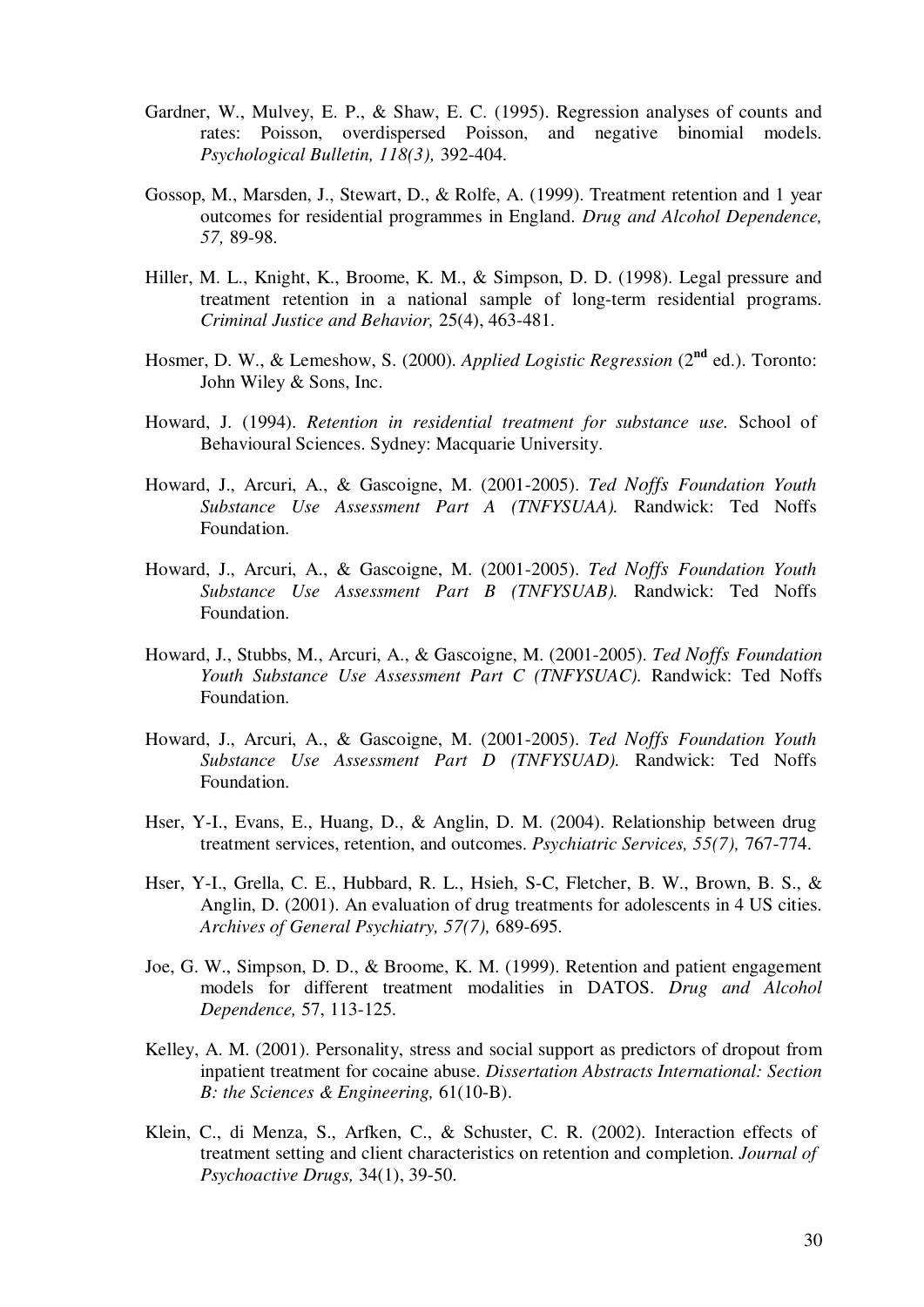- Knight, K., Hiller, M. L., Broome, K. M., & Simpson, D. D. (2001). Legal pressure, treatment readiness, and engagement in long-term residential programs. *Journal of Offender Rehabilitation,* 31(1/2), 101-115.
- Lawrinson, P., Gerber, S., Copeland, J., & Indig, D. (2003). *The Brief Treatment Outcome Measure: Detoxification, Rehabilitation & Counselling (BTOM) Manual.*  Randwick: National Drug and Alcohol Research Centre.
- Lennings, C., Mackdacy, E., Arcuri, A., & Howard, J. (2005). Treatment outcomes for substance abusing adolescents and young offenders in a residential treatment program. Paper presented at the 25th Annual Congress of ANZ Association of Psychiatry, Psychology and Law (ANZAPPL), Wellington NZ, 3-6 November 2005.
- Lewis, B. F., & Ross, R. (1994). Retention in therapeutic communities: Challenges for the nineties. In F. M. Tiros, G. De Leon, & N. Jainchill (Eds.), *Therapeutic Community: Advances in Research and Application. NIDA Research Monograph 144* (pp. 99-116). Rockville: National Institute on Drug Abuse.
- Liszka-Chaloner, J. M. (2005). An exploration of the relationship of attachment style and working alliance on substance abuse client treatment satisfaction. *Dissertation Abstracts International: Section B: The Sciences and Engineering,* 65(12-B), 6660.
- Maglione, M., Chao, B., & Anglin, D. (2000). Residential treatment of methamphetamine users: Correlations of drop-out from the California Alcohol and Drug Data System (CADDS), 1994-1997. *Addiction Research, 8(1),* 65-79.
- Mantel, N., & Haenszel, W. (1959). Statistical aspects of the analysis of data from retrospective studies of disease. *Journal of the National Cancer Institute.* 22, 719- 748.
- McLellan, A. T., & Hunkeler, E. (1998). Patient satisfaction and outcomes in alcohol and drug abuse treatment. *Psychiatric Services,* 49(5), 573-575.
- New South Wales Health Department. (2002). *2002-2003 NSW Minimum Dataset for Alcohol and Other Drug Treatment Services: Data Dictionary and Collection Guidelines,* Version 2. Sydney: NSW Government.
- Orlando, M., Chan, K. S., & Morral, A. R. (2003). Retention of court-referred youths in residential treatment programs: client characteristics and treatment process effects. *American Journal of Drug and Alcohol Abuse, 29(2),* 337-357.
- Pompi, K. F., & Resnick, J. (1987). Retention of court-referred adolescents and young adults in the therapeutic community. *American Journal of Drug and Alcohol Abuse, 13(3),* 309-325.
- Potthoff, J. K., (1991). Young adult male satisfaction with drug & alcohol rehabilitation facilities: Interior design implications. *Journal of Alcohol and Drug Education,*  37(1), 38-45.
- Potthoff, J. K. (1995). Adolescent satisfaction with drug/alcohol treatment facilities: Design implications. *Journal of Alcohol and Drug Education,* 41(1), 62-73.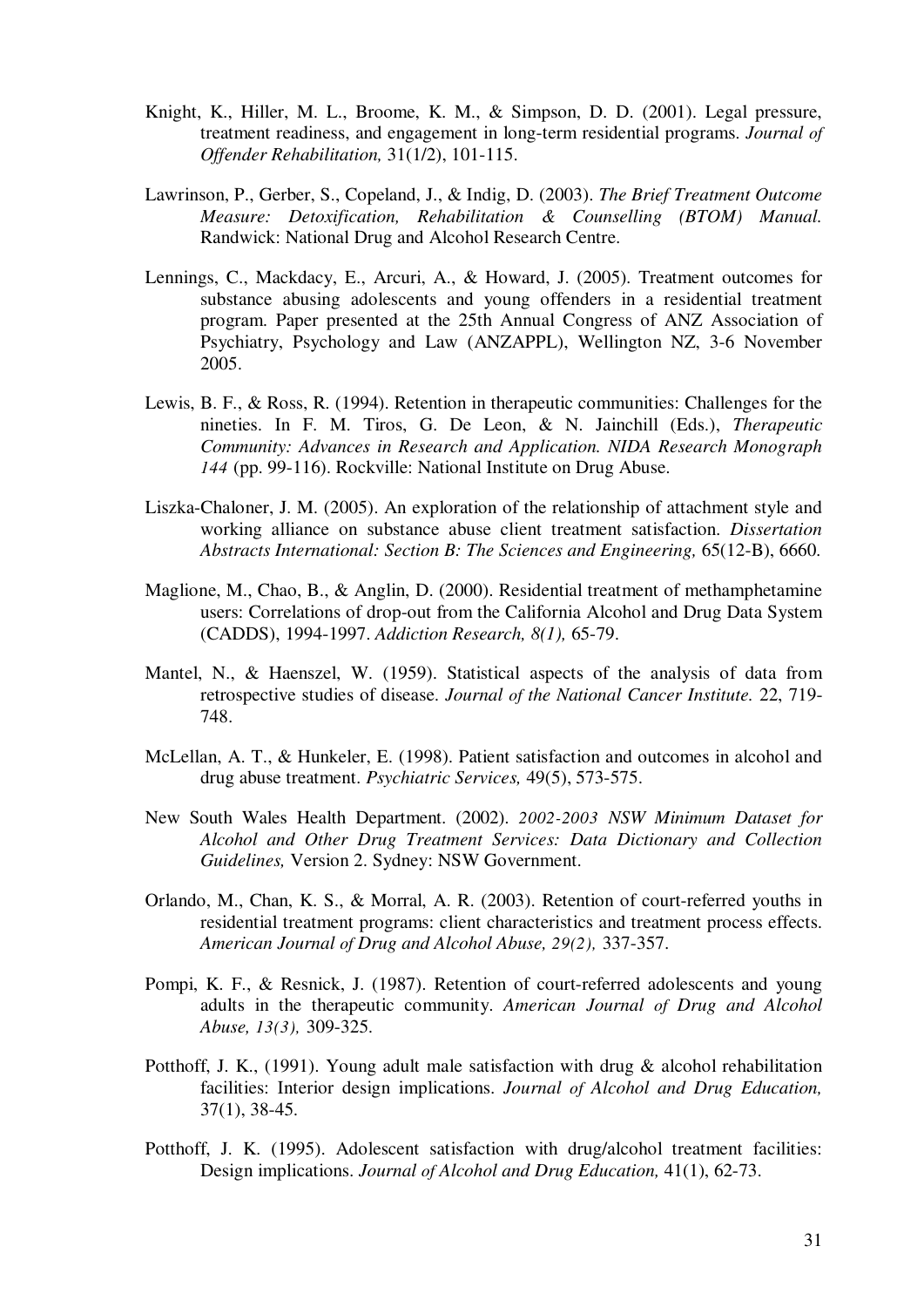- Roberts, A C., & Nishimoto, R. H. (1996). Predicting retention of women dependent on cocaine. *American Journal of Drug and Alcohol Abuse, 22(3),* 313-333.
- Ross, H. E., Cutler, M., & Sklar, S. M. (1997). Retention in substance abuse treatment: Role of Psychiatric Symptom Severity. *The American Journal on Addictions, 6,*  293-303.
- Rowan-Szal, G. A., Joe, G. W., & Simpson, D. D. (2000). Treatment retention of crack and cocaine users in a national sample of long term residential clients. *Addiction Research, 8(1),* 51-64.
- Santos Diez, P, Merita, M. L. G., & Martin, P. B. (2001) Psychological predictor variables of evolution in a therapeutic community. *Anales de Psicologia, 17(2),* 171-176.
- Secades, V. R., & Magdalena Benavente, Y. (2000). Predictors of retention in a therapeutic community for addicts. *Adicciones,* 12(3), 365-371.
- Simpson, D. D., Hubbard, R., Anglin, D., & Fletcher, B. (2000). *National treatment retention findings from DATOS.* Retrieved 19 September 2003 from http://www.datos.org/posters.html.
- Simpson, D. D., Joe, G. W., & Brown, B. S. (1997). Treatment retention and follow-up outcomes in the drug abuse treatment outcome study (DATOS). *Psychology of Addictive Behaviors, 11(4),* 294-307.
- Simpson, D. D., Joe, G. W., Rowan-Szal, G. A., & Greener, J. M. (1997). Drug abuse treatment process components that improve retention. *Journal of Substance Abuse Treatment,* 14(6), 565-572.
- Spooner, C., Mattick, R, & Noffs, W. (1999). The nature and treatment of adolescent substance abuse. NDARC Monograph No. 40, National Drug and Alcohol Research Centre, University of New South Wales, Australia.
- Stewart, M. E., (1994). Adolescents in a therapeutic community: Treatment implications for teen survivors of traumatic experiences. *Journal of Psychoactive Drugs,* 26(4), 409-419.
- Terry, Y. M., Van der Waal, C. J., McBride, D. C., & Van Buren, H. (2000). Provision of drug treatment services in the juvenile justice system: A system reform. *The Journal of Behavioral Health Sciences and Research, 27,* 194-214.
- Ward, K. (2002). An examination of the relationship among family functioning, resiliency, and treatment retention in the therapeutic community. *Dissertation Abstracts International,* 63(2-A).
- Worrall, J. L. (2004). Funding collaborative juvenile crime prevention programs. Does it make a difference? *Evaluation Review, 28,* 471-501.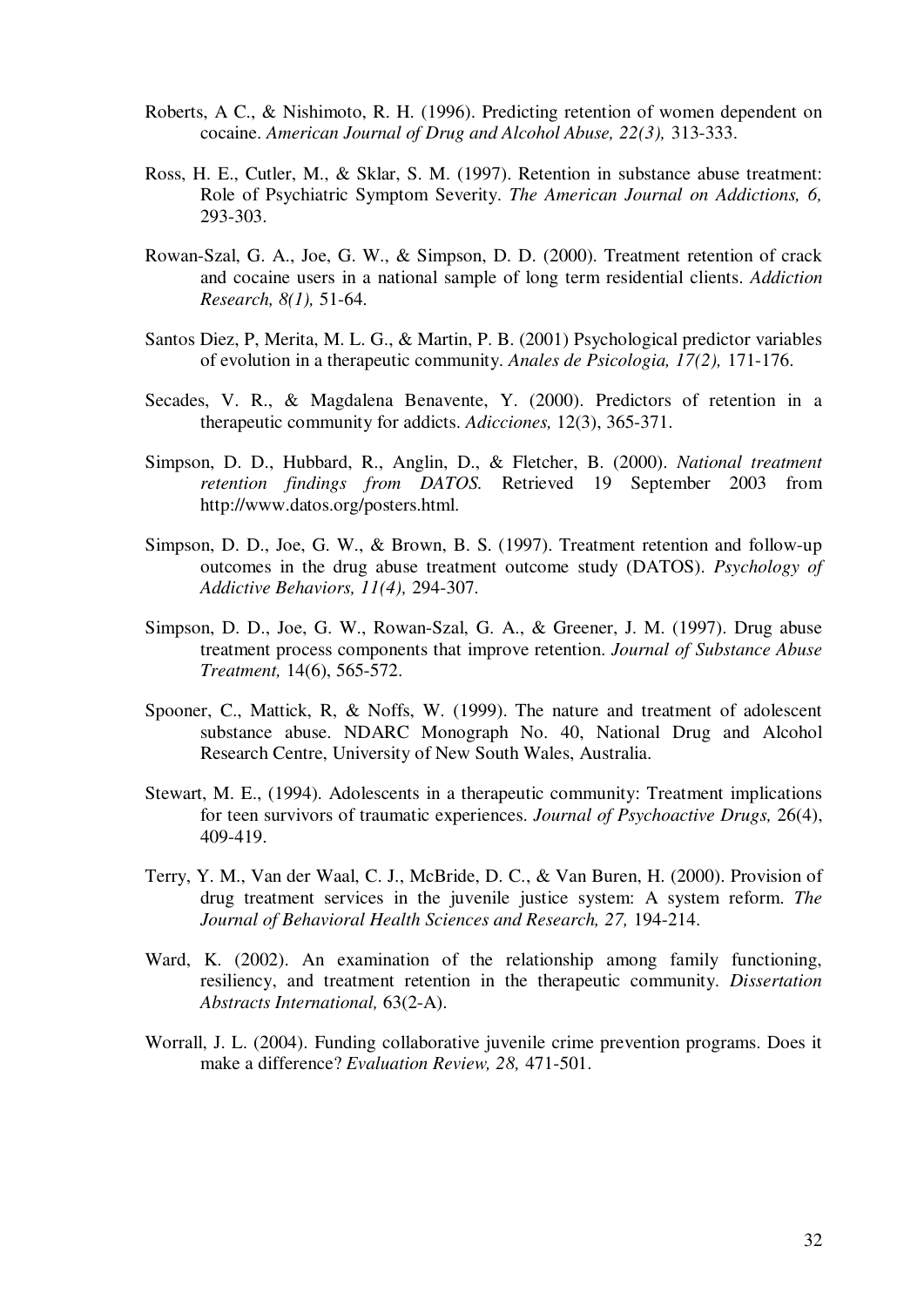- Westreich, L., Heitner, C., Cooper, M., & Galanter, Ml (1997). Perceived social support and treatment retention on an inpatient addiction treatment unit. *American Journal on Addictions, 6(2),* 144-149.
- Wexler, H. K., & De Leon, G. (1977). The therapeutic community: Multivariate prediction of retention. *American Journal of Drug and Alcohol Abuse, 4(2),* 145-151.
- Winters, K. C, Latimer, W. W., & Stinchfield, R. (2001). Assessing adolescent substance use. In E. F. Wagner, & H. B. Waldron (Eds.), *Innovations in adolescent substance abuse interventions* (pp. 1-29). Amsterdam: Pergamon/Elsevier Science Inc.
- Young, D. (2002). Impacts of perceived legal pressure on retention in drug treatment. *Criminal Justice and Behavior,* 29(1), *27-55.*
- Young, D., & Belenko, S. (2002). Program retention and perceived coercion in three models of mandatory drug treatment. *Journal of Drug Issues,* 31(1), 297-328.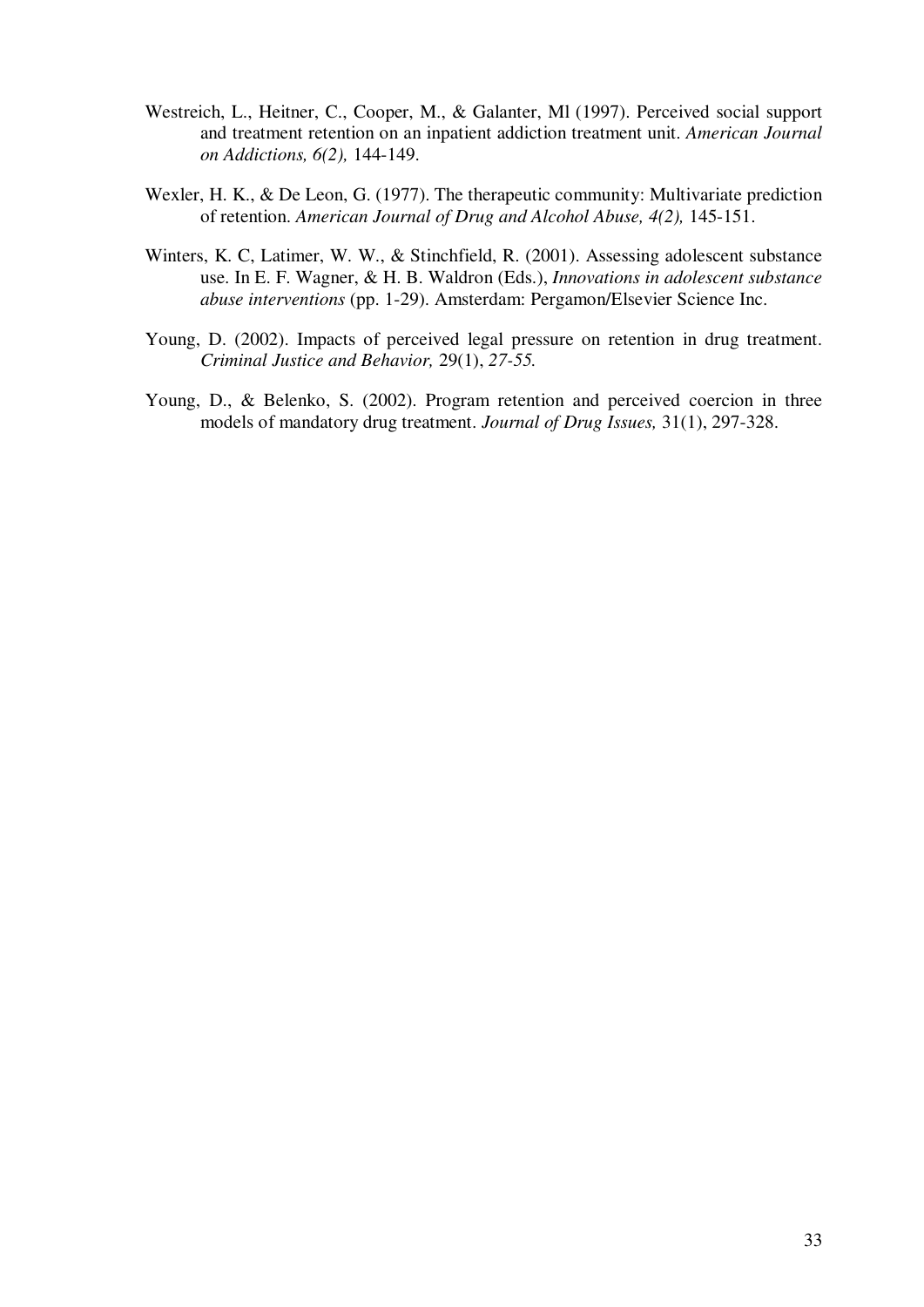# **APPENDIX A — Full list of independent variables used in the retention analysis**

### **Categorical Variables**

PALM Unit (East, West, ACT, Coffs Harbour, Dubbo) Gender (Male, Female) Country of birth (Australia, Other) Do you identify as Aboriginal and/or Torres Strait Islander? (Yes, No) Have you ever been suspended or expelled from school? (Yes, No) Have you ever been in special class at school? (Yes, No) What is your current employment situation? (Working/studying, Unemployed/Other) How do you gain your income? (Self acquired, Dependent on others) What is your current living situation? (Live alone, live with others) Can you return to your previous accommodation? (Yes, No) Are you currently in a relationship? (Yes, No) Do you have children? (Yes, No) Have you injected a drug in the last three months? (Yes, No) Is heroin a secondary drug of concern? (Yes, No) Is cannabis a secondary drug of concern? (Yes, No) Is an amphetamine-type stimulant a secondary drug of concern? (Yes, No) Is ecstasy a secondary drug of concern? (Yes, No) Is cocaine a secondary drug of concern? (Yes, No) Is a tranquilliser a secondary drug of concern? (Yes, No) Is tobacco a secondary drug of concern? (Yes, No) Is an inhalant a secondary drug of concern? (Yes, No) Is a hallucinogen a secondary drug of concern? (Yes, No) Do you think your drug use is a problem now? (Yes, No) Have you ever been told you need help/treatment for a drug or alcohol problem? (Yes, No) Have you engaged in any previous drug and alcohol treatment? (Yes, No) Have you previously been in residential drug and alcohol treatment? (Yes, No) Do you think you need any treatment / help for a drug or alcohol problem now? (Yes, No) Have you ever tried on your own to give up or cut down your use of any of the drugs that you have used? (Yes, No) Have you ever seen a mental health professional? (Yes, No) Are you currently using any prescribed medication(s)? (Yes, No) Do you have any chronic health problems? (Yes, No) Have you had any major health problems? (Yes, No) Have you experienced legal/criminal problems from any drug you have used? (Yes, No) Have you experienced money problems from any drug you have used? (Yes, No) Have you experienced work or school problems from any drug you have used? (Yes, No) Have you experienced problems with people from any drug you have used? (Yes, No) Have you experienced serious physical health problems from any drug you have used? (Yes, No) Have you experienced serious psychological problems from any drug you have used? (Yes, No)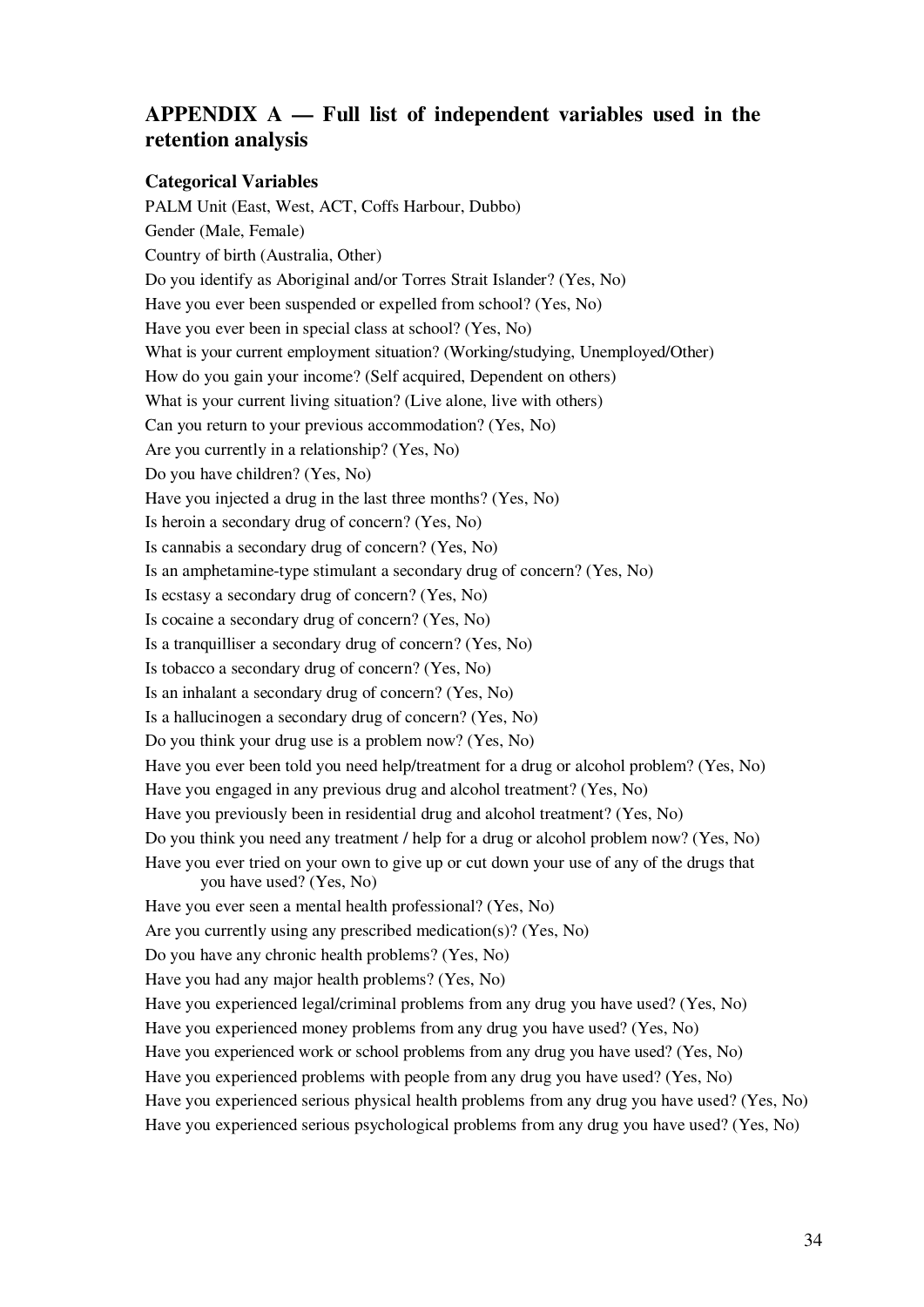Have you experienced problems with violence or aggression from any drug you have used? (Yes, No) Have you experienced serious accidents as a result of any drug you have used? (Yes, No) Have you experienced overdose on any drug you have used? (Yes, No) Have you experienced your own, your family's or your close friends' lives or safety threatened as a result of any drug you have used? (Yes, No) Have you had thoughts of ending your life in the last three months? (Yes, No) Have you ever attempted to end your life? (Yes, No) Have you ever lived through or witnessed a serious accident? (Yes, No) Have you ever lived through or witnessed a physical assault by someone you know? (Yes, No) Have you ever lived through or witnessed a sexual assault by someone you know? (Yes, No) Have you ever lived through or witnessed a combat or war zone? (Yes, No) Have you ever lived through or witnessed a life threatening illness? (Yes, No) Have you ever lived through or witnessed a natural disaster? (Yes, No) Have you ever lived through or witnessed a physical assault by a stranger? (Yes, No) Have you ever lived through or witnessed severe or ongoing emotional or verbal abuse? (Yes, No) Have you ever lived through or witnessed a sexual assault by a stranger? (Yes, No) Have you ever lived through or witnessed torture? (Yes, No) Have you committed a property crime in the last three months? (Yes, No) Have you committed a crime against persons in the last three months? (Yes, No) Have you committed drug supply crime in the last three months? (Yes, No) Have you committed forgery crime in the last three months? (Yes, No) Have you committed vandalism crime in the last three months? (Yes, No) Have you committed arson crime in the last three months? (Yes, No) Have you committed driving crime in the last three months? (Yes, No) **Scale/Ordinal Variables**  Age

In how many places have you lived over the last six months? (1, 2, 3, 4-6, 7-10, 11-20, More than 20) What was the highest level of education that you completed or are currently completing? (Primary school, High school before Year 10, Year 10 School Certificate, Year 12 Higher School Certificate, Other higher education) Total DSM score for substance dependence How would you say your physical health was in the last three months? (Excellent, very good, good, fair, poor) In the last 3 months (90 days) how many days have you spent in hospital? Number of arrests in the last three months Severity of Dependence Scale score Blood Borne Virus Risk Scale score Polydrug Use Scale score Occasions of Drug Use Scale score - Alcohol Occasions of Drug Use Scale score - Cannabis Occasions of Drug Use Scale score - Tranquillisers Occasions of Drug Use Scale score - Cocaine Occasions of Drug Use Scale score - Tobacco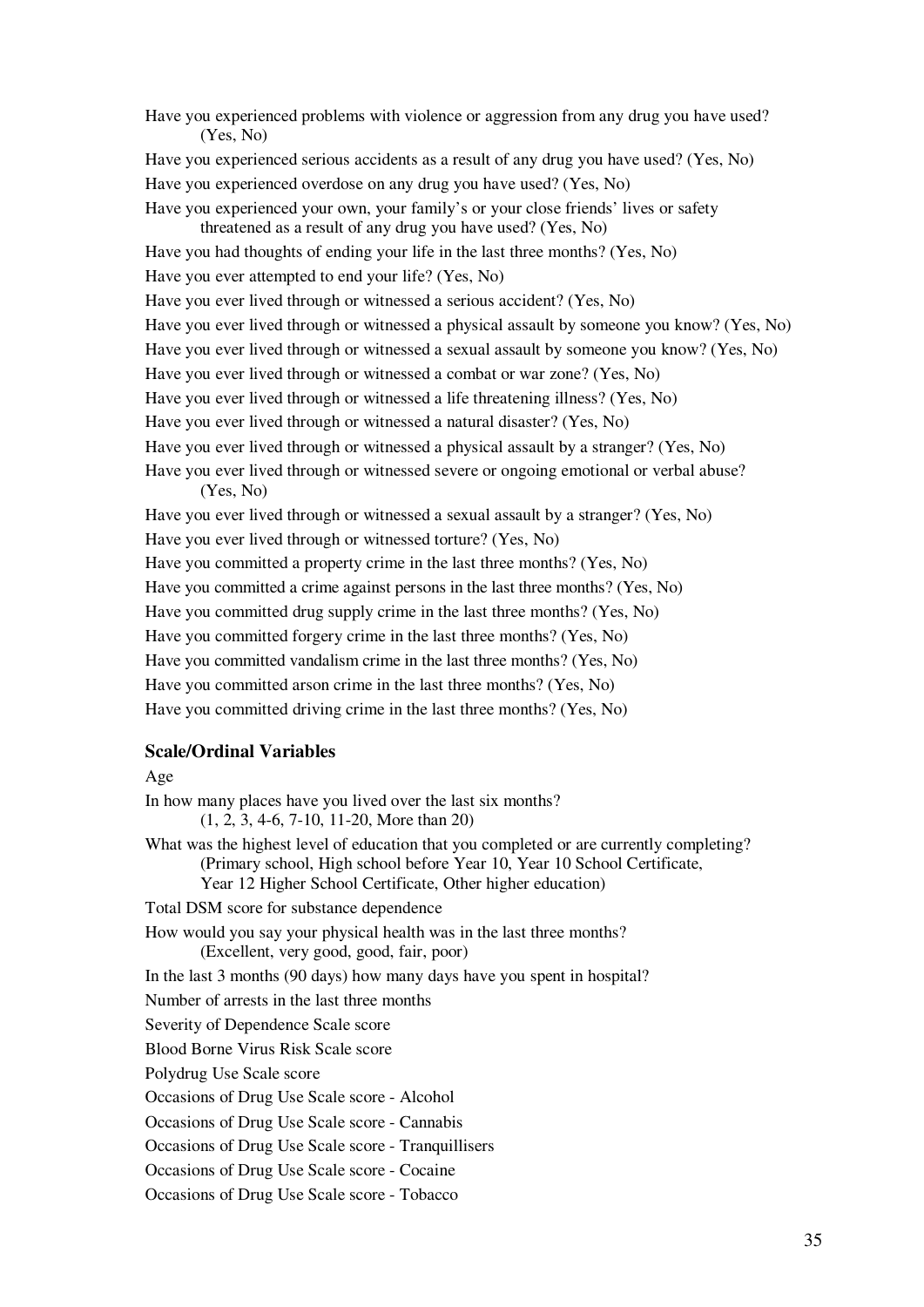Occasions of Drug Use Scale score - Opioids Psychological Well-Being Scale score Number of primary and secondary drugs of concern Number of reported drug-related problems Posttraumatic Stress Disorder Scale score Number of different types of crime committed in the last three months